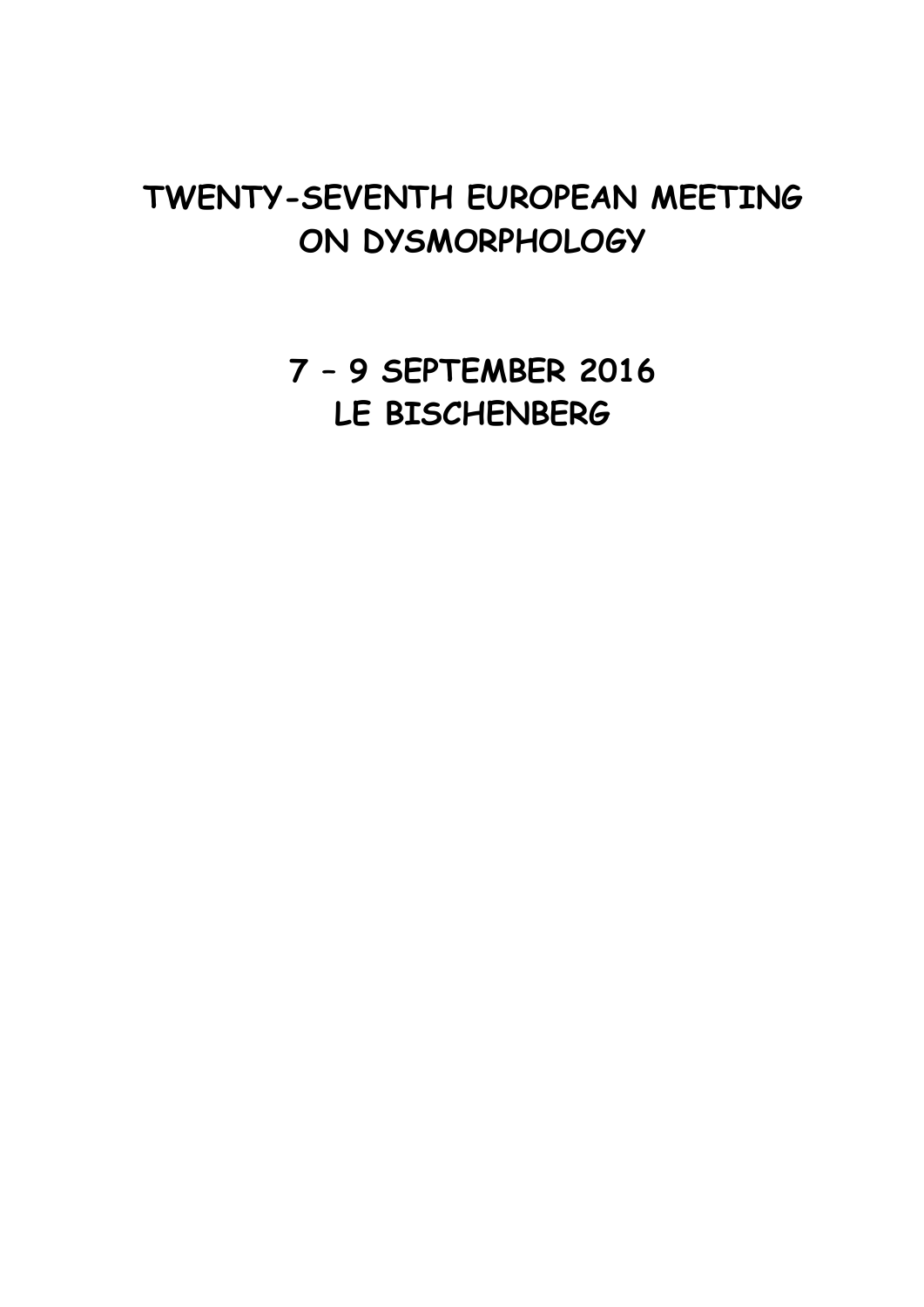# **27th EUROPEAN MEETING ON DYSMORPHOLOGY**



#### WEDNESDAY 7<sup>th</sup> SEPTEMBER

 5 p.m. to 7.30 p.m. Registration 7.30 p.m. to 8.30 p.m. Welcome reception 8.30 p.m. Dinner 9.30 p.m. Unknown [KD1]

THURSDAY 8th SEPTEMBER

| $8.15$ a.m.<br>8.30 a.m. to 1.00 p.m.<br>1.00 p.m. | Lunch  |
|----------------------------------------------------|--------|
| 2.30 p.m. to 7.00 p.m.<br>8.00 p.m.                | Dinner |

9.00 p.m. to 11.00 p.m. Unknown

Opening address First, second and third sessions

Third session

## FRIDAY 9th SEPTEMBER

8.30 a.m. to 1.00 p.m. The control of the sessions of the sessions of the sessions of the sessions of the sessions 1.00 p.m. Lunch 2.30 p.m. to 6.00 p.m. Sixth and seventh sessions 7.30 p.m. Dinner

SATURDAY 10<sup>th</sup> SEPTEMBER

Breakfast – Departure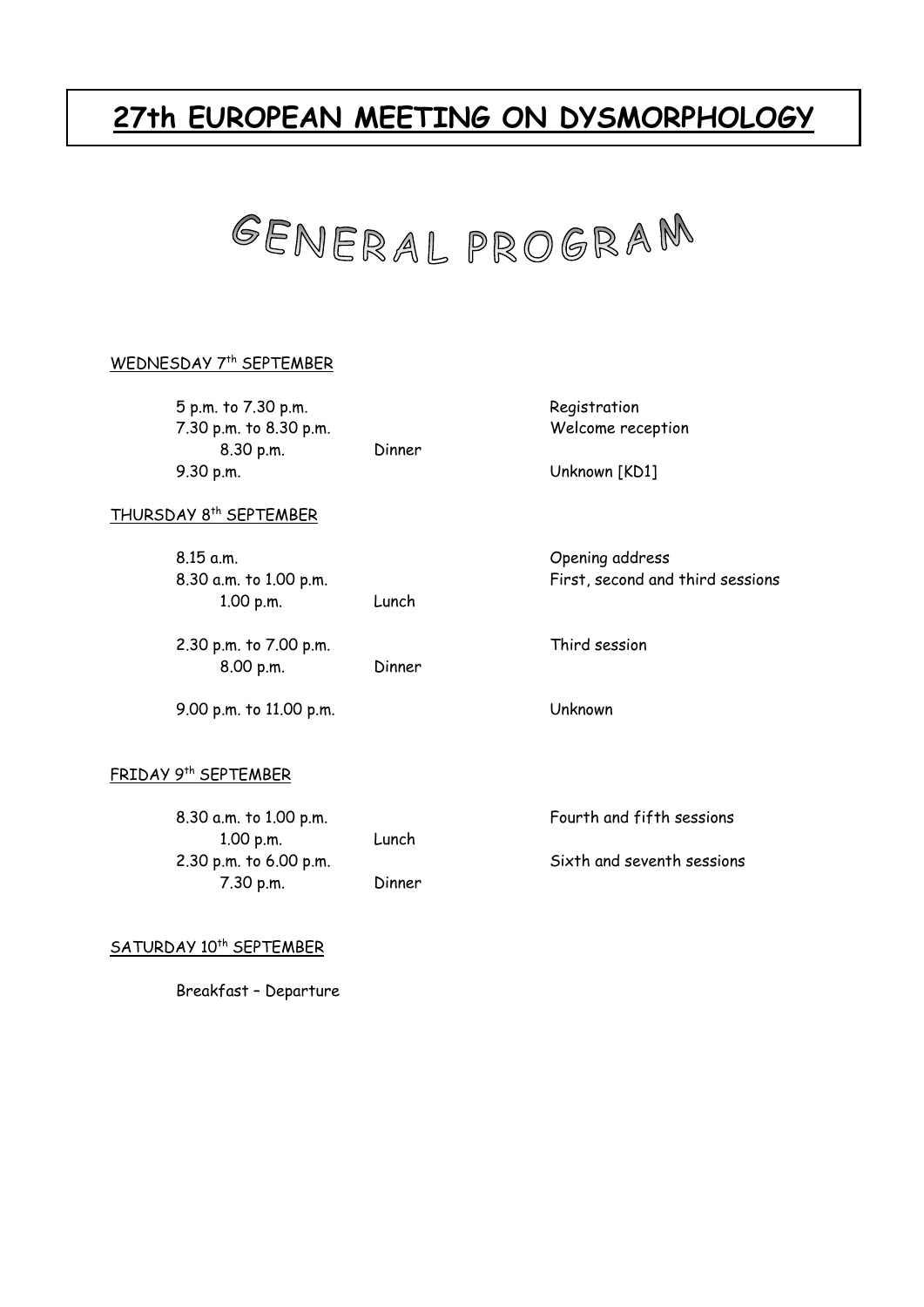

Note: This program is tentative and may be modified.

# WEDNESDAY 7th SEPTEMBER

#### 9.30 UNKNOWN SESSION Chair: VERLOES A.

L. BASEL VANAGAITE, K. DEVRIENDT AND NICOLE FLEISCHER Workshop: Improving dysmorphology skills of new syndromes with computer aided analysis

# THURSDAY 8th SEPTEMBER

08.30 Opening address: STUMPEL C. 08.45-10.00 FIRST SESSION: Craniofacial malformations and dysmorphology Chair: STOLL C. 08.45 C. STOLL, Y. ALEMBIK, B. DOTT AND M.-P. ROTH Associated anomalies in cases with anotia and microtia 09.00 D. LACOMBE, M. BERENGUER, E. LOPEZ, A. TINGAUD-SEQUEIRA, S. MARLIN, A. TOUTAIN, F. DENOYELLE, A. PICARD, S. CHARRON, G. MATHIEU, H. DE BELVALET, B. ARVEILER, P.J. BABIN AND C. ROORYCK Mutations in *MYT1*, encoding the myelin transcription factor 1, are a rare cause of Goldenhar syndrome within the RA signaling pathway 09.15 A. VERLOES, D. HAYE, C. BAUMANN, A. TOUTAIN, D. BONNEAU, D. LEHALLE, P. CALLIER, S. DRUNAT, I. LUND, E. BHOJ, P. BOGAARD, S. LEENSKJOLD, E. ZACKAI, D. LI, H. HAKONARSON, M. PETERSEN AND I. NIELSEN Phenotypic spectrum of *SPECC1L* mutations encompasses Teebi hypertelorism syndrome but not Opitz BBBG syndrome: report of new families and critical review of the literature 09.30 E. BRISCHOUX-BOUCHER, C. COLLET, C. CZORNY AND L. VAN MALDERGEM Crouzon-like craniosysnostosis in two siblings harboring *IL11RA* composite heterozygous mutations 09.45 J. ROOSENBOOM, I. SAEY, A. VERDONCK, V. VANDER POORTEN, T. DORMAAR, J. SCHOENAERS, K. DEVRIENDT, H. PEETERS, P. CLAES AND G. HENS Facial morphology associated with isolated cleft palate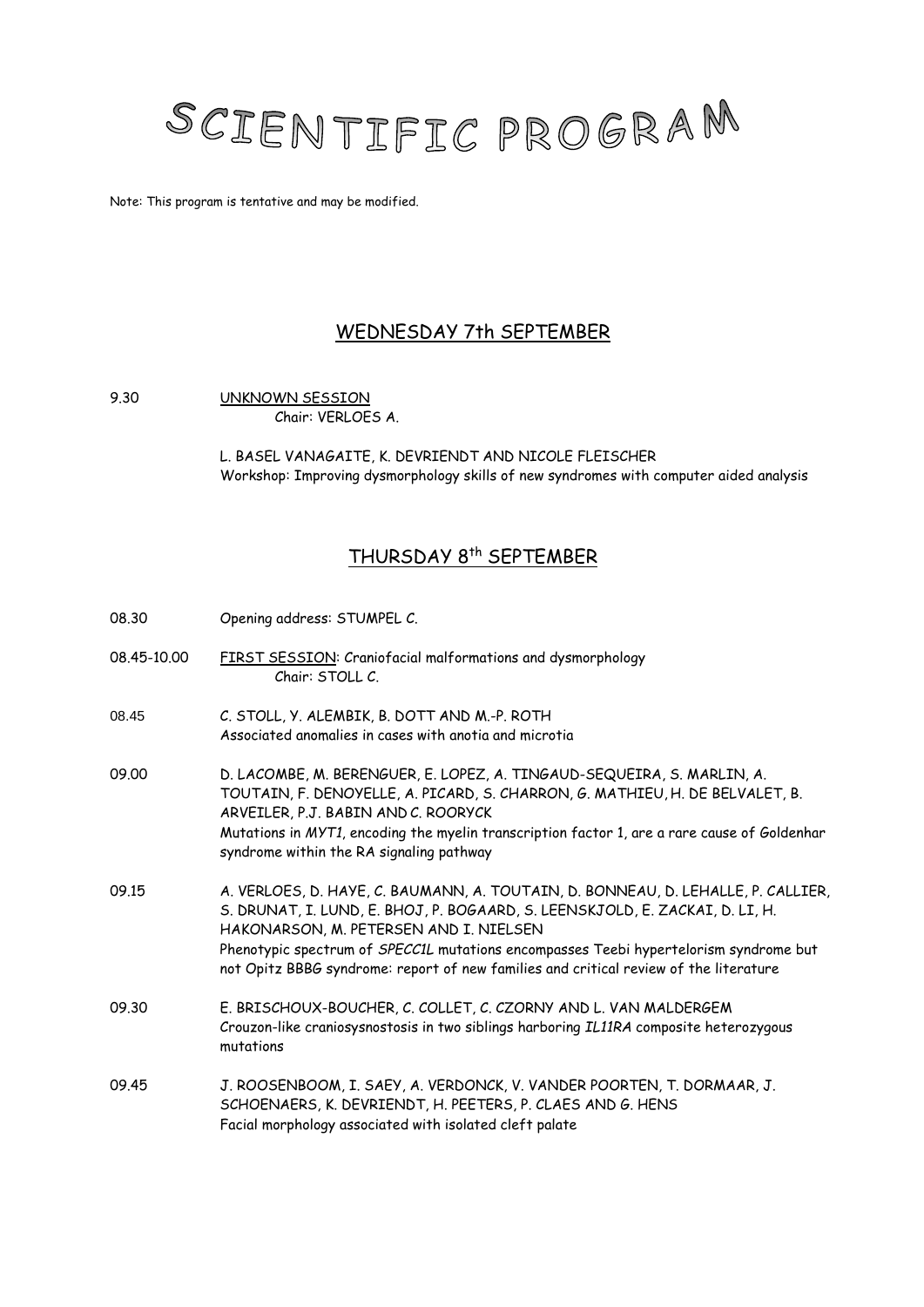| 10.00-11.00      | SECOND SESSION: Skeletal dysplasias                                                                                                                                                                                                                                                                                                                             |  |
|------------------|-----------------------------------------------------------------------------------------------------------------------------------------------------------------------------------------------------------------------------------------------------------------------------------------------------------------------------------------------------------------|--|
| 10.00            | A. MATULEVIČIENĖ, L. AMBROZAITYTĖ, R. MATULEVIČIŪTĖ, A.LIUBŠYS, A. UTKUS AND<br>V. KUČINSKAS<br>A patient with Raine syndrome due to novel mutations in fam20c gene                                                                                                                                                                                             |  |
| 10.15            | A. BAYAT, B. KERR AND S. DOUZGOU<br>The evolving cranio-facial phenotype and a bifid uvula in a patient with Sensenbrenner<br>syndrome caused by IFT140 compound heterozygous mutations                                                                                                                                                                         |  |
| 10.30            | M. JEANNE, S. ALIROL, N. CHELLOUG, L. DRUART, E. TERRENOIRE, N. RONCE, M.<br>RAYNAUD AND A. TOUTAIN<br>A new case of X;Y translocation further supports the existence of a growth control locus on<br>the Y chromosome                                                                                                                                          |  |
| 10.45            | K. STEINDL, P. JOSE, L. GOGOLL AND A. RAUCH<br>if not Albright hereditary osteodystrophy what is it? Biallelic variants in the PRMT7 gene<br>cause a novel syndrome with a distinct Albright-like phenotype                                                                                                                                                     |  |
| 11.00-11.30      | Coffee Break                                                                                                                                                                                                                                                                                                                                                    |  |
| 11.30-12.30      | THIRD SESSION: Clinical and genetic delineation of known syndromes (part 1)<br>Chair: LACOMBE D. - RAUCH A.                                                                                                                                                                                                                                                     |  |
| 11.30            | S. PASSEMARD, K. IZUMI, M. BRETT, E. NISHI, S. DRUNAT, E.-S. TAN, K. FUJIKI, S.<br>LEBON, B. CHAM, K. MASUDA, M. ARAKAWA, A. JACQUINET, Y. YAMAZUMI, S.-T. CHEN,<br>A. VERLOES, Y. OKADA, Y. KATOU, T. NAKAMURA, T. AKIYAMA, P. GRESSENS, R. FOO, E.-<br>C. TAN, V. EL GHOUZZI AND K. SHIRAHIGE<br>ARCN1 mutations in a dominant form of microcephalic dwarfism |  |
| 11.45            | M. ZENKER, D. SCHANZE, J. RAO, W. TAN, D. BRAUN, D. SCHAPIRO, F. HILDEBRANDT and<br>the International GAMOS Consortium<br>Nephrotic syndrome with associated brain anomalies - new lessons on the heterogeneity of<br>Galloway-Mowat syndrome                                                                                                                   |  |
| 12.00            | C. FAUTH, G. KROPSHOFER, A. SCHOSSIG, L. PÖLSLER, B. MEISTER and J. ZSCHOCKE<br>Prolidase deficiency - a rare autosomal recessive disorder associated with intellectual<br>disability, short stature and facial dysmorphism case report of a 13-year-old boy                                                                                                    |  |
| 12.15            | I. IVANOVSKI, S. ROSATO, I. MAINI, M. MUSSINI, K. STEINDL, M. ZWEIER, L.<br>GARAVELLI AND A. RAUCH<br>A new case of Helsmoortel-van der Aa syndrome (ADNP-related intellectual disability and<br>autism spectrum disorder)                                                                                                                                      |  |
| 12.30            | L. GOGOLL, P. JOSET, K. STEINDL AND A. RAUCH<br>A new case of Ogden syndrome: a review on the clinical course and the natural history of a<br>rare lethal X-linked recessive disorder                                                                                                                                                                           |  |
| <b>AFTERNOON</b> |                                                                                                                                                                                                                                                                                                                                                                 |  |
| 14.30-16.00      | THIRD SESSION: Clinical and genetic delineation of known syndromes (part 2)<br>Chair: BIJLSMA E. - BONATI M.T.                                                                                                                                                                                                                                                  |  |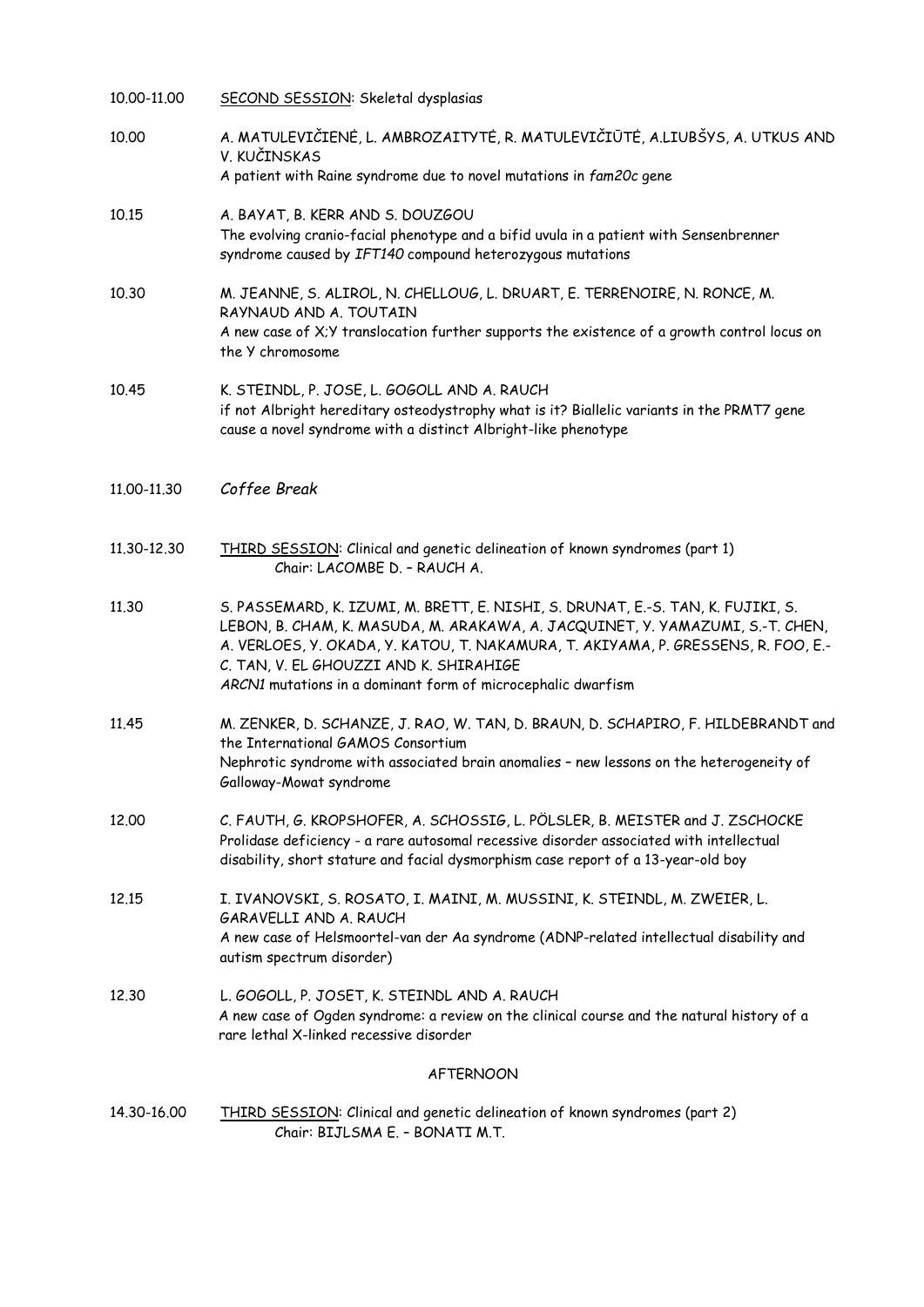- 14.30 I. MEERSCHAUT, S. DE CONINCK, S. GARCIA MIÑAUR, J.C. OOSTERWIJK, R. IGBOKWE, M. SURI, A. BAYAT, G. JONES, C.I. DALI, S. LYNCH, E. BLAIR, A. COLLINS, V. LAITINEN, E. THOMAS, A. MALE, I. STOLTEDIJKSTRA, K. KEYMOLEN, L. CHERYL, D. YADAV, F. MCKENZIE, S. BERLAND, P. WILLEMS, A. TOPA, F. PETIT, A. DESTREE, J. DE BACKER, P.J. COUCKE, A. DE PAEPE, S. SYMOENS AND B. CALLEWAERT Congenital contractural arachnodactyly: delineation of clinical diagnostic criteria
- 14.45 L. GARAVELLI, I. IVANOVSKI, S.G. CARAFFI, D. SANTODIROCCO, M. POLLAZZON, D.M. CORDELLI, E. ABDALLA, P. ACCORSI, M.P. ADAM, P. AJMONE, M. BADURA-STRONKA, C. BALDO, A. BAYAT, E. BELLIGNI, S. BIGONI, F. BONVICINI, J. BRECKPOT, B. CALLEWAERT, G. COCCHI, G. CUTURILO, D. DE BRASI, K. DEVRIENDT, M.B. DINULOS, O. DJURIC, T. DUELUND HJORTSHØJ, R. EPIFANIO AND F. FARAVELLI, A. FIUMARA, D. FORMISANO, L. GIORDANO, M. GRASSO, S. GRØNBORG, A. IODICE, L. IUGHETTI, V. KUBUROVIC, A. KUTKOWSKA-KAZMIERCZAK, D. LACOMBE, C. LO RIZZO, A. LUCHETTI, B. MALBORA, I. MAMMI, F. MARI, S. MOUTTON, R. MØLLER, P. MUSCHKE, E. OBERSZTYN, C. PANTALEONI, A. PELLICCIARI, M.A. PISANTI, M.L. POCH OLIVE, F. RAVIGLIONE, F. RIVIERI, S. SAVASTA, G. SCARANO, I. SCHANZE, A. SELICORNI, M. SILENGO, R. SMIGIEL, L. SPACCINI, G. SORGE, K. SZCZALUBA, L. TARANI, L. GONZAGA TONE, A. TOUTAIN, A. TRIMOUILLE, E. TERCI VALERA, S. SCHRIER VERGANO, N. ZANOTTA, M. ZENKER, M. ZOLLINO, C. ZWEIER, W.B. DOBYNS AND A.R. PACIORKOWSKI Clinical findings in Mowat-Wilson syndrome: a study of 80 patients
- 15.00 A. KUECHLER, B. ALBRECHT, E. LEGIUS, N.C. BRAMSWIG, H.-J. LÜDECKE, T.M. STROM, D. WIECZOREK, M. ZENKER AND I. WIELAND An adult female patient with ocular dermoid, calcifying meningeomas, hyperostosis of the skull,facial, alveolar and phalangeal exostoses and skin changes - a long way to the right diagnosis
- 15.15 K. KEYMOLEN, L. DE MEIRLEIR, M. DE RADEMAEKER, D. DANEELS, B. CALJON, S. VAN DOOREN, D. CROES AND E. LEGIUS Overgrowth and intellectual disability: two more patients with DNMT3A mutations
- 15.30 A. VINCENT, V. GATINOIS, A. FAVREAU AND A. TOUTAIN Pituitary stalk interruption syndrome in Kabuki syndrome: a case report and review of the literature
- 15.45 C. STUMPEL, J. NICOLAI, S. STEGMANN, K. OBERNDORFF, C. GEUSGENS, I. KEULARTS– KÖRVER AND E. RUBIO-GOZALBO A girl with two mutations in PIGN: a challenging diagnosis
- 16..00-16.30 *Coffee Break*
- 16.30-17.30 THIRD SESSION: Clinical and genetic delineation of known syndromes (part 3) Chair: STUMPEL C.- KOHLHASE J.
- 16.30 I. SLEGERS, M. LEYDER, K. VAN BERKEL, S.A. KLUIJFHOUT, M. CANNIE, C. STAESSEN, G. LEEMANS, A. JANSEN, M. DE RADEMAEKER, B. DIMITROV, M. BONDUELLE AND K. KEYMOLEN Fetal (prenatal) features of PITT Hopkins syndrome - case report
- 16.45 D. BARTHOLDI, D. DOECKER, L. VOGEL, J. SCHUBERT, E.M. GOLDMANN AND S. BISKUP Identification of a heterozygous *de novo* variant in the metabotropic glutamate receptor type 5 gene (*GRM5*) in a patient with non-syndromic intellectual disability – a novel rare cause of developmental disabilities?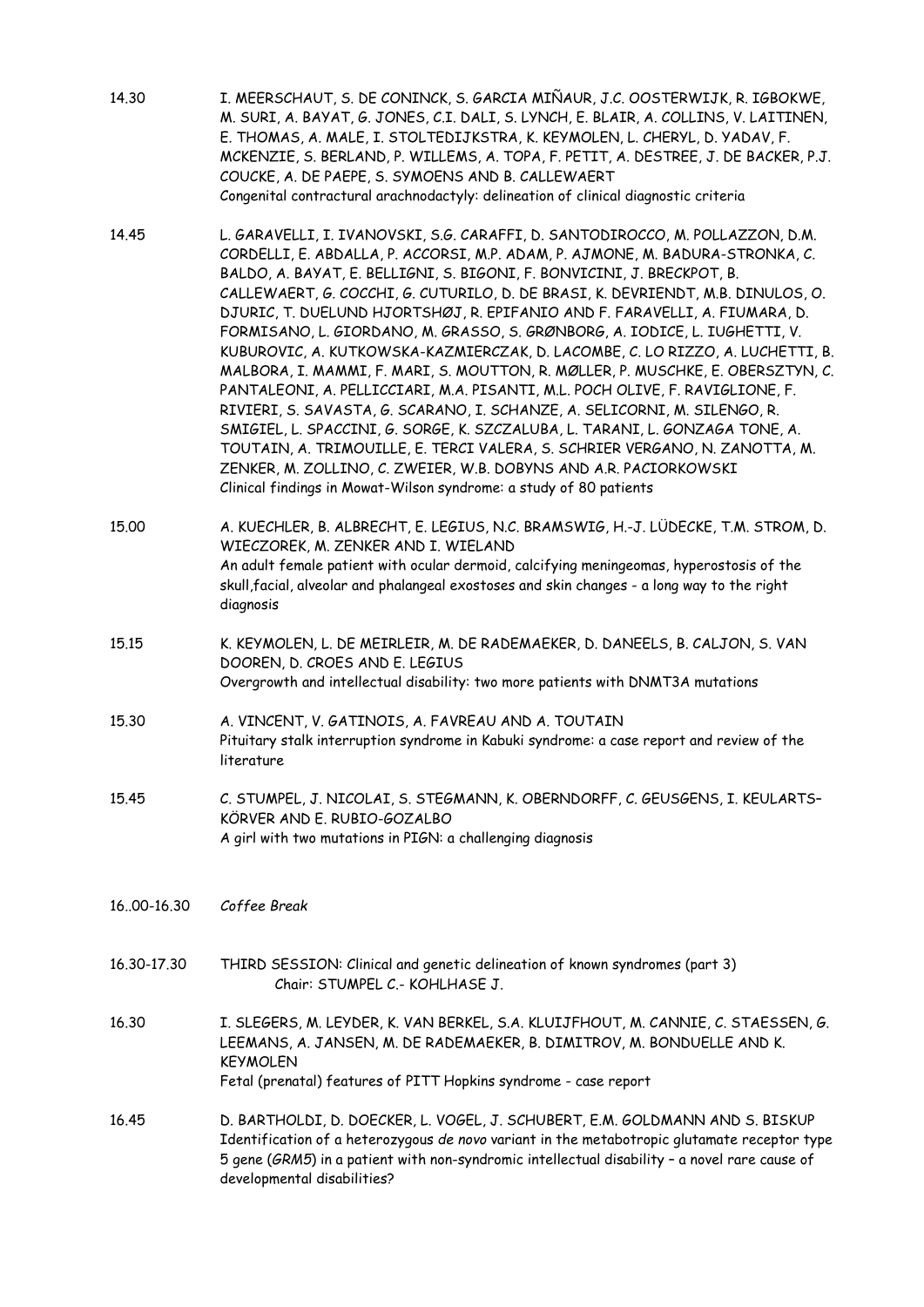- 17.00 I.K. NIELSEN, I.S. PEDERSEN, V.Q. LE, A. ERNST AND J.R. OSTERGAARD Recurrence of *MEF2C mutation in siblings with unusual communicative skills*
- 17.15 D. MITTER, M. PRINGSHEIM, M. KAULISCH, K. PLÜMACHER, S. SCHRÖDER, D. MALZAHN, B. ZIRN, K. BROCKMANN AND FOXG1-STUDY GROUP FOXG1 syndrome: genotype-phenotype correlation in 84 patients with a *FOXG1* point mutation
- 17.30 KEY-NOTE LECTURE A. BLOCH-ZUPAN Amelogenesis imperfecta: lessons from NGS
- 21.00-23.00 UNKNOWN Chair: VERLOES A. – DEVRIENDT K.

 K. AVELA, K. AALTONEN AND K. AITTOMÄKI Formal unknown: An unknown case with growth hormone deficiency and dysmorphic features

 A. BOUMAN and P. LAKEMAN A 36-year-old female with a Treacher Collins-like phenotype plus additional features

### FRIDAY 9th SEPTEMBER

08.45-11.00 FOURTH SESSION: X-linked intellectual disability Chair: VERLOES A. MIDRO A. 08.45 S. MOORTGAT, D. LEDERER, M. DEPREZ, M. BUZATU, S. BOULANGER, V. BENOIT, S. MARY AND I. MAYSTADT Expanding the phenotype of *OPHN1* mutations: three unrelated families with intellectual disability and absence of cerebellar hypoplasia 09.00 S. MOORTGAT, J. DESIR, V. BENOIT, S. BOULANGER, H. PENDEVILLE, M.-C. NASSOGNE, D. LEDERER AND I. MAYSTADT Two Novel EIF2S3 mutations associated with X-linked syndromic intellectual disability with severe microcephaly, growth retardation, and epilepsy 09.15 A. BOUMAN, M. ALDERS, L. VAN LEEUWEN, N. THUIJS AND M. VAN MAARLE OFD1 in males: congenital heart defect can be included in its phenotypic spectrum 09.30 M. DE RADEMAEKER, L. DEMEIRLEIR, A.C. HOUTMAN, K. STOUFFS, B. CALJON, S. VAN DOOREN, D. CROES AND K. KEYMOLEN A BCOR variant in a male 09.45 N. DIKOW, M. GRANZOW, L.M. GRAUL-NEUMANN, S. KARCH, K. HINDERHOFER, N. PARAMASIVAM, L.-J. BEHL, L. KAUFMANN, C. FISCHER, C. EVERS, M. SCHLESNER, R. EILS, G. BORCK, C. ZWEIER, C.R. BARTRAM, J.C. CAREY AND U. MOOG Phenotypic overlap in girls with *DDX3X* mutations and Toriello-Carey syndrome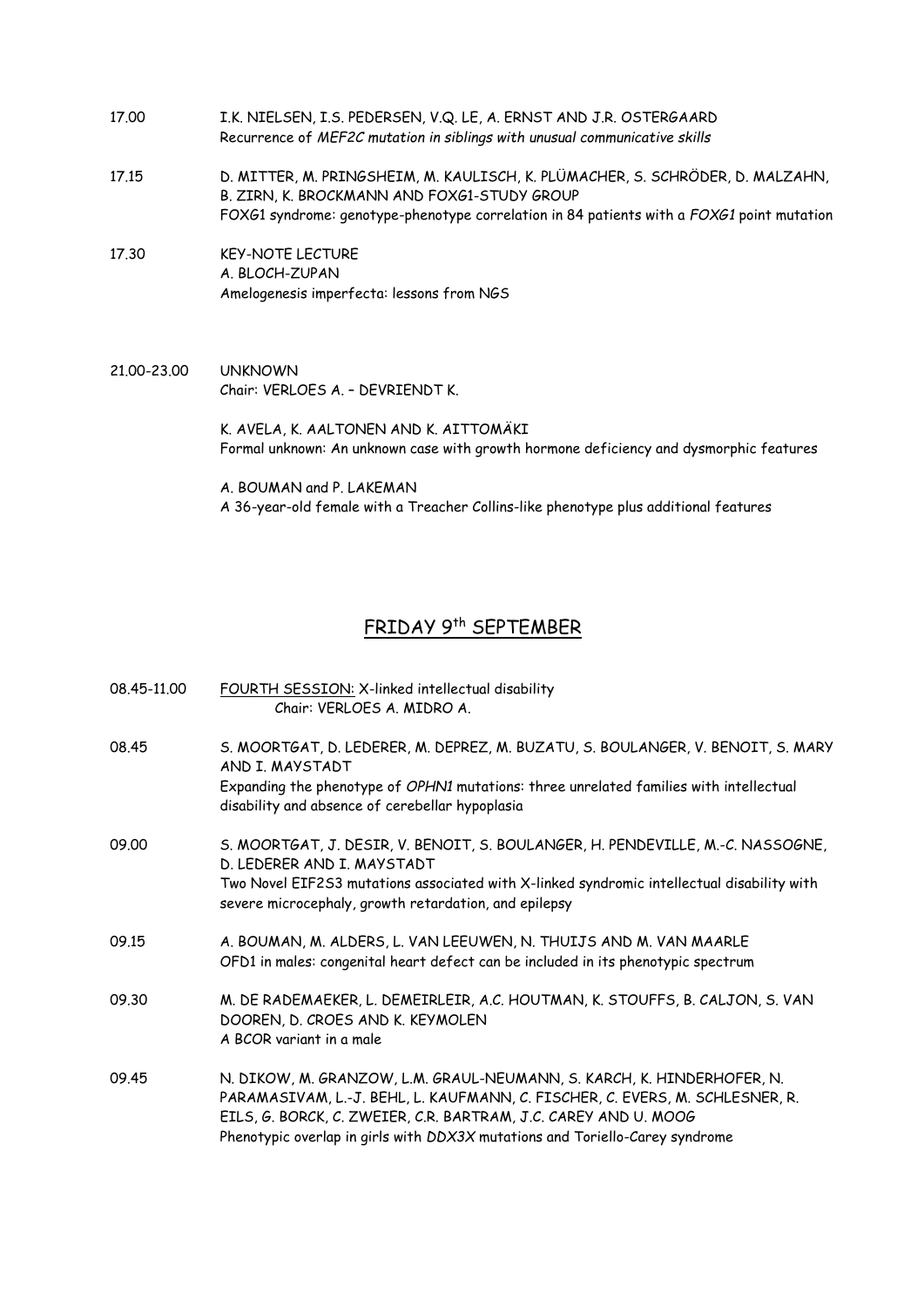- 10.00 O.M. VANAKKER, B. LAPAUW AND A. GEERTS Two novel patients with an Xq28 duplication excluding *FMR1* and *MECP2*
- 10.15 J. KÖTTING, J. BEYGO, H.-J. LÜDECKE, K. BUITING AND A. KÜCHLER 5-year old boy with intellectual disability, dysmorphic facial features and EEG abnormalities showing an increased copy number within the region Xq28 containing a partial triplication
- 10.30 M.T. BONATI, F. VERDE, U. HLADNIK, L. CAMPANA, N. TICOZZI, L. MADERNA, C. COLOMBRITA, S. PAPA, P. BANFI AND V. SILANI Occipital Horn syndrome in a 57 year-old man carrying a novel nonsense mutation in *ATP7A*: family report and literature review
- 10.45 A. VAN HAGEN, M. ELTING AND S. JANSEN Mental retardation, (inner) ear malformations and dysmorphism; the expanding phenotype of MED12 related disorders
- 11.00-11.30 *Coffee Break*
- 11.30-12.30 FIFTH SESSION: Genetic testing in syndromology Chair: GARAVELLI L. – PEETERS H.
- 11.30 A. SIFRIM, M.-P. HITZ, A. WILSDON, J. BRECKPOT, S.H. AL TURKI, B. THIENPONT, J. MCRAE, T.W. FITZGERALD, T.R SINGH, G. JAWAHAR SWAMINATHAN, E. PRIGMORE, D. RAJAN, H. ABDUL-KHALIQ, S. BANKA, U.M.M. BAUER, J. BENTHAM, F. BERGER, S. BHATTACHARYA, F. BU'LOCK, N. CANHAM, I.-G. COLGIU, C. COSGROVE, H.N COX, I. DAEHNERT, A. DALY, J. DANESH, A. FRYER, M. GEWILLIG, E. HOBSON, K. HOFF, T. HOMFRAY, THE INTERVAL STUDY, A.-K. KAHLERT, A. KETLEY, H.-H. KRAMER, K. LACHLAN, A.K. LAMPE, J.J. LOUW, A. KUMAR MANICKARA, D. MANASE, K.P. MCCARTHY, K. METCALFE, C. MOORE, R. NEWBURY-ECOB, S. OSMAN OMER, W.H. OUWEHAND, S.-M. PARK, M.J. PARKER, TH. PICKARDT, M. O POLLARD, L. ROBERT, D.J. ROBERTS, J. SAMBROOK, K. SETCHFIELD, B. STILLER, C. THORNBOROUGH, O. TOKA, H. WATKINS, D. WILLIAMS, M. WRIGHT, S. MITAL, P.E.F. DAUBENEY, B. KEAVNEY, J. GOODSHIP, THE UK10K CONSORTIUM, R. MAHDI ABU-SULAIMAN, S. KLAASSEN, C.F. WRIGHT, H.V. FIRTH, J.C. BARRETT, K. DEVRIENDT, D.R. FITZPATRICK, J.D. BROOK, THE DECIPHERING DEVELOPMENTAL DISORDERS STUDY AND M.E. HURLES Distinct genetic architectures for syndromic and non-syndromic congenital heart defects identified by exome sequencing
- 11.45 Á. MARTÍN-RODRÍGUEZ, A. PRIETO-ABERASTURI, J. SÁNCHEZ AND A. GONZÁLEZ-MENESES Usefulness of skin biopsy in the genetic diagnosis of mental retardation associated with skin pigmentary lesions 12.00 E. BIJLSMA, E. ATEN, D. FRANSEN VAN DE PUTTE, A. VAN HAERINGEN, N. DEN
- HOLLANDER, Y. HILHORST, S. KANT AND M. KOOPMANS, T. POTJER, M. HOFFER, C. RUIVENKAMP AND G. SANTEN Unexpected diagnoses after whole exome sequencing
- 12.15 A. LUMAKA, V. RACE, H. PEETERS, P. LUKUSA AND K. DEVRIENDT Clinical and molecular screening for the fragile X syndrome in specialized institutions in Kinshasa, DR Congo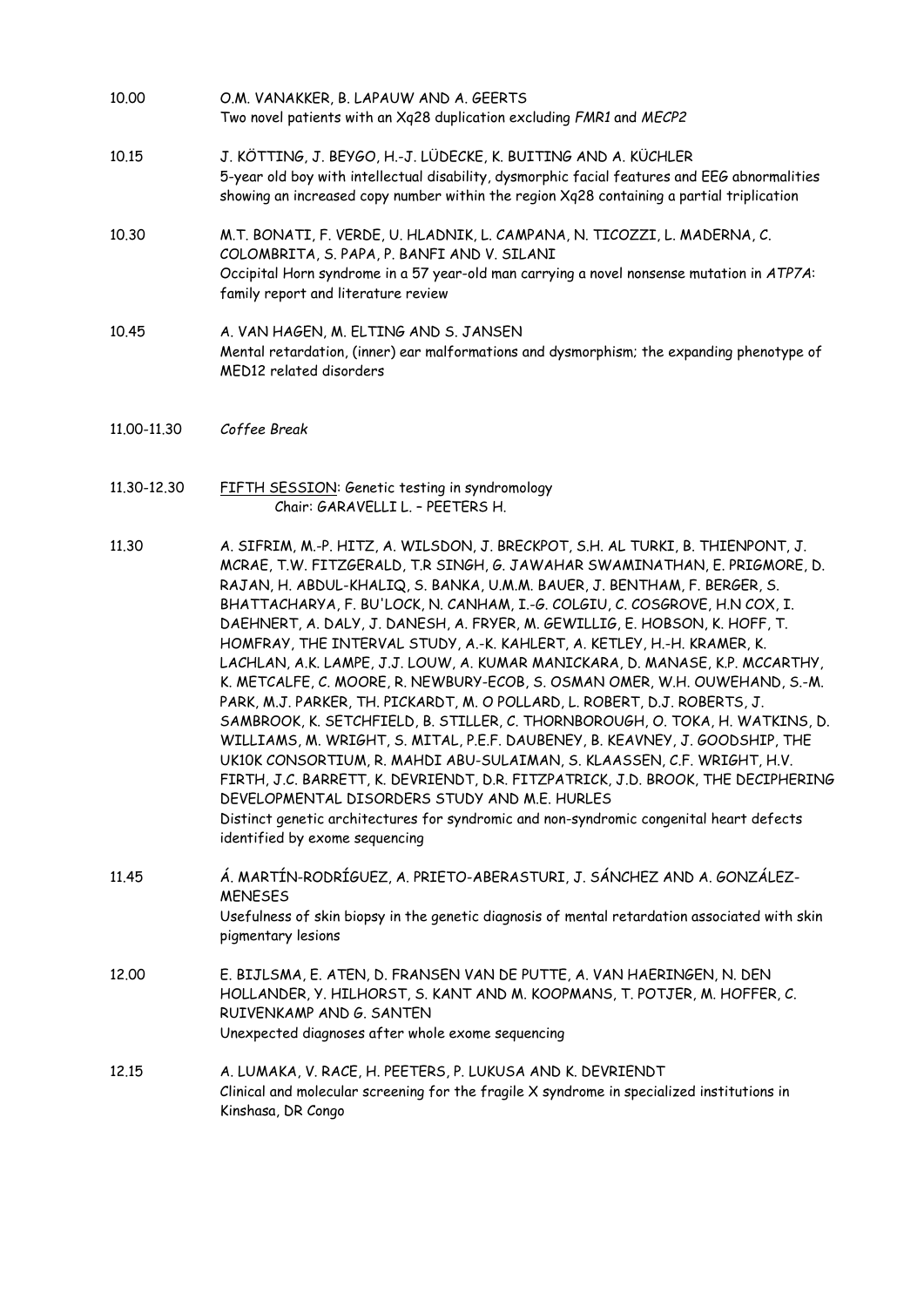#### AFTERNOON

| 14.30-15.45 | SIXTH SESSION: Cytogenetics<br>Chair: CALLEWERT B. - KEYMOLEN K.                                                                                                                                                                                                                    |
|-------------|-------------------------------------------------------------------------------------------------------------------------------------------------------------------------------------------------------------------------------------------------------------------------------------|
| 14.30       | N. COSEMANS AND H. PEETERS<br>The clinical relevance of intragenic nrxn1 copy number variants                                                                                                                                                                                       |
| 14.45       | J. DE GEYTER, K. STEINDL, B. ONEDA AND A. RAUCH<br>New case confirms the role of CTNNB1 haploinsufficiency in intellectual disability                                                                                                                                               |
| 15.00       | I. SCHANZE, S. BOPPUDI, S. BERLAND, M. GÉRARD, M. HOLDER-ESPINASSE, E. LACAZE,<br>S. MORGAN, H. PEETERS, F. PETIT, D.T. PILZ, I. WIELAND, J.-B. RIVIÈRE, D. SCHANZE, L.<br>FAIVRE AND M ZENKER<br>Haploinsufficiency of the NFIB gene in patients with mild intellectual disability |
| 15.15       | S.M. AZZARELLO-BURRI, P JOSET, J ANDRIEUX, F LOPES, E.E. PALMER, J.C. CZESCHIK,<br>B. DEMEER, F. DUQUE, A. KÜCHLER, P. MACIEL, B. PLECKO, B. ONEDA AND A. RAUCH<br>Further Delineation of a novel 2q11.1q11.2 microduplication syndrome                                             |
| 15.30       | R. NICOLESCU, J.-H. CABERG AND S. BULK<br>A family of Kagami-Ogata syndrome                                                                                                                                                                                                         |
| 15.45-16.15 | Coffee Break                                                                                                                                                                                                                                                                        |
| 16.15-18.00 | SEVENTH SESSION: Limb malformations<br>Chair: DEVRIENDT K - ZENKER A.                                                                                                                                                                                                               |
| 16.15       | L. DARDOUR, J. BRECKPOT, P. MOENS, C. OOSTERLYNCK AND K. DEVRIENDT<br>FATCO syndrome: fibular hypoplasia, tibial campomelia and oligosyndactyly                                                                                                                                     |
| 16.30       | P. THILOBO LUKUSA, L. DARDOUR, L. LEWI, P. MOERMAN AND K. DEVRIENDT<br>Confirmation of a distinct condition with severe limb deficiency, (mirror) polydactyly and<br>variable organ malformations                                                                                   |
| 16.45       | A.T. MIDRO, J. BORYS, E. HUBERT, T. DAWIDZIUK, E. WASILEWSKA, J.<br>SKOWRONSKI <sup>4</sup> , E. TARASÓW, B. PANASIUK, E.M. OLECH AND A. JAMSHEER<br>TAR syndrome with orofacial clefting - 30 years follow-up                                                                      |
| 17.00       | J KOHLHASE, G SCHMIDT AND W BOROZDIN<br>Baller-Gerold, RAPADILINO and Rothmund-Thomson syndromes: case reports and mutations<br>detected in our patient cohort                                                                                                                      |
| 17.15       | D. HAYE, E. AMOUYAL, C. BAUMANN1, Y. CAPRI, S. ROSSIGNOL, M.-P. MOIZARD, A.<br><b>VERLOES AND L. PERRIN</b><br>Hepatoblastoma in a female with Simpson Golabi Behmel Syndrome: should we monitor females<br>with SGBS as we do for males ?                                          |
| 17.30       | A. BOTTANI<br>On the potential importance for a dysmorphologist to (sometimes) attend a wine fair: a true<br>story !                                                                                                                                                                |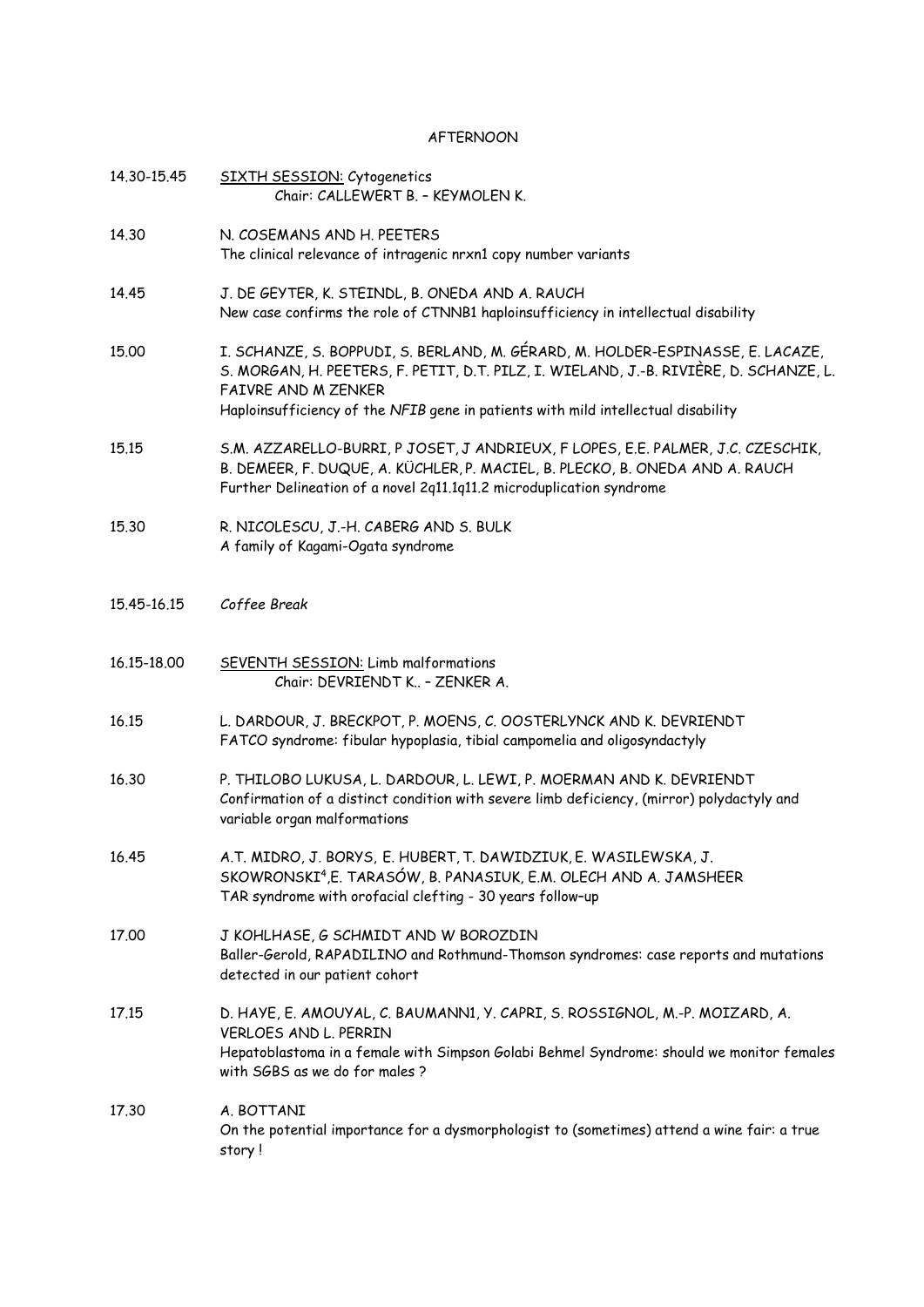#### **WORKSHOP: IMPROVING DYSMORPHOLOGY SKILLS OF NEW SYNDROMES WITH COMPUTER AIDED ANALYSIS**

#### *L. BASEL VANAGAITE1, K. DEVRIENDT2 AND NICOLE FLEISCHER3*

- <sup>1</sup> Schneider Children's Medical Center and Beilinson Hospital, Rabin Medical Center, Felsenstein Medical Research Center, Petah Tikva, Israel; Tel Aviv University, Israel.
- <sup>2</sup> Centre for Human Genetics, University Hospital, KU Leuven, Leuven, Belgium.
- 3 FDNA Inc., Boston, MA, USA.

#### E-mail for correspondence: nicole@fdna.com

Dysmorphology training is a real challenge. The rarer the syndrome, the lower the probability of a medical professional encountering that syndrome more than once. Computer-aided dysmorphology analysis enables the clinical geneticist to benefit from the cumulative knowledge of geneticists worldwide. This tool will allow workshop participants to receive a hands-on learning experience and test their dysmorphology knowledge and skills, mainly on relatively new syndromes.

This workshop will include a 10 min. overview of best practices in using computer-aided dysmorphology analysis followed by a 10 min. update on research using this technology. This will then be followed by 40 min. practical training using specific exercises /challenges on each participant's laptop/ tablet or phone. Participants will be able to use references and interconnected dysmorphology databases in solving these exercises /challenges. Q&A will be allowed throughout the practical exercises.

Attendees to the workshop will improve their skills in dysmorphology of new syndromes, will learn to recognize syndromes based on facial dysmorphic features aided by computer analysis and learn to interpret results of computer-aided dysmorphology analysis.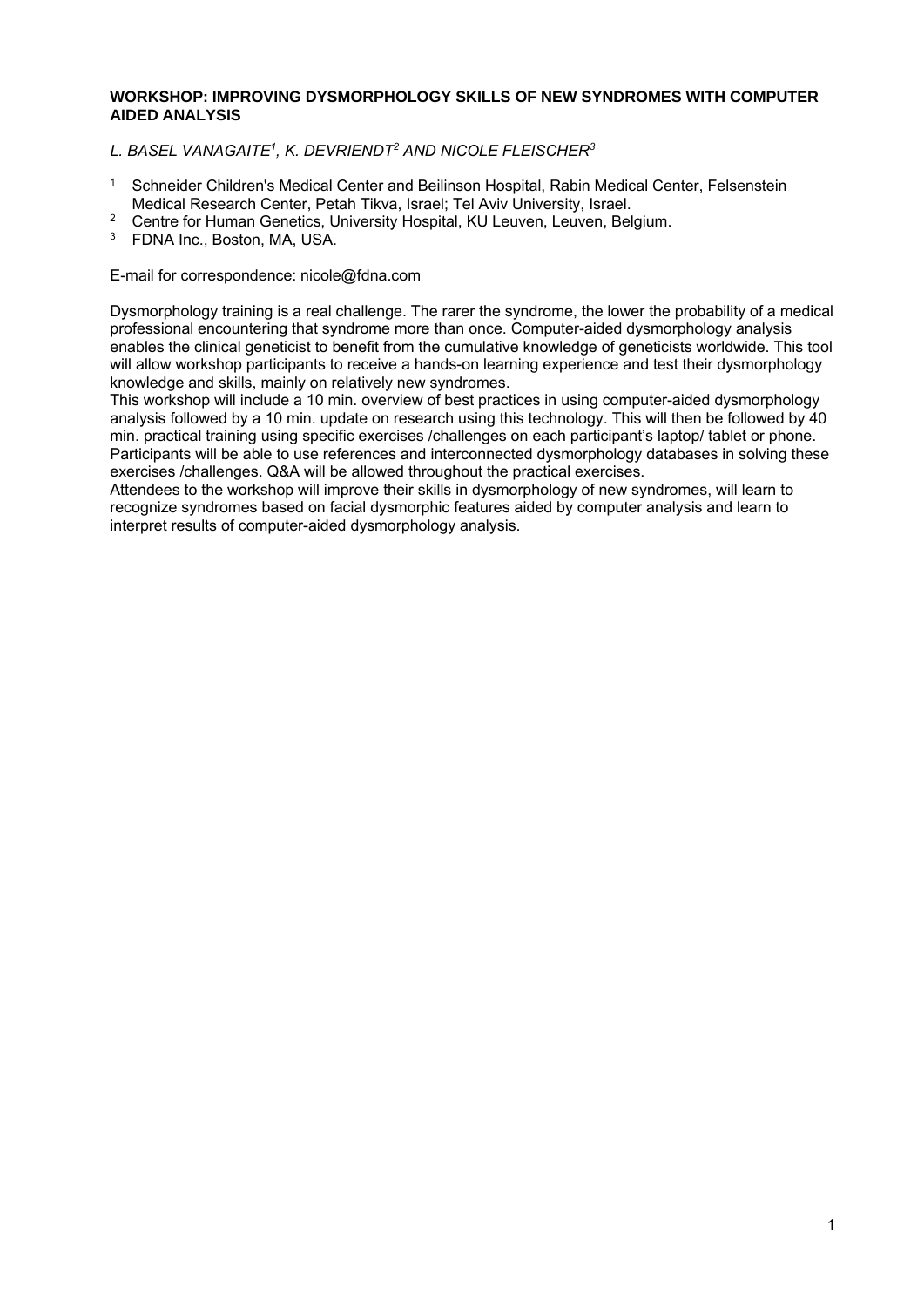#### **A 36-YEAR-OLD FEMALE WITH A TREACHER COLLINS-LIKE PHENOTYPE PLUS ADDITIONAL FEATURES**

#### *A. BOUMAN AND P. LAKEMAN*

Clinical Genetics, AMC, The Netherlands.

E-mail for correspondence: a.bouman@amc.nl

| <b>Medical history:</b> | Bw: 1770 gr (<<- 2.5 SD), BL: 43 cm (<<- 2.5 SD), microcephaly, congenital<br>hypothyroidism                                                                                          |
|-------------------------|---------------------------------------------------------------------------------------------------------------------------------------------------------------------------------------|
|                         | Short stature: GH-treatment ( $@10 - 15$ yrs), discrepancy in leg length + asymmetry                                                                                                  |
|                         | premature ovarian failure (@ 28 yrs).                                                                                                                                                 |
| <b>Family history:</b>  | Negative.                                                                                                                                                                             |
| Physical exam:          | H: 149.5 (-2.5 SD), W: 48.0 kg (+1.5 SD), OFC: 47,8 (<<-2.5 SD)                                                                                                                       |
|                         | Craniofacial: flat malar region, high frontal hairline, small, low set postiorly rotated ears<br>Underdevelopment of the alae nasi / low columella, high arched palate, retrognathia. |
|                         | Discrepancy in leg length, pes planovalgus, lumbar lordosis.                                                                                                                          |
| Investigations:         | Brain-MRI (@ 30 yrs): normal.                                                                                                                                                         |
|                         | X-hand $(\mathcal{Q}$ 15 yrs): delay 1.5 yrs.                                                                                                                                         |
|                         | Ophthalmology exam: -5 Dpt bilateral.                                                                                                                                                 |
|                         | Array-CGH: normal female profile.                                                                                                                                                     |
|                         | DNA diognostics Tropober Collins: permal                                                                                                                                              |

DNA-diagnostics Treacher Collins: normal.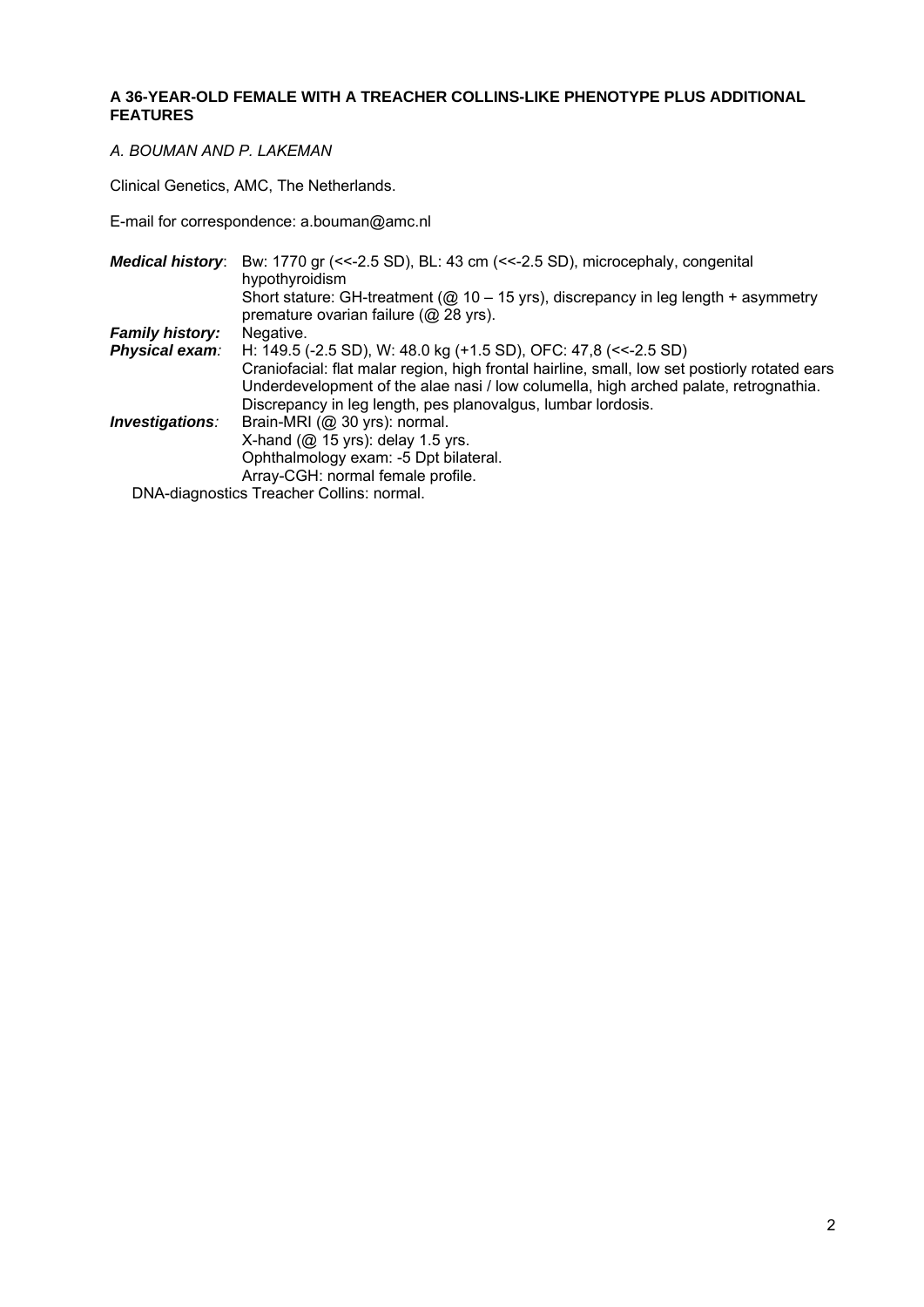#### **AN UNKNOWN CASE WITH GROWTH HORMONE DEFICIENCY AND DYSMORPHIC FEATURES**

#### *K. AVELA, K. AALTONEN AND K. AITTOMÄKI*

Department of Clinical Genetics, Helsinki University Hospital, Finland

E-mail for correspondence: kristiina.avela@hus.fi

We present an unknown case with prenatal growth retardation and dysmorphic features. The patient was born to a healthy non-consanguineous couple with no family history of congenital diseases. A caesarean section was performed at h.35+6 due to growth retardation. At birth, the weight of the patient was 1915 g. height 42 cm (-2.8 SD), and OFC 33 cm. Due to the growth retardation a chromosomal analysis was performed, and a normal female karyotype was detected 46, XX.

Postnatally proportional growth retardation has been detected. The height of the patient has been -4.5 SD, and OFC at -0.5 SD. The psychomotoral development is normal.

The endocrinological work-up revealed a growth hormone deficiency, and the patient receives currently growth hormone replacement therapy, which has improved the growth. Brain MRI revealed hypoplasia of the pituitary gland. The ophthalmological examination revealed a chorioretinal coloboma in the left eye. The patient has chronic constipation.

A 3D-CT was performed as the shape of the skull is abnormal, the forehead is prominent and wide. A prematurely closed sagittal sutura was seen. All the other suturae were open. The dysmorphic features of the patient include also prominent ears, and hypertelorism.

The X-rays of the skeleton did not reveal signs of a bone dysplasia. The ultrasound analysis of the heart and abdomen gave normal results.

All the etiological examinations performed so far, including aCGH (Agilent 180K), UPD7, 11p15.5 methylation, FGFR1 exon 7, FGFR2 exons IIIa and IIIc, FGFR3 exons 7 and 10, TWIST exon 1, have given normal results.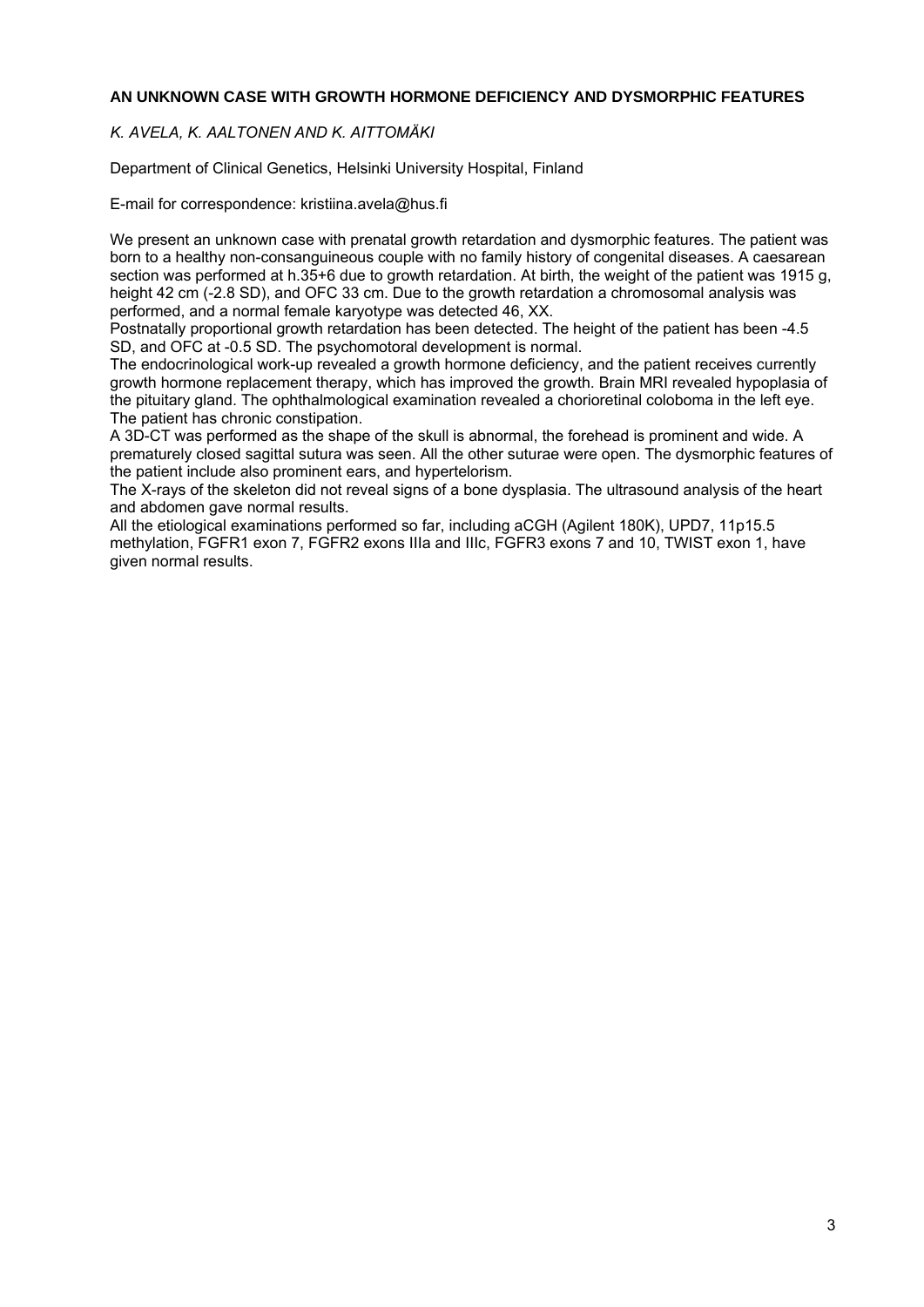#### **ASSOCIATED ANOMALIES IN CASES WITH ANOTIA AND MICROTIA**

#### *C. STOLL, Y. ALEMBIK, B. DOTT AND M.-P. ROTH*

Laboratoire de Génétique Médicale, Faculté de Médecine, 67085 Strasbourg Cedex, France.

Infants with anotia and microtia (AM) often have other non-AM associated congenital anomalies. The purpose of this investigation was to assess the prevalence and the types of these associated anomalies in a defined population. The associated anomalies in infants with AM were collected in all livebirths, stillbirths and terminations of pregnancy during 29 years in 387,067 consecutive births in the area covered by our population-based registry of congenital malformations. Of the 146 cases with AM registered during this period, representing a prevalence of 3.77 per 10,000, 49.3% had associated anomalies. There were 14 (9.6%) cases with chromosomal abnormalities including 5 trisomies 18, and 18 (12.3%) nonchromosomal recognized dysmorphic conditions including 6 cases with oculo-auriculovertebral spectrum. However, numerous other recognized dysmorphic conditions were registered. Forty (27.4%) of the cases had multiple congenital anomalies (MCA). Anomalies especially in the cardiovascular, the musculoskeletal, the urogenital, the central nervous, and the digestive systems, and facial clefts were the most common other anomalies. This study included special strengths: each affected child was examined by a geneticist, all elective terminations were ascertained, and the surveillance for anomalies was continued until 2 years of age. In conclusion the overall prevalence of associated anomalies, which was one in two cases, emphasizes the need for a thorough investigation of cases with AM. A routine screening for other anomalies may be considered in infants and in fetuses with AM.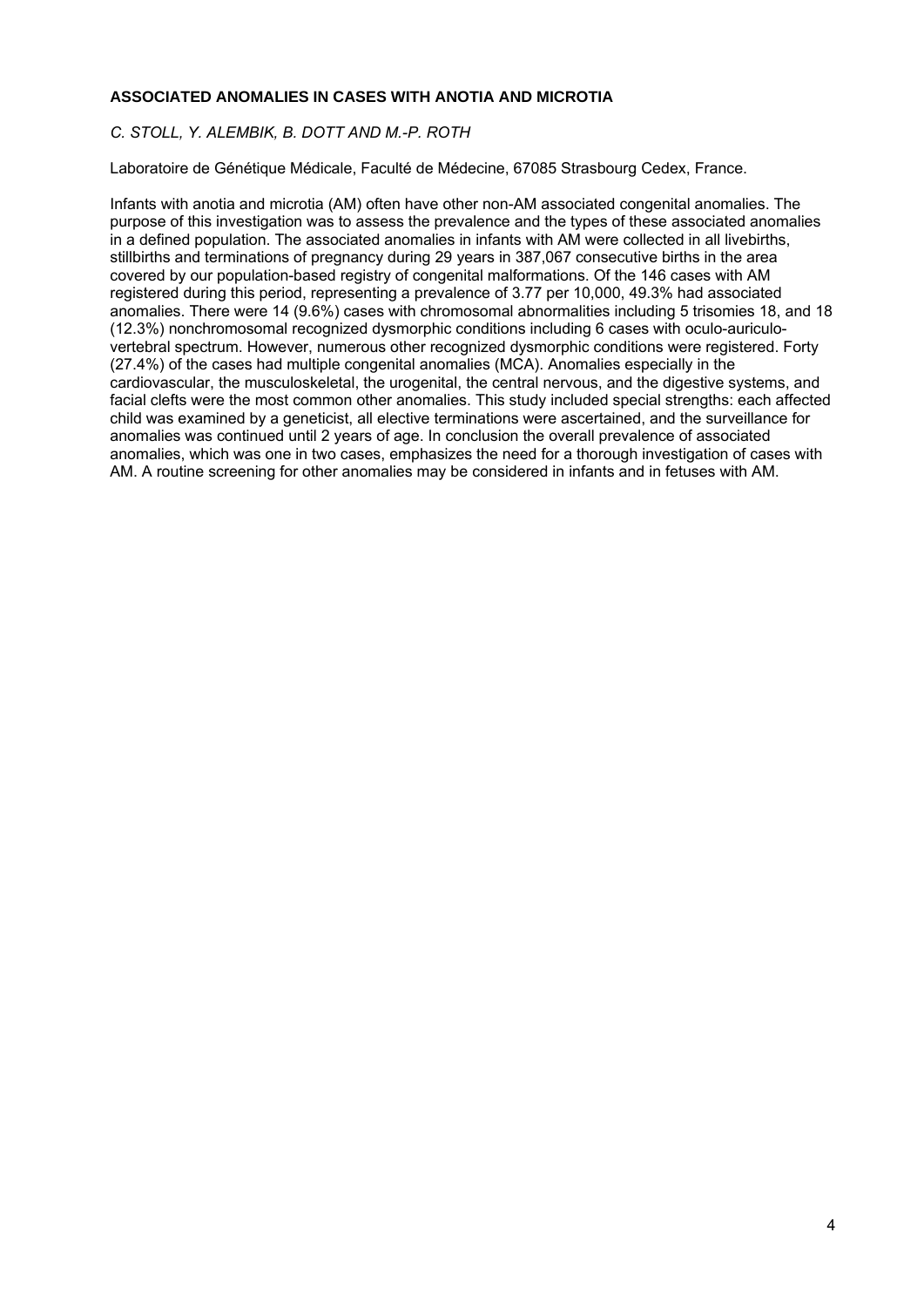#### **MUTATIONS IN** *MYT1***, ENCODING THE MYELIN TRANSCRIPTION FACTOR 1, ARE A RARE CAUSE OF GOLDENHAR SYNDROME WITHIN THE RA SIGNALING PATHWAY**

*D. LACOMBE1,6, M. BERENGUER1, E. LOPEZ1, A. TINGAUD-SEQUEIRA1, S. MARLIN2, A. TOUTAIN3, F. DENOYELLE4, A. PICARD5, S. CHARRON1, G. MATHIEU1, H. DE BELVALET1, B. ARVEILER1,6, P.J. BABIN1 AND C. ROORYCK1,6* 

- <sup>1</sup> INSERM U1211, MRGM, University of Bordeaux,<br><sup>2</sup> Centre de Péférence des Surdités Génétiques, Cl
- <sup>2</sup> Centre de Référence des Surdités Génétiques, CHU Necker-Enfants-Malades, Paris,
- $3$  Service de Génétique, CHU Tours,
- 4 Centre de Référence des malformations ORL rares, CHU Necker-Enfants-Malades, Paris,
- <sup>5</sup> Service de chirurgie maxillo-faciale, CHU Necker-Enfants-Malades, Paris,<br>6 CHU de Perdeaux, Service de Cépétique Médioele, Centre de Pétérence
- 6 CHU de Bordeaux, Service de Génétique Médicale, Centre de Référence Anomalies du Développement et Syndromes Malformatifs, F-33076, Bordeaux, France

E-mail for correspondence. didier.lacombe@chu-bordeaux.fr

Goldenhar syndrome (GS) or Oculo-Auriculo-Vertebral Spectrum (OAVS) is a developmental disorder involving first and second branchial arches, characterized by asymmetric ear anomalies, hemifacial microsomia, ocular defects, and vertebral malformations. Although numerous chromosomal abnormalities have been associated with OAVS, no causative gene has been identified so far. Among other environmental factors, Retinoic Acid (RA) has already been described as a teratogenic agent leading to OAVS features in humans.

As sporadic cases are mostly described in GS, we have performed whole exome sequencing on selected affected individuals and their unaffected parents, looking for de novo mutations. Consequently, we identified a heterozygous nonsense mutation in one patient in the *MYT1* gene. Further, we detected one heterozygous missense mutation in another patient from a cohort of 169 OAVS patients. This gene encodes the Myelin Transcription factor 1 which is highly expressed in the developing central nervous system.

Functional studies by transient knockdown of *myt1a*, homolog of *MYT1* in zebrafish, led to specific craniofacial cartilages alterations and to the up-regulation of neural crest cells marker sox10. Moreover, cells studies confirmed close links between *MYT1*, RA and the RA receptor beta (RARB). Indeed, Alltrans RA (ATRA) treatment led to an upregulation of cellular endogenous MYT1 expression. Additionally, cellular wild-type MYT1 overexpression induced a down-regulation of RARB leading to a negative feedback of the RA signaling pathway, whereas mutated MYT1 did not, confirming the pathogenic effect of the mutations.

Overall, we report *MYT1* as the first gene implicated in Goldenhar syndrome, within the RA signaling pathway.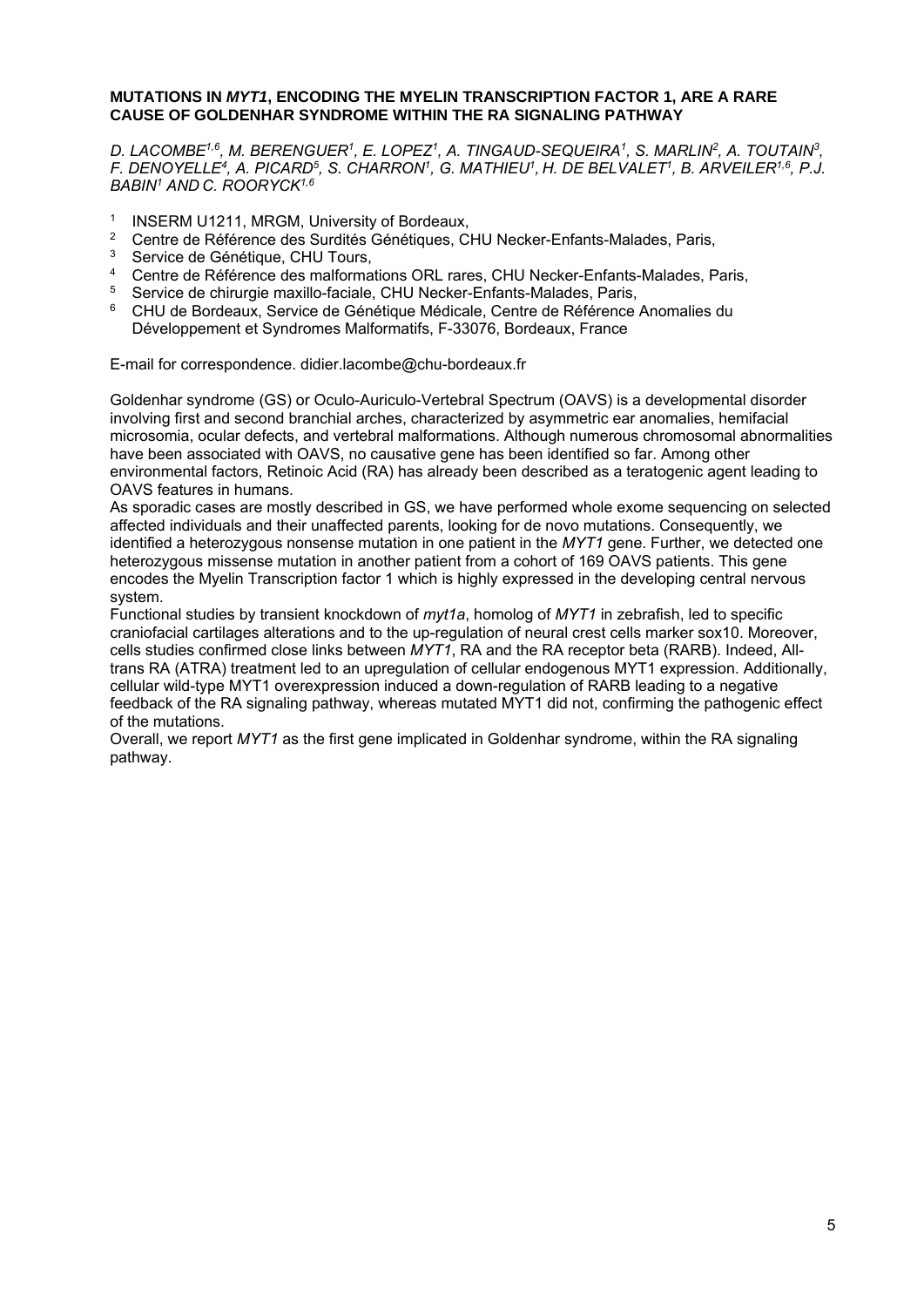#### **PHENOTYPIC SPECTRUM OF** *SPECC1L* **MUTATIONS ENCOMPASSES TEEBI HYPERTELORISM SYNDROME BUT NOT OPITZ BBBG SYNDROME: REPORT OF NEW FAMILIES AND CRITICAL REVIEW OF THE LITERATURE**

*A. VERLOES1, D. HAYE1, C. BAUMANN1, A. TOUTAIN2, D. BONNEAU3, D. LEHALLE4, P. CALLIER4, S. DRUNAT1, I. LUND5, E. BHOJ, P6,7. BOGAARD8, S. LEENSKJOLD9, E. ZACKAI6, D. LI7, H. HAKONARSON7, M. PETERSEN5 AND I. NIELSEN*<sup>5</sup>

- <sup>1</sup> Department of Genetics APHP-Robert DEBRE University Hospital, Paris;<br><sup>2</sup> Department of Genetics, Brotonneau University Hospital, Tours;
- <sup>2</sup> Department of Genetics, Bretonneau University Hospital, Tours;
- <sup>3</sup> Department of Genetics, University Hospital, Angers;
- <sup>4</sup> Department of Genetics, Children University Hospital, Dijon, France.<br> **6** Department of Clinical Constitution Aelberg University Hospital, Aelberg
- 5 Department of Clinical Genetics, Aalborg University Hospital, Aalborg, Denmark.
- <sup>6</sup> Department of Genetics, Children's Hospital of Philadelphia, Philadelphia, PA, United States.
- <sup>7</sup> Center for Applied Genomics, Children´s Hospital of Philadelphia, Philadelphia, PA, United States.<br><sup>8</sup> Department of Pathology, Aalborg University Hospital, Aalborg, Depmark.
- <sup>8</sup> Department of Pathology, Aalborg University Hospital, Aalborg, Denmark.<br><sup>9</sup> Department of Gynecology and Obstetrics, Aalborg University Hospital, As
- Department of Gynecology and Obstetrics, Aalborg University Hospital, Aalborg, Denmark.

Anomalies of midline craniofacial development are observed in several syndromes that were originally delineated on clinical basis. Opitz BBBG syndrome was associated with mutations in MID1, Baraitser-Winter craniofrontofacial syndrome with mutations in *ACTB* and *ACTG1*, and recently, Teebi syndrome with mutations in *SPECC1L*. *SPECC1L* plays a role in in gap junctions involved in cell adhesion, in actin cytoskeleton organization, microtubule stabilization and spindle organization, and in cytokinesis. It modulates *PI3K-AKT* signaling and controls cranial neural crest cells delamination and facial morphogenesis. *SPECC1L* mutations were first identified in patients with oblique facial clefts (OBLFC1; OMIM 600251). Recently, mutations in *SPECC1L* were reported in a pedigree reported in 1988 as Opitz syndrome. We report three further pedigrees with *SPECC1L* syndrome, including a 3-generation family and one fetal case. Our patients confirm that SPECC1L syndrome is clinically similar to Teebi syndrome. Critical phenotypic analysis of previous patients published with *SPECC1L* and *MID1* mutations lead us to consider that *SPECC1L* syndrome should not be described as "dominant Opitz syndrome" : hypospadias and laryngeal anomalies that characterizes Opitz syndrome are never observed with *SPECC1L* mutations, whereas branchial anomalies, parietal hernias, uterine anomalies or vascular anomalies characterize *SPECC1L* mutants.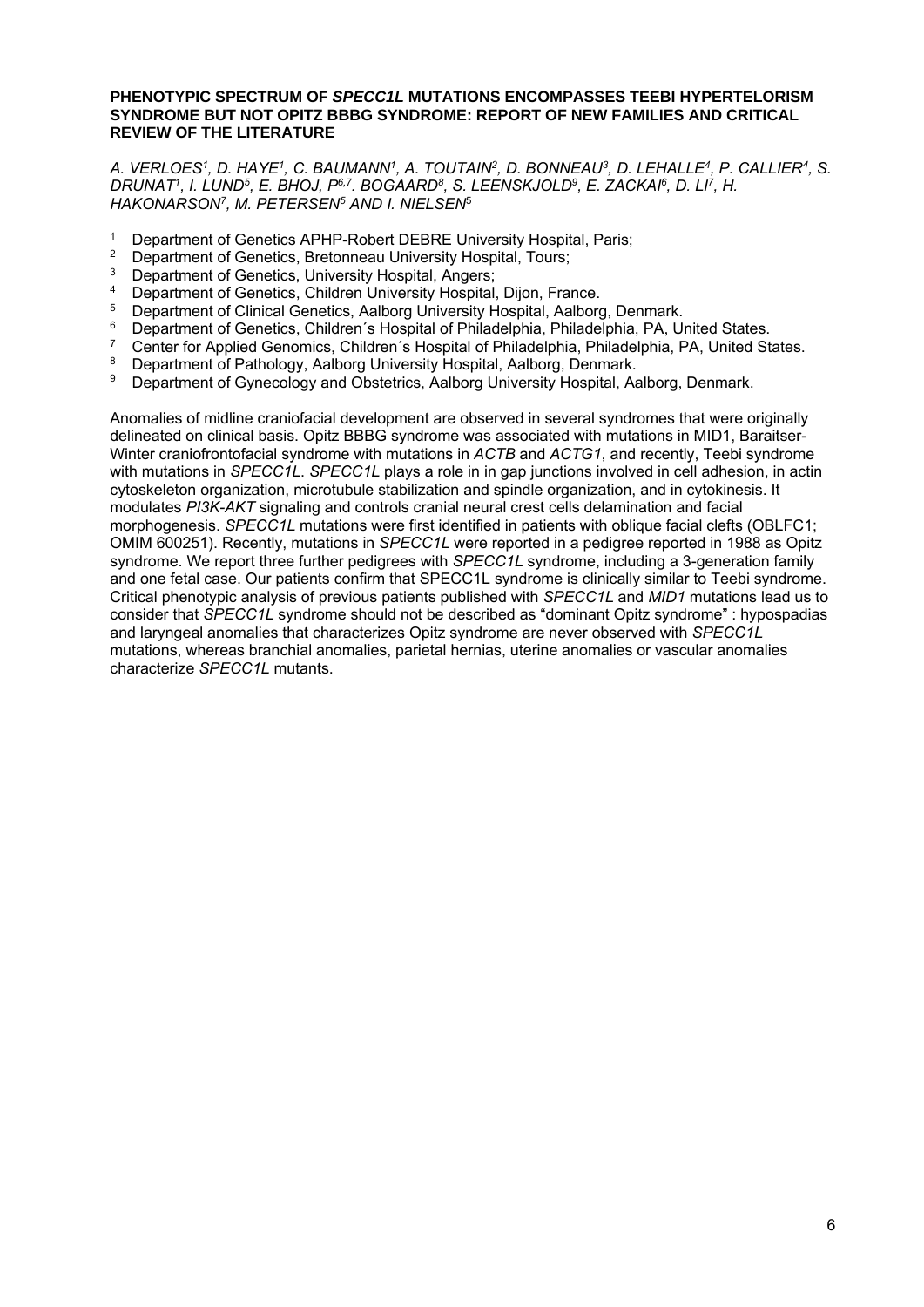#### **CROUZON-LIKE CRANIOSYSNOSTOSIS IN TWO SIBLINGS HARBORING** *IL11RA* **COMPOSITE HETEROZYGOUS MUTATIONS**

*E. BRISCHOUX-BOUCHER1, C. COLLET2, C. CZORNY3 AND L. VAN MALDERGEM1* 

- 1 Centre de Génétique Humaine, CHU St Jacques, Besançon, France.<br>2 Septice de Biochimie et Biologie Moléculaire, CHI Laribeirière, Paris
- <sup>2</sup> Service de Biochimie et Biologie Moléculaire, CHU Lariboisière, Paris, France.<br><sup>3</sup> Service de Nauvechinumie, CUU Jean Miniar, Pesanean, France.
- 3 Service de Neurochirurgie, CHU Jean-Minjoz, Besançon, France.

E-mails for correspondence: ebrischouxboucher@chu-besancon.fr; corinne.collet@aphp.fr; lvanmaldergem@chu-besancon.fr

We describe two siblings (9 year-old girl and 5 year-old boy), born to unrelated Algerian parents, with proptosis bulbi, brachycephaly and sharp skull resembling Crouzon syndrome. Severe chronic retroorbital headache with nausea required neurosurgical craniectomy in the female sibling at age of 8. Syringomyelia and scoliosis are present from early age by her. No anomaly of the extremities is noted. Absence of disease-causing mutation in *FGFR2* prompted us to investigate a possible mutation in the newly discovered genes for autosomal recessive craniosynostosis resembling Crouzon syndrome. Among these, *IL11RA* (the gene coding for the alpha subunit of interleukin 11 receptor) occupies a prominent place. Interestingly, a missense variant c.328G>T in exon 4 resulting in p.Gly110Cys and a missense variant c.866A>G in exon 9 resulting in p.His289Arg were observed, classified as probably pathogen by prediction software (Mutation Taster, Polyphen-2). This observation is very similar to those of Niemenen *et al.* in 2011, who found that *IL11RA* function is to restrict suture fusion and tooth number. So the loss of its function cause craniosynostosis, delayed tooth eruption and supernumerary teeth, features that were described by his group in twelve subjects from five consanguineous families, all harboring *IL11RA*. In 2013, Keupp *et al.* described twelve other patients with Crouzon-like craniosynostosis without teeth abnormalities but with conductive hearing loss, a common feature in craniosynostosis patients. The two siblings we present here do have the Crouzon phenotype only. However, syringomyelia and scoliosis are unreported clinical features in one of them. In conclusion, apart from the well-known autosomal dominant *FGFR2*-related Crouzon syndrome, a small proportion of patients has a condition inherited according to an autosomal recessive mode of inheritance. Their phenotype is apparently not clinically distinctive.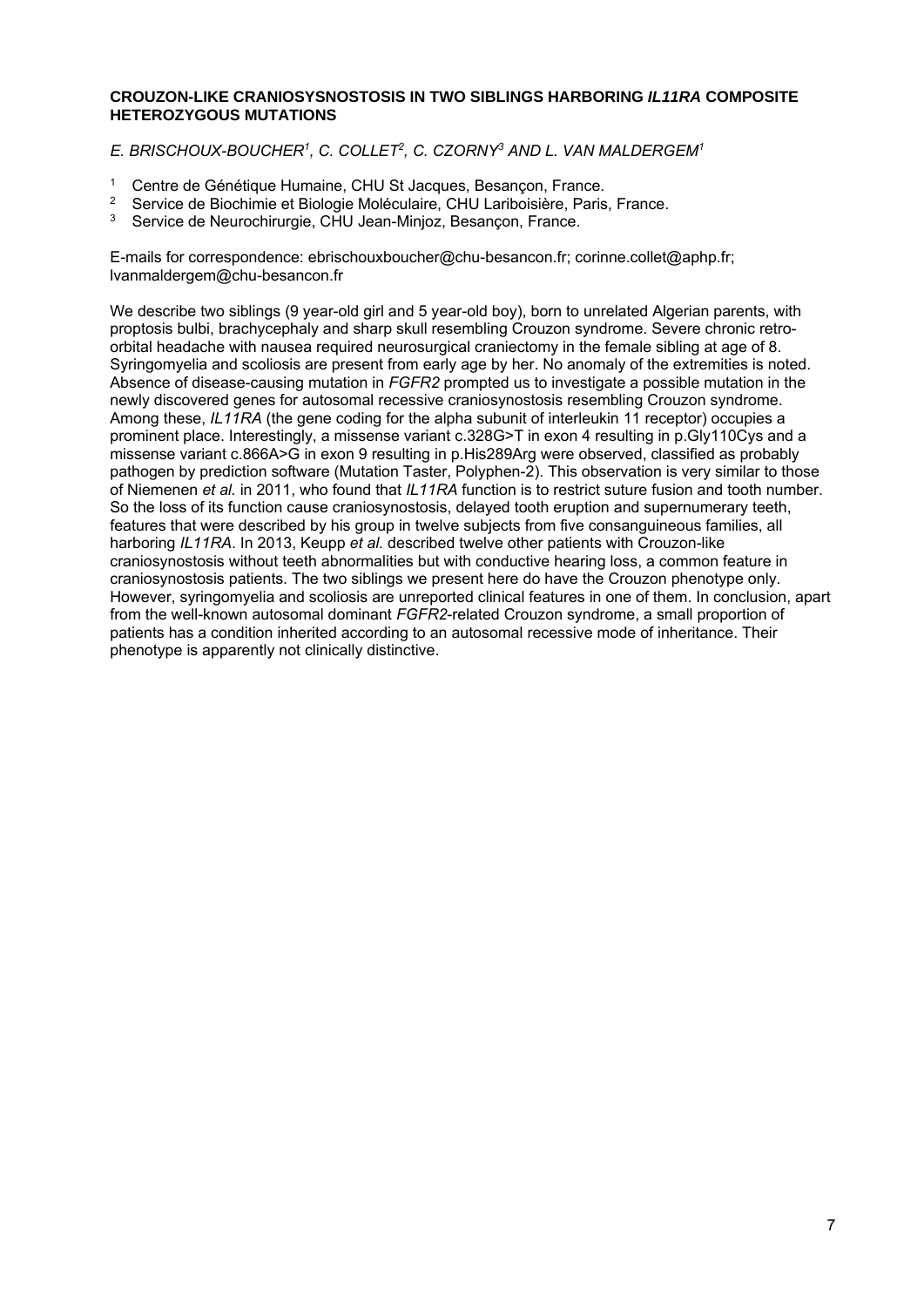#### **FACIAL MORPHOLOGY ASSOCIATED WITH ISOLATED CLEFT PALATE**

J. ROOSENBOOM<sup>1</sup>, I. SAEY<sup>2</sup>, A. VERDONCK<sup>3,4</sup>, V. VANDER POORTEN<sup>4,5</sup>, T. DORMAAR<sup>6</sup>, J. SCHOENAERS<sup>6</sup>, K. DEVRIENDT<sup>4,7</sup>, H. PEETERS<sup>7</sup>, P. CLAES<sup>2</sup> AND G. HENS<sup>1,4,5</sup>

- <sup>1</sup> Department of Neurosciences, Research Group Experimental Otorhinolaryngology, Catholic University of Leuven, Leuven, Belgium
- 2 Department of Electrical Engineering, Research Group Medical Image Computing, ESAT/PSI, Catholic University of Leuven, Leuven, Belgium
- <sup>3</sup> Department of Oral Health Sciences, University Hospitals Leuven, Leuven, Belgium
- 4 Multidisciplinary Cleft Lip and Palate Team, University Hospitals Leuven, Leuven, Belgium
- <sup>5</sup> Department of ORL, Head & Neck Surgery, University Hospitals Leuven, Leuven, Belgium
- <sup>6</sup> Department of Maxillofacial Surgery, University Hospitals Leuven, Leuven, Belgium<br><sup>7</sup> Center for Human Genetics Thiversity Hospitals Leuven, Leuven, Belgium
- 7 Center for Human Genetics, University Hospitals Leuven, Leuven, Belgium

E-mail for correspondence: koenraad.devriendt@uzleuven.be

This study aims to objectively describe facial morphology in patients with cleft palate (CP), using 3D surface imaging and advanced morphometrics.

In a prospective cohort study., we recruited 39 children (6-12 years) with isolated CP, 8 patients with Robin Sequence (RS) and 51 control subjects.

All subjects underwent 3D facial surface imaging. In addition, the available lateral cephalograms and panoramic radiographs were reviewed. 3D facial morphology was compared between patients with CP and RS, and control subjects. Cephalometric SNA, SNB and ANB angles were measured on lateral cephalograms. Panoramic radiographs were checked for tooth agenesis.

Patients with isolated CP show a distinct facial phenotype, compared to control subjects. Both patients with CP and patients with RS show a retrusion of the chin, consistent with cephalometric measurements. Patients with RS show additional effects on the lateral sides of the face and in the forehead region. They also have a significantly higher prevalence of tooth agenesis.

Our results indicate that children with CP and RS show a retrusion of the chin as compared to controls, and this effect was more pronounced in the patients with RS. On top of this effect, patients with RS show additional facial characteristics, and can be delineated as a separate group. 3D facial imaging and morphometrics seems an excellent tool to describe subtle facial phenotypes and to differentiate between two different phenotypes, such as CP and RS.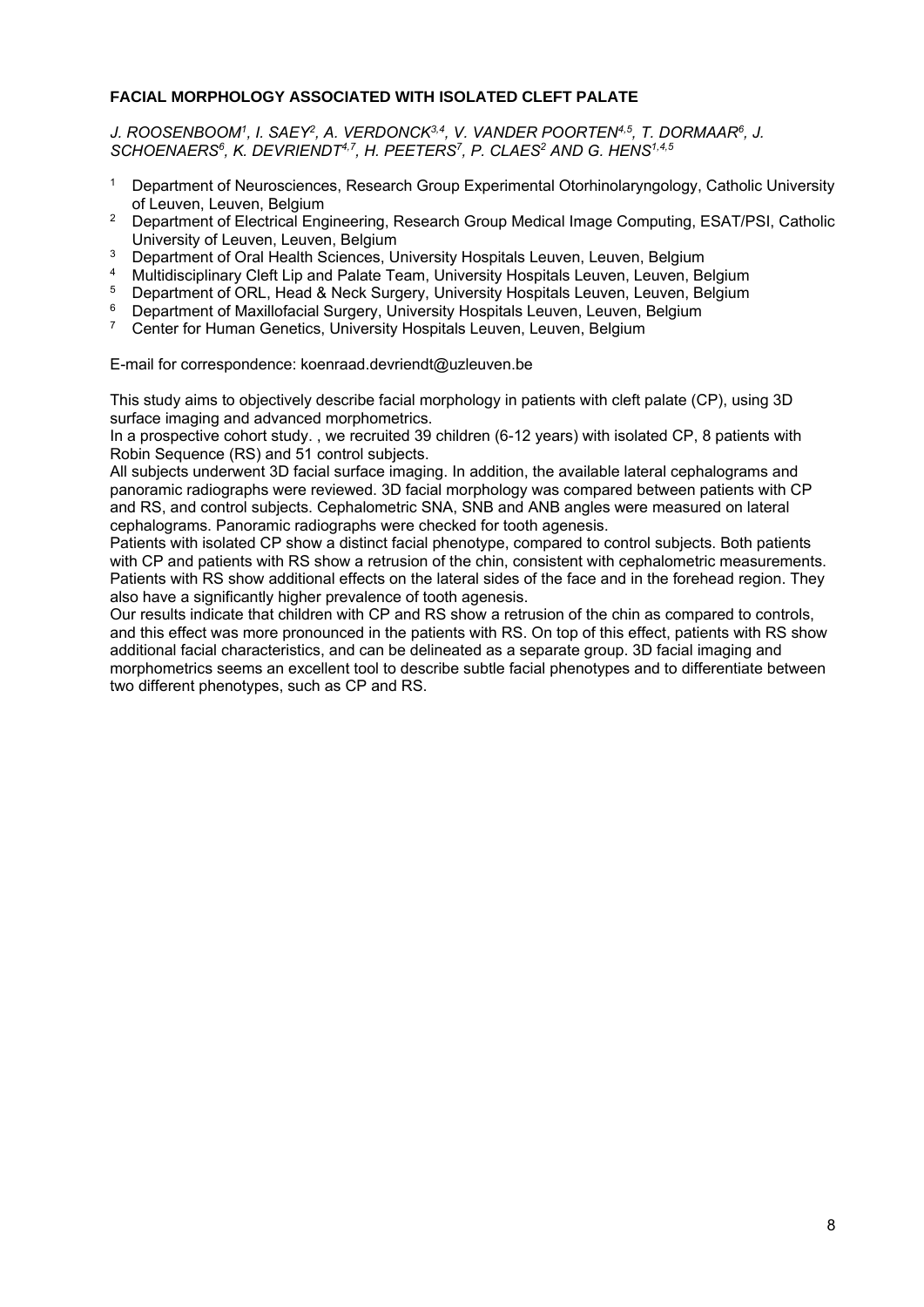#### **A PATIENT WITH RAINE SYNDROME DUE TO NOVEL MUTATIONS IN** *FAM20C* **GENE**

*A. MATULEVIČIENĖ1,2, L. AMBROZAITYTĖ1,2, R. MATULEVIČIŪTĖ3, A.LIUBŠYS4,5, A. UTKUS1,2 AND V. KUČINSKAS1,2* 

- 1 Centre for Medical Genetics at Vilnius University Hospital Santariškių Klinikos, Vilnius, Lithuania
- 2 Department of Human and Medical Genetics Faculty of Medicine, Vilnius University, Vilnius, Lithuania <sup>3</sup> Faculty of Medicine, Vilnius University, Vilnius, Lithuania
- 4 Centre of Neonatology, Children's Hospital, Affiliate of Vilnius University Hospital Santariškių Klinikos, Vilnius, Lithuania;
- 5 Centre of Neonatology, Clinics of Children's Diseases, Faculty of Medicine, Vilnius University, Vilnius, Lithuania

E-mail for correspondence: ausra.matuleviciene@mf.vu.lt

We report on a patient with skeletal dysplasia characterized by dysmorphic facial features, such as bilateral proptosis, mid-face hypoplasia, gum hypertrophy, and radiological findings including increased bone density and cerebral calcifications.

Our patient was a first-born male child of non-consanguineous parents. He was delivered at 40 weeks' gestation via Caesarean section, with Apgar scores of 5, 6, 7 at 1, 5 and 10 minutes respectively. His birth weight was 4020 g, birth length – 53 cm, occipitofrontal circumference – 34 cm, chest circumference – 35 cm. Due to poor condition, the newborn was intubated immediately after birth. Patient's phenotype suggested skeletal dysplasia. His dysmorphic features included turricephaly, flat face, expressed bilateral proptosis with everted bottom eyelids, down-slanted lateral corners of palpebral fissures, hypertelorism, severe depression of nasal bridge with small nose and severe mid-face hypoplasia, low-set ears, microstomia, gum hypertrophy, highly arched and narrow palate, micrognathia, short neck, and narrow chest with widely spaced nipples. Ultrasound of heart and internal organs revealed no anomalies. During the otorhinolaryngological examination, bilateral choanal atresia and partial cleft palate were diagnosed. Radiological findings included increased density of all bones, wide ribs, and flattened vertebrae bodies. Brain MRI showed diffuse cerebral calcifications (mostly around lateral ventricles and meninges), herniation of caudal part of the cerebellum through the foramen magnum. Patient died on the 18<sup>th</sup> day after birth.

Based on the phenotypic features and radiological findings of the patient, diagnosis of Raine syndrome was suspected. Raine syndrome is a very rare autosomal recessive disorder (prevalence of less than 1 in 1,000,000), characterized by craniofacial anomalies, generalized osteosclerosis with periosteal new bone formation, and brain abnormalities including cerebral calcifications, and is often considered lethal condition. There are around 40 cases of this syndrome described worldwide. Proptosis, mid-face hypoplasia, choanal atresia, micrognathia, and generalized osteosclerosis are main features that have been described in almost all previous reports of this condition. This syndrome is caused by mutations of *FAM20C* gene, which plays an important role in mineralization of bones and teeth during early development in rodent studies. Analysis of the coding sequences of *FAM20C* of the patient identified a novel deleterious/probably damaging heterozygous variant in exon 5 (c.1069T>C) and possibly damaging/tolerated homozygous variant in exon 10 (c.1672C>T). Patient's parents are currently undergoing molecular genetic testing of *FAM20C* gene to confirm their carrier status.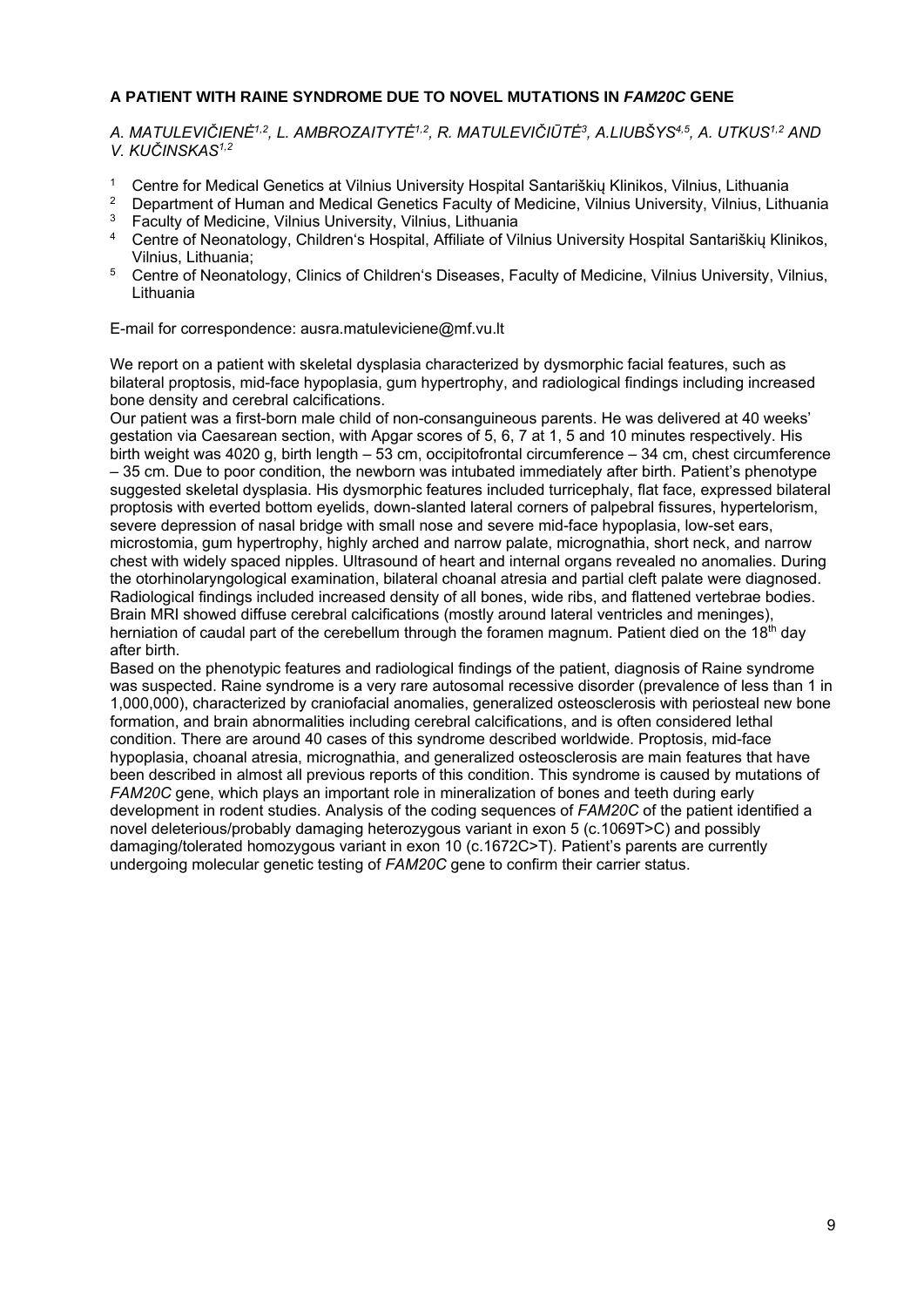#### **THE EVOLVING CRANIO-FACIAL PHENOTYPE AND A BIFID UVULA IN A PATIENT WITH SENSENBRENNER SYNDROME CAUSED BY** *IFT140* **COMPOUND HETEROZYGOUS MUTATIONS**

*A. BAYAT1,2, B. KERR2,3 AND S. DOUZGOU2,3* 

- <sup>1</sup> Department of Pediatrics, University Hospital of Hvidovre, Kettegaard Alle 20, 2650, Hvidovre, Denmark.
- <sup>2</sup> Manchester Centre for Genomic Medicine, Central Manchester University Hospitals NHS Foundation Trust, Manchester Academic Health Sciences Centre, St Mary's Hospital;
- <sup>3</sup> Institute of Human Development, University of Manchester, Oxford Road. Manchester, M13 9WL, UK.

E-mail for correspondence: allan.bayat@regionh.dk

Ciliopathies are a vast group of genetic disorders caused by altered cilia assembly, maintenance, or function. Mutations in genes that encode components of the intraflagellar transport complex A (IFT-A), which drives retrograde ciliary transport, are a major cause of skeletal ciliopathies. Alterations of all IFT-A components have been previously reported to cause Sensenbrenner, Jeune asphyxiating thoracic dystrophy (JATD), Mainzer-Saldino (MSS) and/or short-rib polydactyly syndromes (*IFT43* [MIM 614068], *IFT122* [MIM 606045], *IFT139* [MIM 612014], *IFT140* [MIM 614620], *IFT144* [MIM 608151], *WDR35* [MIM 613602]). Sensenbrenner syndrome, also known as cranioectodermal dysplasia, is a rare multiple anomaly syndrome with distinctive craniofacial appearance, skeletal, ectodermal, connective tissue, renal, and liver anomalies. The diagnosis is established in those with typical clinical findings and can be confirmed in 40% of affected individuals by identification of bi-allelic mutations in one of four genes known to be causing Sensenbrenner syndrome (*IFT122*, *WDR35*, *WDR19* or *IFT43*). Mutations in *IFT140* can result in a clinical phenotypic continuum ranging from isolated retinal dystrophy to MSS and, less commonly, JATD but it has not been described in patients with a clinical presentation of Sensenbrenner syndrome, so far.

We report the evolving facial phenotype in a child with compound heterozygosity for *IFT140* mutations and Sensenbrenner syndrome. We therefore propose that mutations in the *IFT140* gene may also cause Sensenbrenner syndrome and we present a bifid uvula as an additional feature of this syndrome.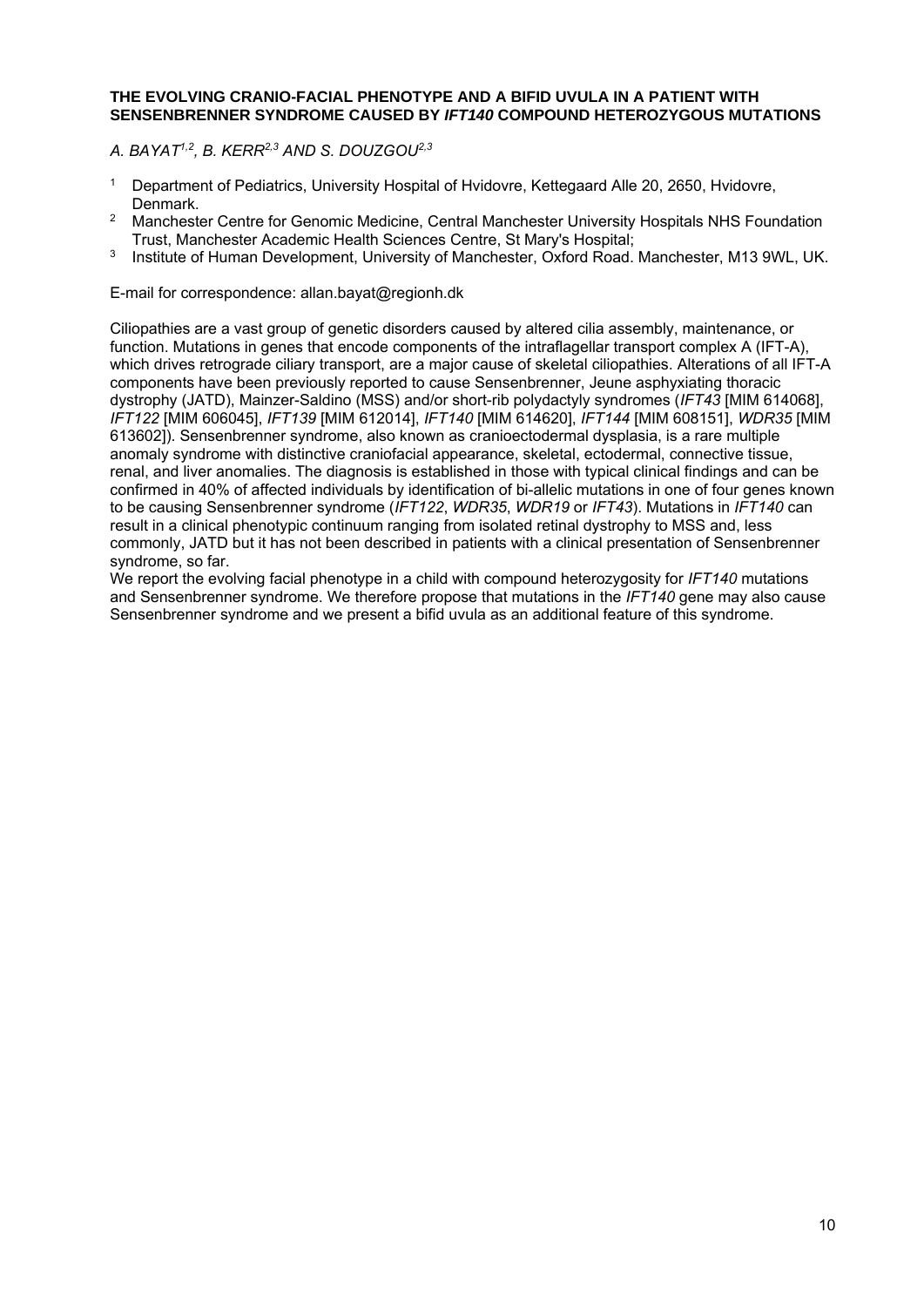#### **A NEW CASE OF X;Y TRANSLOCATION FURTHER SUPPORTS THE EXISTENCE OF A GROWTH CONTROL LOCUS ON THE Y CHROMOSOME**

*M. JEANNE1, S. ALIROL1, N. CHELLOUG1, L. DRUART2, E. TERRENOIRE1, N. RONCE1, M. RAYNAUD AND1 A. TOUTAIN1* 

- <sup>1</sup> Service de Génétique, CHRU Bretonneau, Tours, France.
- Laboratoire Biomnis, Paris, France.

E-mail for correspondence: mederic.jeanne@gmail.com

We report a new case of X;Y translocation in a phenotypically normal male patient. He was referred at the age of 6 for isolated short stature. His height was 105.3 cm (-2 SD) for a midparental height at -1 SD. Physical examination was normal. Endocrinological investigations showed no abnormalities, in particular, there was no GH or IGF1 deficiency. X-rays were normal except for mild bowing of the radii, without Madelung malformation or epiphyseal stippling. Bone age was mildly delayed. Standard chromosome analysis showed a female 46,XX karyotype but FISH analysis revealed an unbalanced X;Y translocation with the presence of SRY and SHOX on the derivative X chromosome whereas the probe DYZ3, mapping at Yp11.3, was absent. The final chromosomal formula was therefore 46,X,der(X)t(X;Y)(p22.3;p11.2). In order to characterize this rearrangement, we performed a microarray analysis with both male and female references (Agilent ISCA 180k). This confirmed the loss of the entire long arm of the chromosome Y and showed a 963 Kb deletion encompassing the gene ARSE at the breakpoint within the Xp22.33 region. The deletion was located at 2 Mb downstream to the SHOX gene. Quantitative PCR analysis confirmed the haploinsufficiency of ARSE.

These results raise the question of the mechanism of the short stature in our patient. It is not surprising that he was not affected by chondrodysplasia punctata, which is in keeping with the phenotype of heterozygous females, as this region escapes X inactivation. It has been reported that idiopathic short stature may be due to SHOX enhancers deletions. However, enhancers are located at most around 600 Kb downstream to the gene. It is therefore unlikely that the short stature in our patient is related to SHOX deficiency. Finally, the implication of the loss of the long arm of the Y chromosome must be discussed. Indeed, the existence of genetic factors regulating the height has been postulated on the observation of Y deletions. A 700 Kb critical region containing a growth control locus (GCY) has been defined at Yg12, but until now no gene has been identified.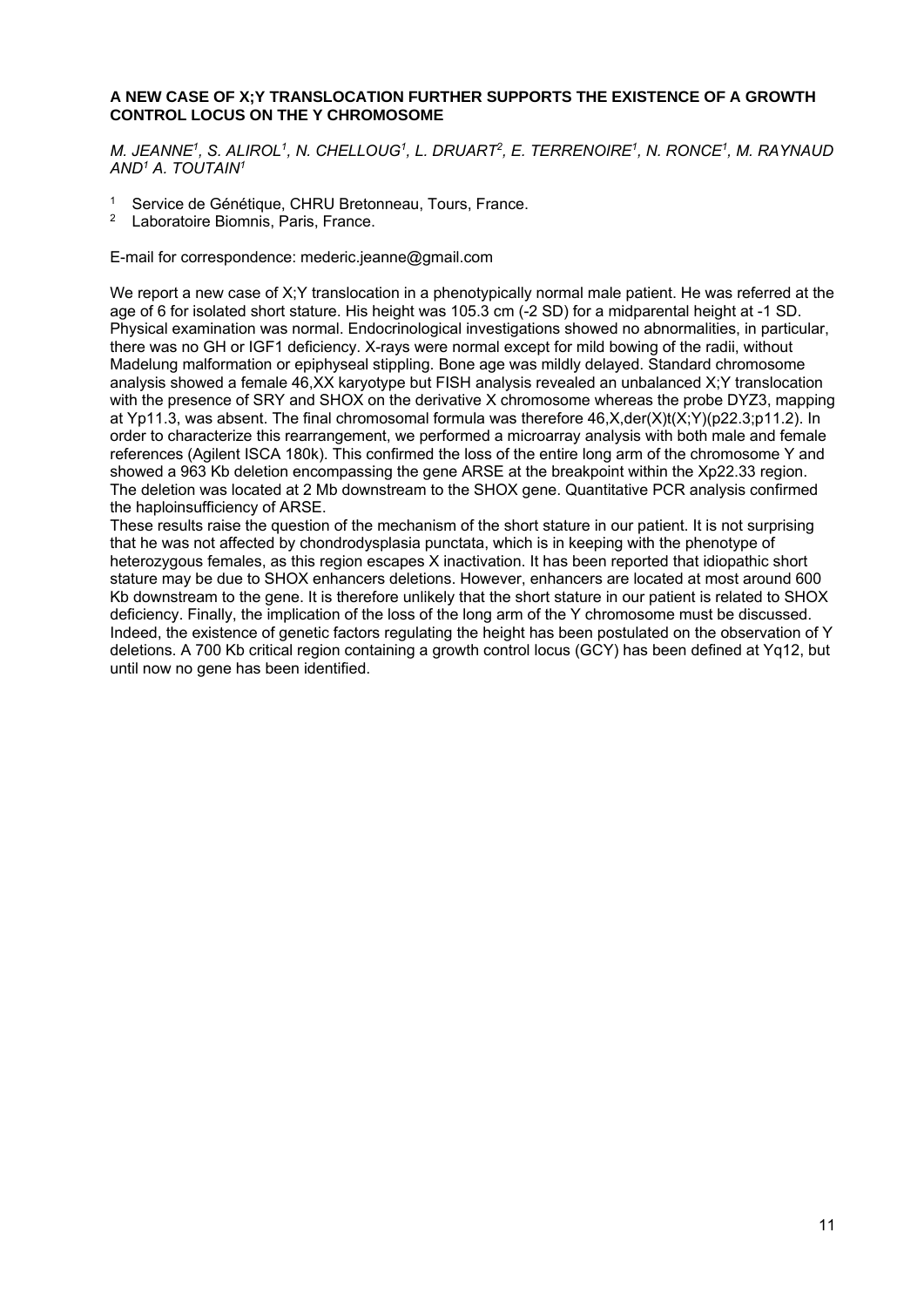#### **IF NOT ALBRIGHT HEREDITARY OSTEODYSTROPHY WHAT IS IT? BIALLELIC VARIANTS IN THE PRMT7 GENE CAUSE A NOVEL SYNDROME WITH A DISTINCT ALBRIGHT-LIKE PHENOTYPE**

*K. STEINDL, P. JOSE, L. GOGOLL AND A. RAUCH* 

Institute of Medical Genetics, University of Zurich, Schlieren-Zurich, Switzerland.

E-mail for correspondence: steindl@medgen.uzh.ch

Compound heterozygous mutations in the *PRMT7* gene have been recently identified via the DDD study in six affected females from three different families. The associated phenotype is a phenocopy of the Albright hereditary osteodystrophy including characteristic symmetrical shortening of the digits, posterior metacarpals and metatarsals, postnatal growth failure, facial dysmorphism, intellectual disability and obesity. Here we report two new cases, a brother and a sister with biallelic variants in the *PRMT7* gene. We will present the clinical course and the evolving phenotypes of both patients in detail. By describing the first affected male so far, we are also focusing on the sexually dimorphic phenotype. We are further delineating the clinical spectrum by providing new features. In conclusion our report of two novel patients confirms the distinct Albright-like-phenotype in a novel syndrome associated with biallelic variants in the *PRMT7* gene.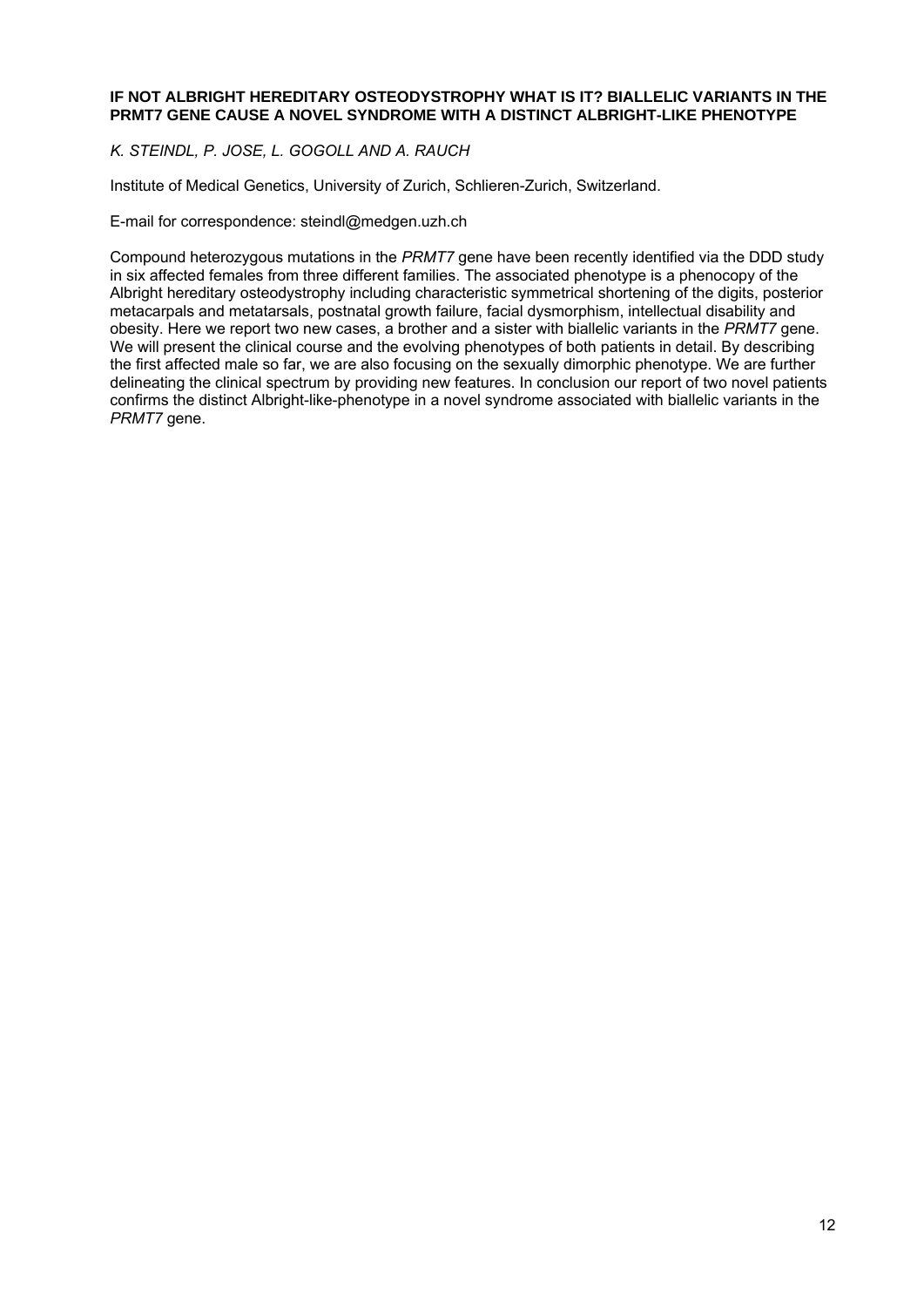#### *ARCN1* **MUTATIONS IN A DOMINANT FORM OF MICROCEPHALIC DWARFISM**

- *S. PASSEMARD7,8,12, K. IZUMI1,2,3, M. BRETT4, E. NISHI2,5,6, S. DRUNAT7,8, E.-S. TAN9, K. FUJIKI1, S. LEBON7, B. CHAM9, K. MASUDA1, M. ARAKAWA2, A. JACQUINET10, Y. YAMAZUMI11, S.-T. CHEN1, A. VERLOES7,8,12, Y. OKADA13, Y. KATOU1, T. NAKAMURA6, T. AKIYAMA11, P. GRESSENS7,12,14, R. FOO15, E.-C. TAN4,16, V. EL GHOUZZI7,12 AND K. SHIRAHIGE1,17.*
- <sup>1</sup> Research Center for Epigenetic Disease, Institute for Molecular and Cellular Biosciences, The University of Tokyo, Tokyo;
- <sup>2</sup> Division of Medical Genetics, Nagano Children's Hospital, Azumino, Japan.<br><sup>3</sup> Division of Human Constine, The Children's Hospital of Philadelphia, Ronne
- 3 Division of Human Genetics, The Children's Hospital of Philadelphia, Pennsylvania, Philadelphia, USA.
- 4 KK Research Centre, KK Women's and Children's Hospital, Singapore.
- <sup>5</sup> Department of Medical Genetics, Shinshu University Graduate School of Medicine, Matsumoto;
- <sup>6</sup> Life Science Research Center, Nagano Children's Hospital, Azumino, Japan.<br>7 INSERM UMR1141 Hôpital Pobert Debré, Paris:
- INSERM UMR1141, Hôpital Robert Debré, Paris;
- <sup>8</sup> Département de Génétique, Hôpital Robert Debré, Paris, France.<br>8 Ceneties Sentice, Department of Paodiatrics, KK Wemen's and C
- 9 Genetics Service, Department of Paediatrics, KK Women's and Children's Hospital, Singapore.
- 10 Département de Génétique, CHU et Université de Liège, Liège, Belgium.
- <sup>11</sup> Laboratory of Molecular and Genetic Information, Institute of Molecular and Cellular Biosciences, University of Tokyo, Japan.
- 12 Université Paris Diderot Paris 7, Hôpital Robert Debré, Paris, France.
- <sup>13</sup> Laboratory of Pathology and Development, Institute of Molecular and Cellular Biosciences. The University of Tokyo, Japan.
- 14 Center for Developing Brain, King's College, St. Thomas' Campus, London, United Kingdom;
- <sup>15</sup> Genome Institute of Singapore, Singapore.
- 16 Paediatrics ACP, SingHealth Duke-NUS Medical School, Singapore.
- 17CREST, Japan Science and Technology Agency, Kawaguchi, 332-0012, Japan.

\*\*These authors contributed equally.

Coat protein I (COPI) is a heptameric protein complex required for retrograde transport of proteins and lipids from the Golgi apparatus (GA) to the endoplasmic reticulum (ER), a fundamental process critical to ensure homeostasis in the early secretory pathway. Recently, deleterious mutations in the COPI subunit of COPI have been reported to cause a hereditary autoimmune-mediated lung disease and arthritis, through an impairment of ER-GA transport associated with ER stress. Here, we report on 4 patients in 3 independent families with a newly described autosomal dominant form of microcephalic dwarfism, associated with micrognathia, cleft palate, cataract, shortening of forearms and legs, muscular build and mild intellectual delay. One of these patient was reported as a child with a purported "new" autosomal recessive disorder (Verloes *et al.*, Am J Med Genet 1997;68:455-460), and turned out to have an affected child. Exome sequencing revealed heterozygous loss-of-function mutations in *ARCN1*, the gene that encodes the COPI- subunit of COPI. *ARCN1* haploinsufficiency affected the structure of the GA and induced ER stress response in patient's primary fibroblasts. These findings were confirmed in control skin fibroblasts where *ARCN1* was knocked down and in a cancer cell line where the gene was mutated using the CRISPR/Cas9 system. Our findings demonstrate the importance of COPI-mediated transport in human development, including skeletogenesis and brain growth.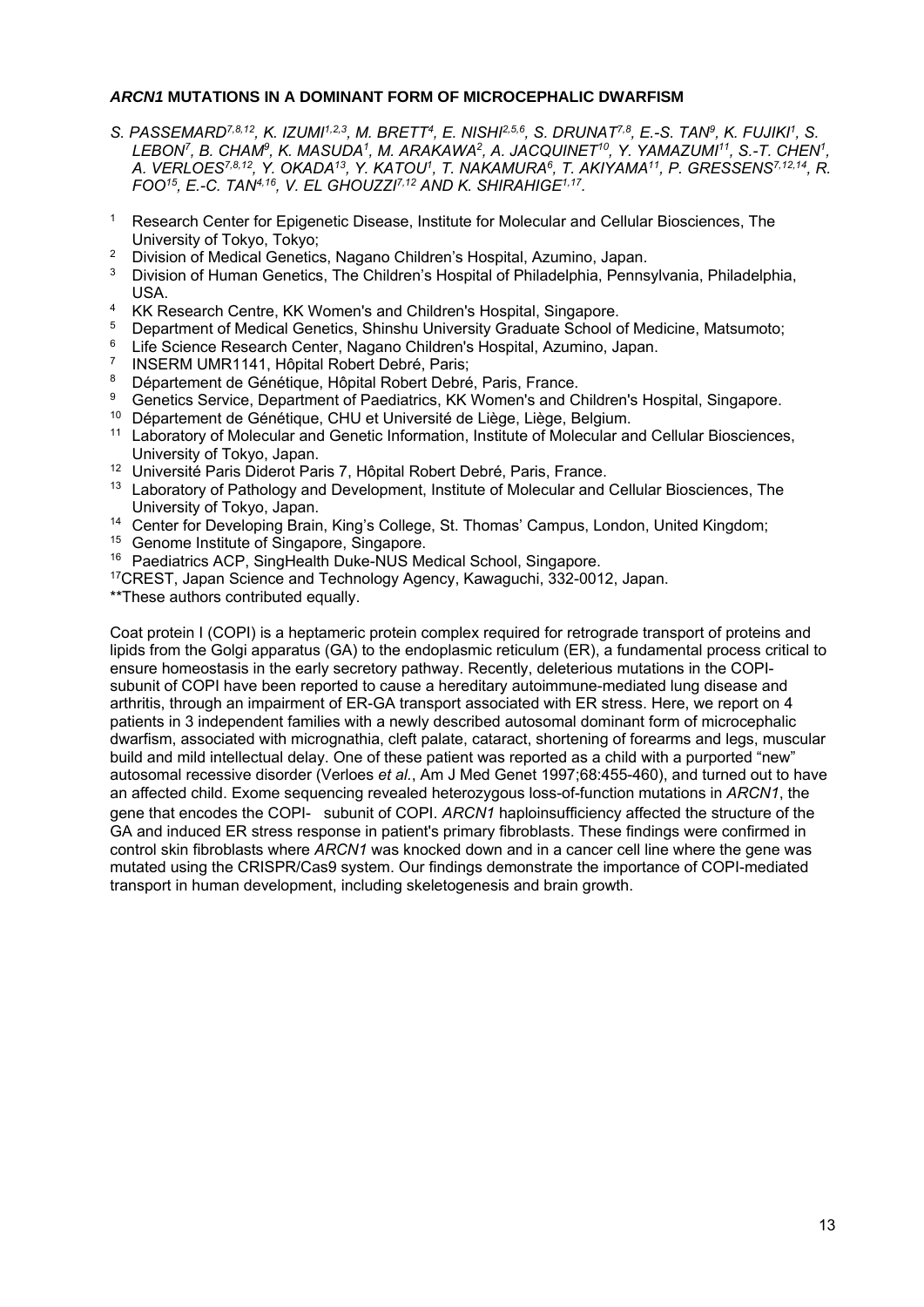#### **NEPHROTIC SYNDROME WITH ASSOCIATED BRAIN ANOMALIES – NEW LESSONS ON THE HETEROGENEITY OF GALLOWAY-MOWAT SYNDROME**

*M. ZENKER1, D. SCHANZE2, J. RAO2, W. TAN2, D. BRAUN2, D. SCHAPIRO2, F. HILDEBRANDT2 and the International GAMOS Consortium* 

- 1 Institute of Human Genetics, University Hospital Magdeburg, Magdeburg, Germany.<br>2 Division of Nephrology, Boston Children's Hospital, Hanvard Medical School, Boston
- 2 Division of Nephrology, Boston Children's Hospital, Harvard Medical School, Boston, MA, USA.

E-mail for correspondence: martin.zenker@med.ovgu.de

The eponymic name Galloway-Mowat syndrome (GAMOS; OMIM 251300) has been coined for the association of early-onset nephrotic glomerulopathy, microcephaly with variable brain anomalies, and facultative diaphragmatic hernia. It is supposed to be inherited as an autosomal recessive trait and clinical as well as genetic heterogeneity has been suggested. In 2014, WDR73 mutations were identified as a cause of GAMOS, but only a few cases have been reported to date.

Over the last 15 years, we have collected DNA samples and clinical data from 56 unrelated families with one or more children affected by GAMOS or a GAMOS-like syndrome (glomerulopathy plus variable anomalies of brain morphology or function as inclusion criteria), including 15 consanguineous families. We performed whole exome sequencing in selected, informative cases from this cohort and targeted analysis by Sanger and NGS multigene panel resequencing, respectively, in the remainder. This work was part of a large collaborative research effort to identify new genes for inherited kidney diseases (coordinated by F. H.).

In a total of 25 families of this cohort (45%) the probable underlying genetic defect could be identified. In affected individuals from two consanguineous families, homozygous mutations of WDR73 could be found (Vodopiutz *et al.*, 2015). Thus, this gene accounted for only 4% of cases of our cohort. The affected child of another consanguineous family had a novel homozygous mutation in ARHGDIA. This gene has previously been described in three families to cause early-onset steroid-resistant nephrotic syndrome (Gupta *et al*., 2013; Gee *et al.*, 2013), but there is some evidence that non-specific brain anomalies may also be part of the ARHGDIA-associated phenotype. Fourteen and three index patients from unrelated families had mutations in one autosomal and one X-linked gene, respectively, both encoding for components of a protein complex that has been implicated in transcription, telomere maintenance and chromosome segregation. No human phenotype has previously been assigned to mutations in this complex. Notably, eight unrelated families with an identical mutation originated from the East Asian population where according to ExAC the carrier frequency for this allele is 0.0008. In one consanguineous family with multiple affected children the disease segregated with a homozygous mutation in another novel gene. In four families, the kidney phenotype could be attributed to mutations in genes for nonsyndromic nephrosis (NPHS1, PLCE1, one novel gene), while the brain phenotype was apparently independent.

In conclusion, the molecular genetic findings in this cohort confirmed that GAMOS is exceedingly heterogeneous; and still in more than half of the patients with a GAMOS-like phenotype the genetic cause remained unclear. On the basis of the achievements of this collaborative research we are now able to define new biologic mechanisms that are critically involved in both, brain development and integrity of the glomerular filtration barrier. Genotype phenotype correlations are emerging. Finally, we demonstrate that GAMOS can also be inherited as an X-linked trait.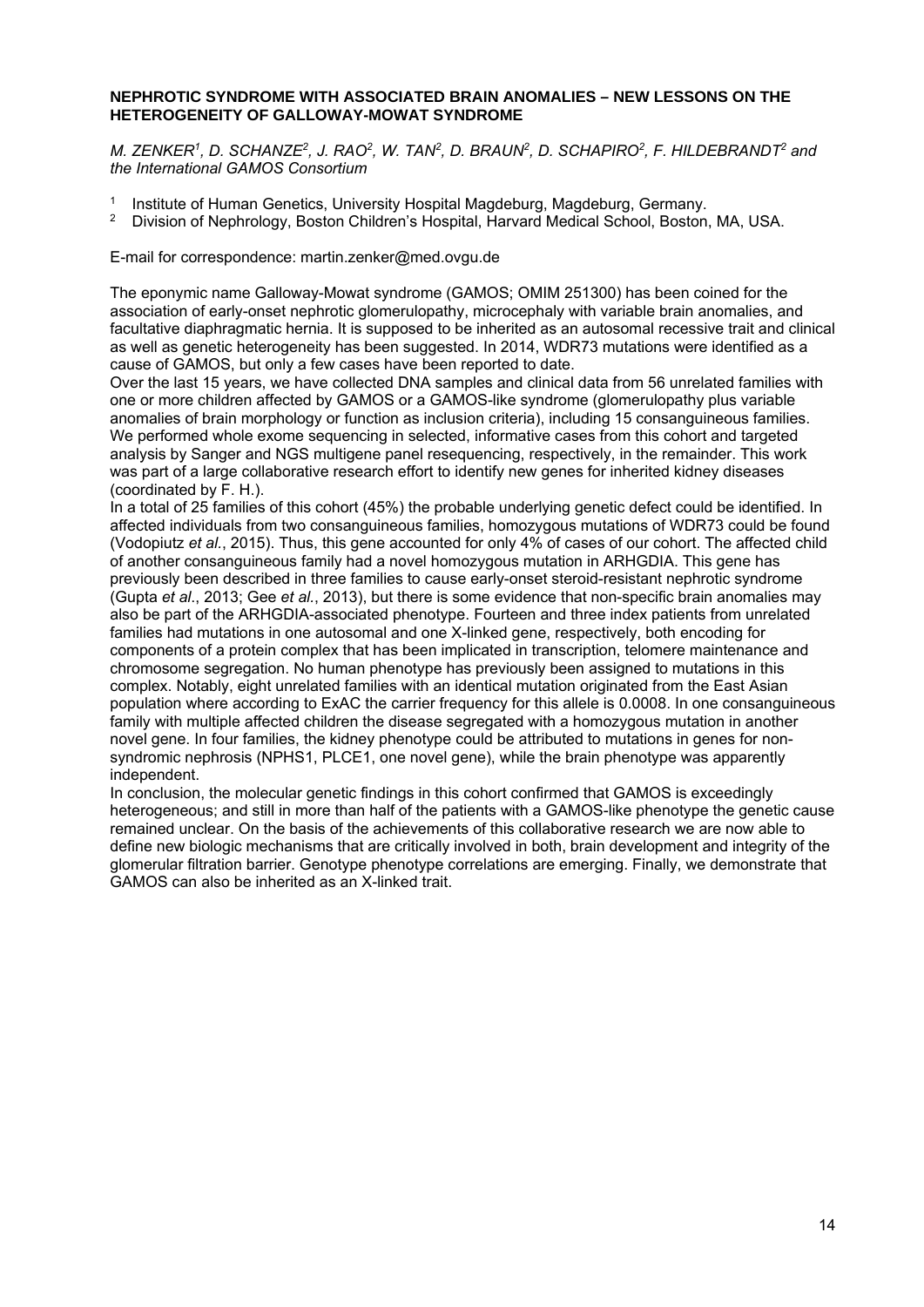#### **PROLIDASE DEFICIENCY - A RARE AUTOSOMAL RECESSIVE DISORDER ASSOCIATED WITH INTELLECTUAL DISABILITY, SHORT STATURE AND FACIAL DYSMORPHISM CASE REPORT OF A 13-YEAR-OLD BOY**

#### *C. FAUTH1, G. KROPSHOFER2, A. SCHOSSIG1, L. PÖLSLER1, B. MEISTER2 AND J. ZSCHOCKE1*

- <sup>1</sup> Division of Human Genetics, Medical University Innsbruck, Austria.<br><sup>2</sup> Department of Podigtrics L Medical University Innsbruck, Austria.
- 2 Department of Pediatrics I, Medical University Innsbruck, Austria.

E-mail for correspondence: christine.fauth@i-med.ac.at

Prolidase deficiency is a rare autosomal recessive disorder caused by mutations in PEPD (peptidase D = prolidase). The main clinical feature is therapy resistant ulceration of the skin, particularly of the legs. Other symptoms include mild to moderate intellectual disability, recurrent respiratory infections, haematological abnormalities, hepatosplenomegaly, short stature and facial dysmorphism. The course of the disease is variable and skin manifestations may not necessarily be the first symptom which may lead to a delay in diagnosis.

Here, we report on a 13-year-old boy with mild intellectual disability, short stature, recurrent respiratory infections, hearing loss due to bilateral tympanic membrane perforation, and facial dysmorphism (widely spaced eyes, proptosis, flat midface, short nose). Since the age of 9 the boy had developed recurrent hypochromic anaemia, mild thrombocytopenia, leukopenia, and hepatosplenomegaly the latter being attributed to a persistent EBV infection. Except from perioral dermatitis there were no skin manifestations. Molecular karyotyping and genetic testing for Aarskog syndrome had already been performed several years ago with normal results. As no diagnosis could be made on clinical grounds, exome analysis was performed. The patient was found to be compound heterozygous for an already described splice site mutation and a second previously unknown mutation in the PEPD gene leading to the diagnosis of prolidase deficiency.

This case illustrates the variable clinical presentation of prolidase deficiency and the difficulties in making the diagnosis in patients who lack the classical skin phenotype.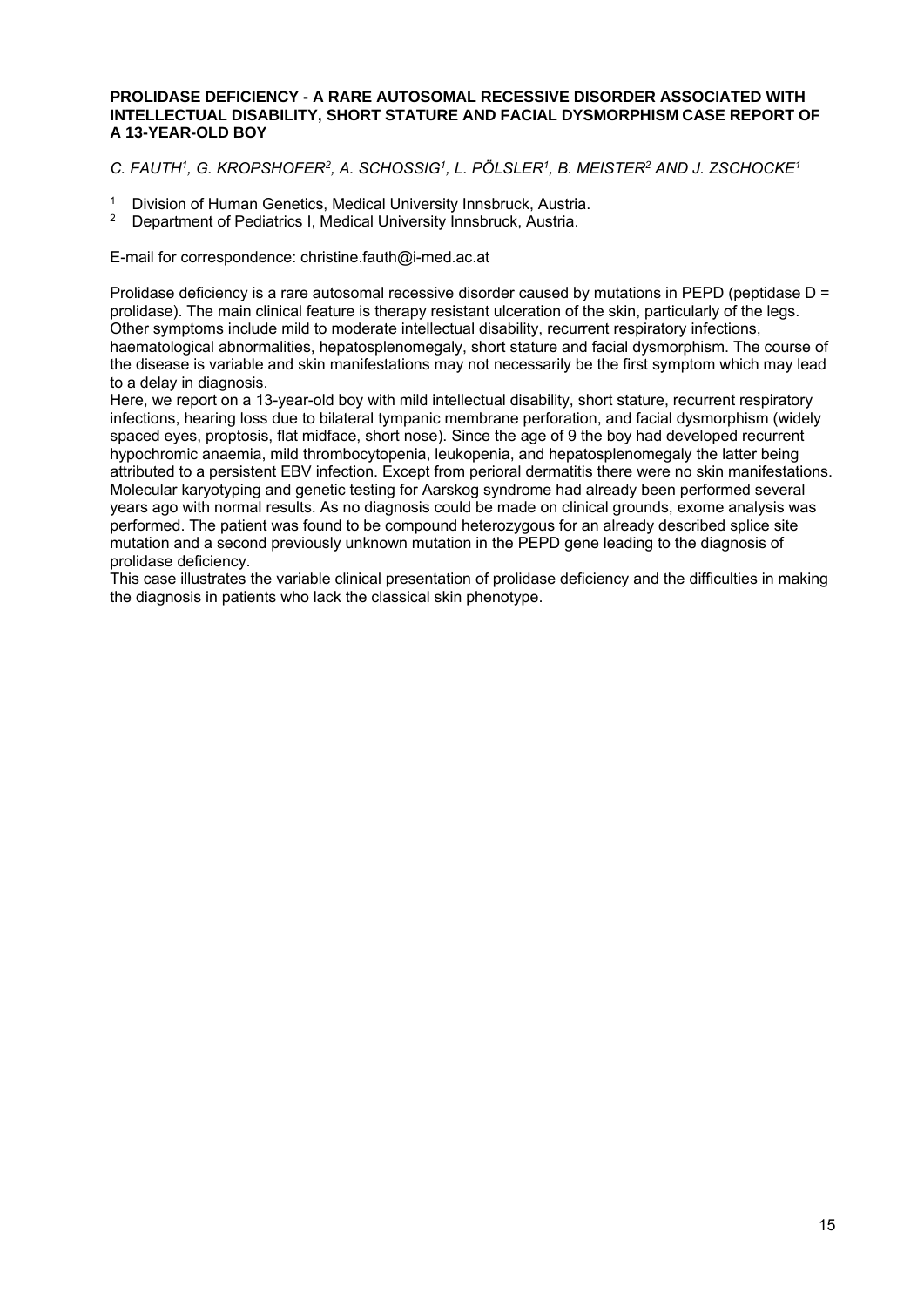#### **A NEW CASE OF HELSMOORTEL-VAN DER AA SYNDROME (ADNP-RELATED INTELLECTUAL DISABILITY AND AUTISM SPECTRUM DISORDER)**

*I. IVANOVSKI1,2, S. ROSATO1, I. MAINI1,3, M. MUSSINI1, K. STEINDL, M. ZWEIER4, L. GARAVELLI1 AND A. RAUCH4* 

- 1 Clinical Genetics Unit, Department of Obstetrics and Pediatrics, Arcispedale Santa Maria Nuova-IRCCS, Reggio Emilia, Italy.
- <sup>2</sup> Department of Surgical, Medical, Dental and Morphological Sciences with Interest in Transplant, Oncology and Regenerative Medicine, University of Modena and Reggio Emilia, Modena, Italy.
- 3 Child Neuropsychiatry Unit, Arcispedale Santa Maria Nuova-IRCCS, Reggio Emilia, Italy.
- 4 Institute of Medical Genetics, University of Zurich, Zurich, Switzerland.

E-mail for correspondence: ivanovski.ivan@asmn.re.it

Helsmoortel-Van der AA syndrome (HVDAS, OMIM 615873) (ADNP-related intellectual disability and autism spectrum disorder) is a rare autosomal dominant disorder, characterized by mild to severe intellectual disability, speech ranging from no words to sentences, autism spectrum disorder (ASD), and a characteristic facial appearance which includes prominent forehead, high anterior hairline, ptosis, up- or downslanting palpebral fissures, wide nasal bridge, short nose, thin vermilion of the upper lip and small appearance of the mouth. Other common findings include hypotonia, seizures, feeding difficulties, behavioural problems, sleep disturbance, congenital heart diseases and visual problems. To date, HVDAS has been described in twenty-four patients.

Here, we report a 5-year-old female patient, born of Moroccan non-consanguineous parents, who was referred to our Unit at birth due to presence of hypotonia, congenital heart disease (atrial and ventricular septal defects), feeding difficulties, facial dysmorphisms, overlapping toes and 2nd-3rd syndactyly. During the follow-up she presented psychomotor developmental delay with the absence of speech, episodes of auto and hetero aggressiveness, and abnormalities of brain MRI (global reduction of supratentorial white matter and callosal hypoplasia). Using Whole Exome Sequencing and subsequent targeted sequencing, we identified the *de novo* c.2157C>A transition in the ADNP gene. The detected mutation is predicted to result in a premature stop codon at amino acid 719 of the protein (p.(Tyr719\*)), leading therefore most probably to a nonfunctional allele product. To our knowledge the detected mutation c.2157C>A has not been reported so far, but another exchange on the same nucleotide position (c.2157C>G) predicted to result in the identical stop mutation p.Tyr719\* has been already identified in two patients with a phenotype comprising lD/Developmental delay and other features.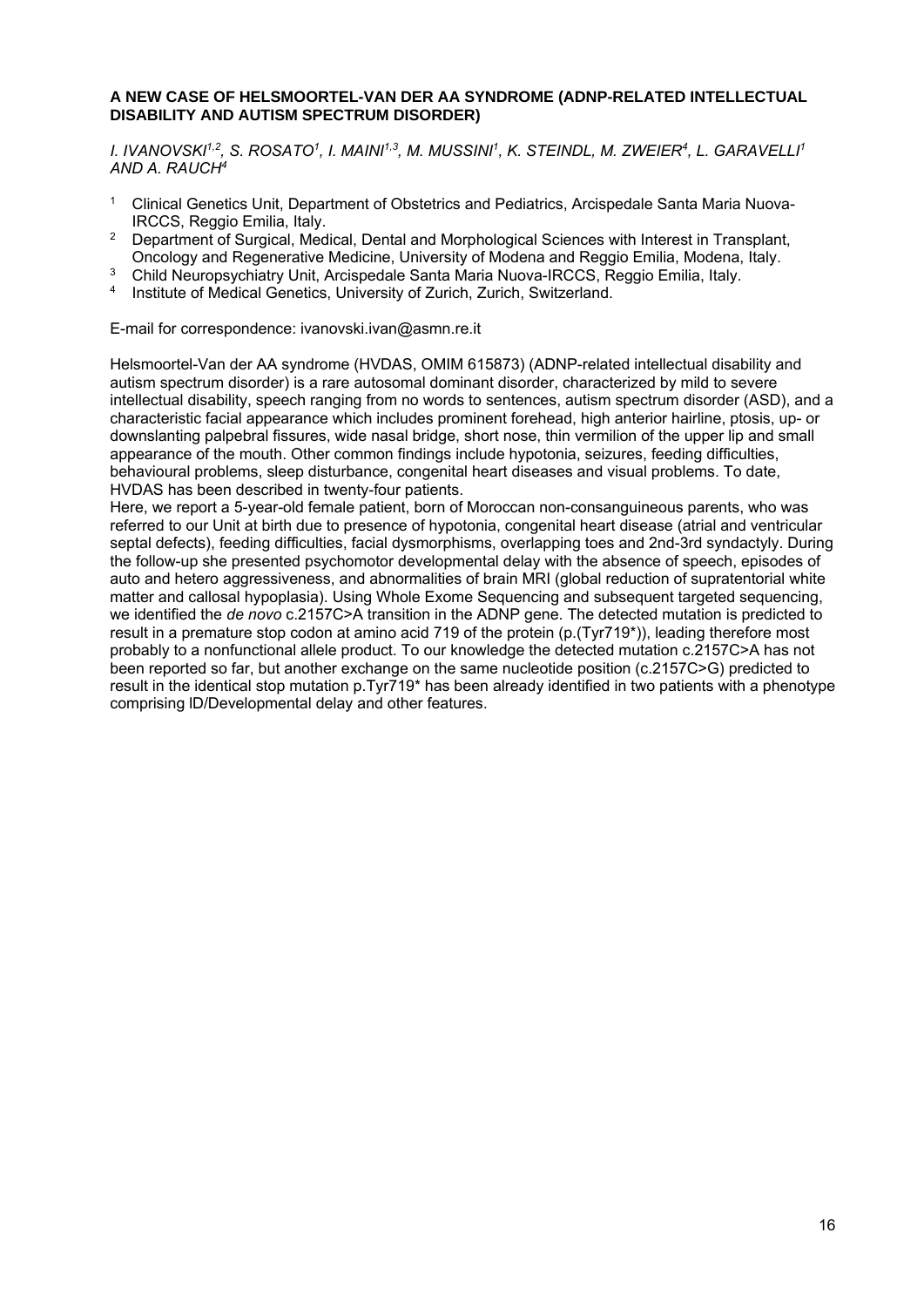#### **A NEW CASE OF OGDEN SYNDROME: A REVIEW ON THE CLINICAL COURSE AND THE NATURAL HISTORY OF A RARE LETHAL X-LINKED RECESSIVE DISORDER**

#### *L. GOGOLL, P. JOSET, K. STEINDL AND A. RAUCH*

Institute of Medical Genetics, University of Zurich, Schlieren-Zurich, Switzerland.

E-mail for correspondence: gogoll@medgen.uzh.ch

Ogden syndrome is a rare perinatal lethal X-linked recessive disorder characterized by a distinctive phenotype including postnatal growth failure, global severe developmental delay, facial dysmorphism, an aged appearance with reduced subcutaneous fat, skin laxity, structural cardiac anomalies and/or arrhythmias. Ogden syndrome was the first reported human genetic disorder associated with a mutation in an N-terminalacetyltransferase (NAT) gene. So far eight affected males from two different families are described in the literature, all harboring the same variant, a Ser37Pro (S37P) missense mutation in the gene encoding Naa10, the catalytic subunit of NatA, the major human NAT involved in the cotranslational acetylation of proteins. Here we report a new case of Ogden syndrome. We have identified the specific mutation in a three month old boy of non-consanguineous parents of German and Polish origin. We were able to follow his clinical course, delineate the evolving phenotype until his unfortunate death at 7 months. We could confirm the associated phenotype, as well as the natural history of this severe disease. By describing new presenting features we are further expanding the clinical spectrum associated with NAA10 mutations.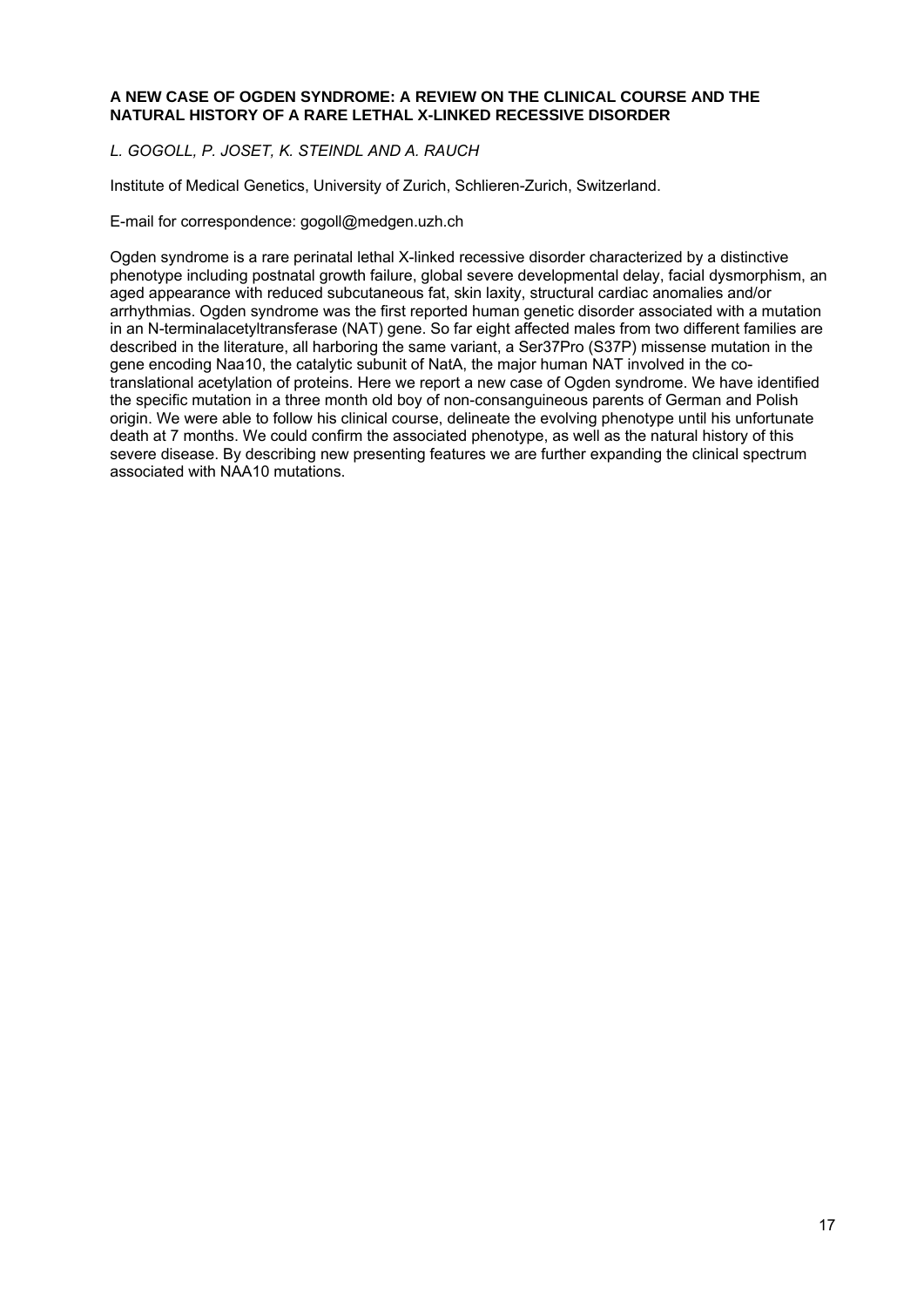#### **CONGENITAL CONTRACTURAL ARACHNODACTYLY: DELINEATION OF CLINICAL DIAGNOSTIC CRITERIA**

*I. MEERSCHAUT1, S. DE CONINCK1, S. GARCIA MIÑAUR2, J.C. OOSTERWIJK3, R. IGBOKWE4, M. SURI5, A. BAYAT6, G. JONES7, C.I. DALI6, S. LYNCH8, E. BLAIR9, A. COLLINS10, V. LAITINEN11, E. THOMAS12, A. MALE13, I. STOLTEDIJKSTRA3, K. KEYMOLEN14, L. CHERYL15, D. YADAV16, F. MCKENZIE17, S. BERLAND18, P. WILLEMS19, A. TOPA20, F. PETIT21, A. DESTREE22, J. DE BACKER1, P.J. COUCKE1, A. DE PAEPE1, S. SYMOENS1 AND B. CALLEWAERT1* 

- <sup>1</sup> Center for Medical Genetics, Ghent University Hospital, Ghent, Belgium.<br><sup>2</sup> Clinical Constitue dat, University Usepital a Pers Mediid, Speig.
- 2 Clinical Genetics dpt, University Hospital la Paz, Madrid, Spain.
- <sup>3</sup> Dpt of genetics, University Medical Center Groningen, the Netherlands.
- 4 West Midlands Clinical Genetics Unit, Birmingham Women's NHS Foundation Trust, Birmingham, United Kingdom.
- 5 Nottingham Clinical Genetics Service Nottingham University Hospitals NHS Trust, Nottingham, United Kingdom.
- <sup>6</sup> Clinical Genetic Clinic, Kennedy Center, Copenhagen University Hospital, Denmark.<br><sup>7</sup> Clinical Genetics Denartment, University Hospitals of Leicester NHS Trust, Leicester
- <sup>7</sup> Clinical Genetics Department, University Hospitals of Leicester NHS Trust, Leicester, United Kingdom.<br>8. Department of clinical genetics, Our Lady's Children & Temple atreet Hespitals, Dublin, Ireland
- <sup>8</sup> Department of clinical genetics, Our Lady's Children & Temple street Hospitals, Dublin, Ireland.<br><sup>8</sup> Oxford University Hospitals NHS Truet Churchill Hospital, Oxford, United Kingdom.
- 9 Oxford University Hospitals NHS Trust Churchill Hospital, Oxford, United Kingdom
- 10 Wessex Clinical Genetics Service University Hospital Southampton NHS Foundation Trust Princess Anne Hospital, Southampton, United Kingdom.
- <sup>11</sup> Fimlab Laboratories, Tampere, Finland.<br><sup>12</sup> Genetics clinic, Borough Wing Guy's Ho
- <sup>12</sup> Genetics clinic, Borough Wing Guy's Hospital Great Maze Pond, London, United Kingdom.<br><sup>13</sup> Clinical Genetics dpt. Great Ormond street bospital. London, United Kingdom.
- <sup>13</sup> Clinical Genetics dpt, Great Ormond street hospital, London, United Kingdom.<br><sup>14</sup> Center for Medical Conotice, Brussels University Hospital, Brussels, Belgium.
- 14 Center for Medical Genetics, Brussels University Hospital, Brussels, Belgium.
- 15 Clinical genetics dpt, NHS Greater Glasgow & Clyde, Glasgow, United Kingdom.
- 16 Dpt of Pediatrics, Jawaharlal Institute of Postgraduate Medical Education and Research, Pondicherry, India.
- 17 Genetic Services of Western Australia, Subiaco, Australia.
- <sup>18</sup> Center for Medical Genetics and Molecular Medicine Haukeland University Hospital, Bergen, Norway.
- 19 Gendia, Antwerp, Belgium.
- <sup>20</sup> Dpt of Clinical Genetics, Sahlgrenska University Hospital, Göteborg, Sweden.
- <sup>21</sup> Dot for clinical Genetics, CHU de Lille, Lille, France.
- <sup>22</sup> Center for Human Genetics, Institute for Pathology and Genetics, Gosselies, Belgium.

E-mail for correspondence: Bert.Callewaert@Ugent.be

Congenital contractural arachnodactyly (CCA) is an autosomal dominant connective tissue disorder manifesting joint contractures, arachnodactyly, crumpled ears, and scoliosis as main features. Its rarity and substantial overlap with other conditions including Bethlem myopathy, Marfan syndrome and distal arthrogryposes, make the diagnosis challenging, though important for clinical management. CCA is caused by mutations in FBN2. We performed a comprehensive clinical and molecular assessment in a large cohort of CCA patients to delineate clinical diagnostic criteria and guide molecular analyses for FBN2. FBN2 analysis using either Sanger Sequencing or PCR-based next-generation sequencing was performed in 122 clinically well-characterized probands. We collected data on the 10 main clinical characteristics, and determined the sensitivity, specificity, and positive and negative predictive value to find an FBN2 mutation for each feature in order to establish a weighted clinical scoring system on 20 points. Forty-seven probands harbored an FBN2 mutation (mutation uptake rate 39%). All but 2 mutations were located in the neonatal region (exons 22-36) with half of them altering or producing cysteines. Two patients carried in-frame multi-exon deletions, one had a premature truncating mutation. Logistic regression analysis revealed a significantly higher clinical score in FBN2+ versus FBN2- patients (resp. 11,6 vs 7,7; p<0,001). ROC curve analysis revealed that a clinical score of 11+ yields a sensitivity of 84% and a specificity of 60% to find an FBN2 mutation. A score of 6 or lower is unlikely to be associated with an FBN2 mutation, unless in adult patients. In addition, review of cardiovascular features revealed non- or slowly progressive aortic root dilatation in 5 FBN2+ patients and 6 FBN2- patients. Though aortic root dilatation is a non-discriminative feature, its occurrence in CCA does warrant echocardiographic followup.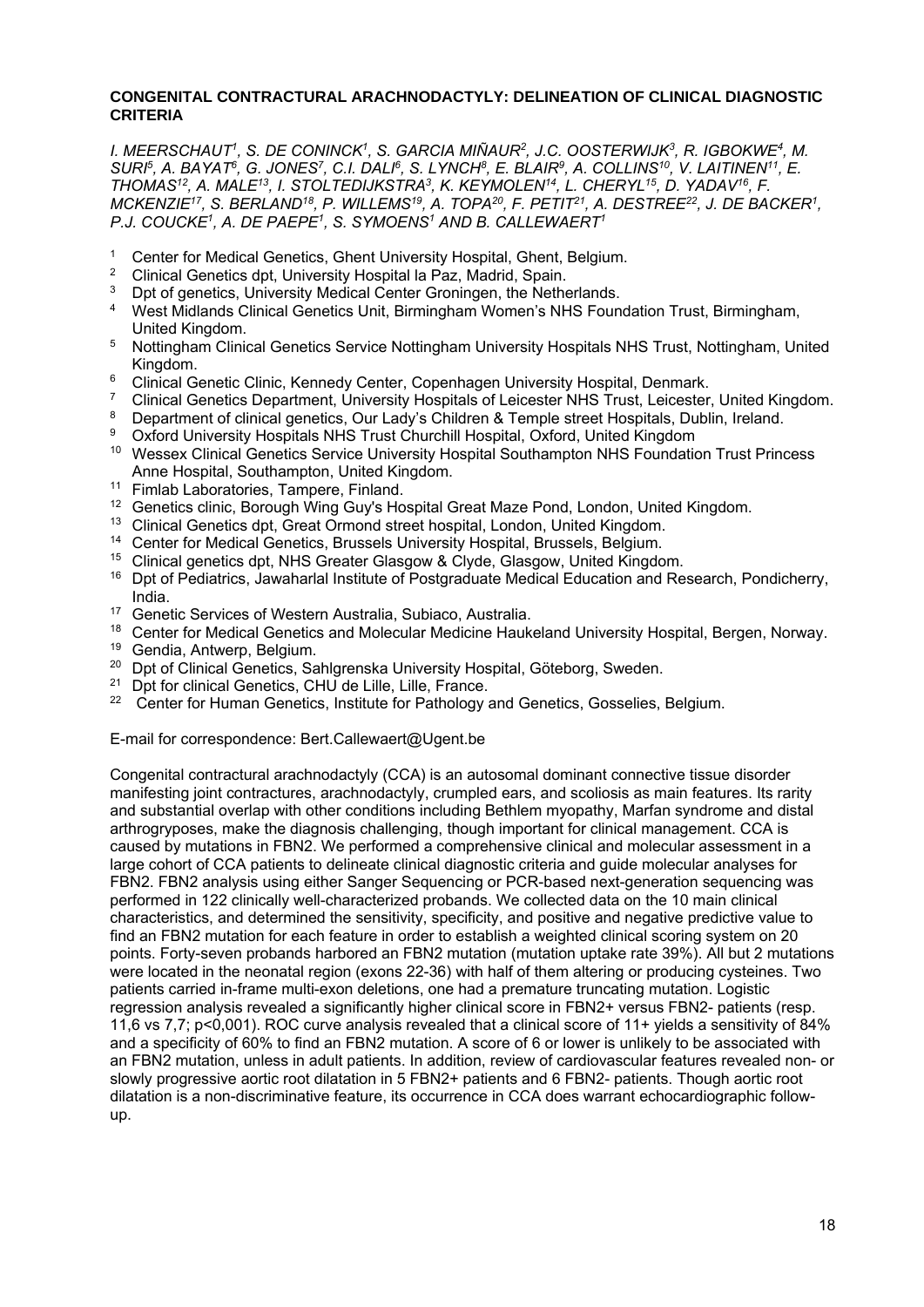#### **CLINICAL FINDINGS IN MOWAT-WILSON SYNDROME: A STUDY OF 80 PATIENTS**

L. GARAVELLI<sup>1\*</sup>, I. IVANOVSKI<sup>1,2\*</sup>, S.G. CARAFFI<sup>3\*</sup>, D. SANTODIROCCO<sup>1</sup>, M. POLLAZZON<sup>1</sup>, D.M. *CORDELLI4, E. ABDALLA5,6, P. ACCORSI7, M.P. ADAM8, P. AJMONE9, M. BADURA-STRONKA10, C. BALDO11, A. BAYAT12,13, E. BELLIGNI14, S. BIGONI15, F. BONVICINI1,16, J. BRECKPOT17, B. CALLEWAERT18, G. COCCHI19, G. CUTURILO20,21, D. DE BRASI22, K. DEVRIENDT17, M.B. DINULOS23, O. DJURIC1, T. DUELUND HJORTSHØJ24, R. EPIFANIO25, F. FARAVELLI26, A. FIUMARA27, D. FORMISANO28, L. GIORDANO7, M. GRASSO11, S. GRØNBORG29, A. IODICE30, L. IUGHETTI16, V. KUBUROVIC31, A. KUTKOWSKA-KAZMIERCZAK32, D. LACOMBE33,34, C. LO RIZZO35, A. LUCHETTI36, B. MALBORA<sup>37</sup>, I. MAMMI<sup>38</sup>, F. MARI<sup>35</sup>, S. MOUTTON<sup>33,39</sup>, R. MØLLER<sup>40,41</sup>, P. MUSCHKE<sup>42</sup>, E. OBERSZTYN32, C. PANTALEONI43, A. PELLICCIARI4, M.A. PISANTI44, M.L. POCH OLIVE45, F. RAVIGLIONE46, F. RIVIERI47, S. SAVASTA48, G. SCARANO49, I. SCHANZE42, A. SELICORNI50,51, M. SILENGO14, R. SMIGIEL52, L. SPACCINI53, G. SORGE54, K. SZCZALUBA32, L. TARANI55, L. GONZAGA TONE56, A. TOUTAIN57, A. TRIMOUILLE33, E. TERCI VALERA56, S. SCHRIER VERGANO58,59, N. ZANOTTA25, M. ZENKER42, M. ZOLLINO60, C. ZWEIER61, W.B. DOBYNS62,63 AND A.R. PACIORKOWSKI64,65,66,67* 

- 1 <sup>1</sup> Clinical genetics Unit, Department of Obstetrics and Pediatrics, Arcispedale Santa Maria Nuova-IRCCS, Reggio Emilia, Italy.<br><sup>2</sup> Department of Surgical Medical Dental and Morphological Sciences with interest in Transpla
- . Department of Surgical, Medical, Dental and Morphological Sciences with interest in Transplant, Oncology and Regenerative Medicine, University of Modena and Reggio Emilia, Italy.
- Laboratory of Translational Research, Arcispedale Santa Maria Nuova-IRCCS, Reggio Emilia, Italy. 4
- Child Neurology and Psychiatry Unit, S Orsola Malpighi Hospital, University of Bologna, Italy.
- <sup>5</sup> Department of Medical Genetics, Faculty of Medicine, King Abdulaziz University, Jeddah, SA.
- Department of Human Genetics, Medical Research Institute, University of Alexandria, Egypt.
- 7 Neuropsychiatric Department, Spedali Civili Brescia, Italy.
- 8 **BE Division of Genetic Medicine, University of Washington School of Medicine, Seattle, USA.**<br>9 Deuropsychiatric at Child and Adolescent Neuropsychiatric Service (UONPIA) Fondazione
- <sup>9</sup> Neuropsychiatric at Child and Adolescent Neuropsychiatric Service (UONPIA) Fondazione IRCCS Ca' Granda OspedaleMaggiore Policlinico, Milan, Italy.<br>
10 Chair and Department of Medical Genetics, Poznan University of Medical Sciences, Poznań, Poland.<br>
11 Laboratory of Human Genetics; Galliera Hospital, Genoa, Italy.<br>
12 Depart
- 
- 
- 
- <sup>13</sup> Department of Clinical Genetics, Rigshospitalet, University Hospital of Copenhagen, Denmark;<br><sup>14</sup> Department of Paediatrics, University of Torino, Torino, Italy.<br><sup>15</sup> Medical Constitution: Light Ecrecy University Hosp
- 
- <sup>15</sup> Medical Genetic Unit, Ferrara University Hospital, Ferrara, Italy.<br><sup>16</sup> Redigitio Unit, Department of Medical and Surgical Sciences for
- 16 Pediatric Unit, Department of Medical and Surgical Sciences for Mothers, Children and Adults, University of Modena and Reggio Emilia, Modena, Italy.<br>17 Center for Human Genetics, Catholic University of Leuven, Belgium.<br>18 Center for Medical Genetics, Ghent University Hospital, Ghent, Belgium.
- 
- 
- <sup>19</sup> Neonatology Unit, S. Orsola-Malpighi Hospital, University of Bologna, Bologna, Italy.<br><sup>20</sup> Faculty of Medicine, University of Belgrade, Belgrade, Serbia.<br><sup>21</sup> Department of Medical Constite, University Children's Hosp
- 
- <sup>21</sup> Department of Medical Genetics, University Children's Hospital, Belgrade, Serbia.<br><sup>22</sup> Pediatric Unit, AORN "A. Cardarelli", Naples, Italy.<br><sup>23</sup> Penertment of Pediatrics, Pertamitik Unit, Italy.
- 
- 23 Department of Pediatrics, Dartmouth-Hitchcock Medical Center, Lebanon, NH, USA.
- 
- Kennedy Center, Glostrup, Denmark.<br>Clinical Neurophysiology Unit, IRCCS, E Medea Scientific Institute, Bosisio Parini, Lecco, Italy.
- <sup>26</sup> Clinical Genetics, NE Thames Regional Genetics Service, Great Ormond Street Hospital for Children NHS Foundation Trust,
- London, UK.<br><sup>27</sup> Department of Clinical and Experimental Medicine, Regional Referral Center for Inborn Errors Metabolism, Pediatric Clinic,<br>University of Catania, Catania, Italy.
- 
- 28 Scientific Directorate, Arcispedale Santa Maria Nuova-IRCCS, Reggio Emilia, Italy.<br>
29 Center for Rare Diseases, Department of Clinical Genetics, University Hospital Copenhagen, Denmark.<br>
30 Neuropsychiatric Department,
- 
- 
- <sup>32</sup> Department of Medical Genetics, Institute of the Mother and Child, Warsaw, Poland.<br><sup>33</sup> Génétique médicale, CHU Bordeaux, France
- <sup>33</sup> Génétique médicale, CHU, Bordeaux, France.<br><sup>34</sup> JUSE DALU 14944, Unix, Regisseur, Bertherux, F
- <sup>34</sup> INSERM U1211, Univ. Bordeaux, Bordeaux, France.
- 
- 35 Medical Genetics, University of Siena, Siena, Italy.<br>35 Medical Genetics, University of Siena, Siena, Italy.<br>36 Child Neuropsychiatry Unit, Faculty of Medicine and Psychology, Sapienza University, Rome, Italy.
- Department of Pediatric Hematology & Oncology, Tepecik Training and Research Hospital, Izmir, Turkey.<br><sup>38</sup> Medical Genetics Unit, Dolo Hospital, Venice, Italy.<br><sup>38</sup> CHILE Decretics: Unit, Dolo Hospital, Venice, Italy.
- 
- 39 CHU Bordeaux, Centre de référence des anomalies du développement embryonnaire, Service de Génétique médicale,
- Bordeaux, France.<br>
<sup>40</sup> Danish Epilepsy Centre, Dianalund, Denmark.<br>
<sup>41</sup> Unstitute for Degiscal Haelth Centinea, Univers
- 41 Institute for Regional Health Services, University of Southern Denmark, Odense, Denmark.<br>42 Institute for Human Genetics, University Hospital Magdeburg, Germany.<br>43 Developmental Nauroleay Department, IBCCS Fondazione I
- 
- 43 Developmental Neurology Department, IRCCS Fondazione Istituto Neurologico "C. Besta," Milan, Italy.<br>44 Medical Genetic Unit, AORN Cardarelli, Naples, Italy.<br>45 Department of Dediction U. Can Dadre J.a Disia Jacquese Cap
- 
- 45 Department of Pediatrics, H. San Pedro, La Rioja, Logrono, Spain.<br>46 Clinical Neurophysiology and Enilopsy Contar, Carlo Bosta Neurole
- 46 Clinical Neurophysiology and Epilepsy Center, Carlo Besta Neurological Institute, IRCCS, Milan, Italy.<br>47 Genetics Unit, St Chiara Hospital, Trento, Italy.
- 
- 48 Department of Pediatrics, IRCCS San Matteo, Pavia, Italy.<br>49 Department of Modical Conctine Centers Bumme Heepite
- Department of Medical Genetics, Gaetano Rummo Hospital, Benevento, Italy.
- 50 Department of Pediatrics, Hospital S. Gerardo, University of Milano-Bicocca, Monza, Italy.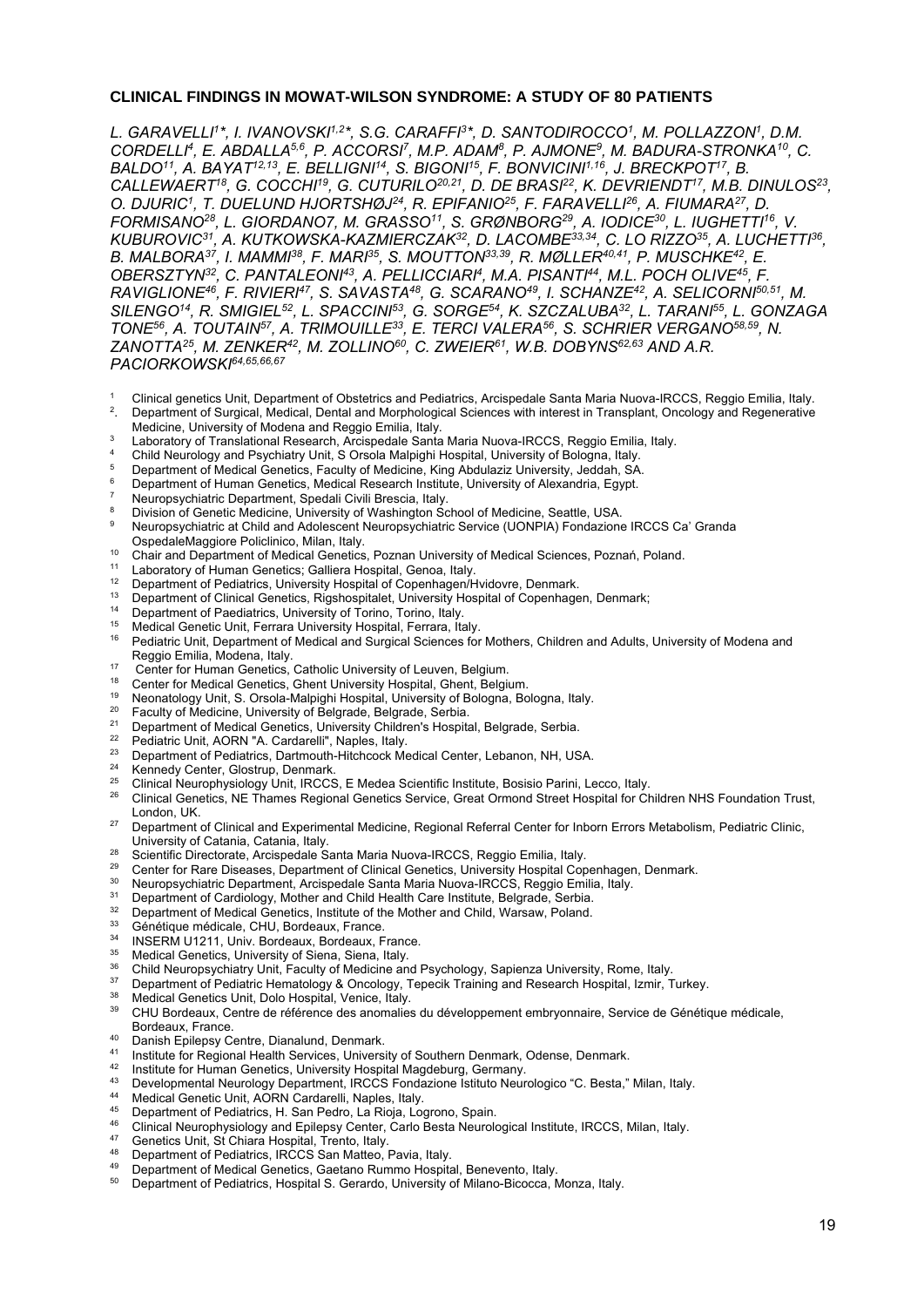- 
- <sup>51</sup> Department of Pediatrics, ASST Lariana, Como, Italy.<br><sup>52</sup> Department of Genetics, Wroclaw Medical University, Wroclaw, Poland.
- 
- <sup>53</sup><br>
Fetal Therapy Unit, Department of Obstetrics and Gynaecology, Children's Hospital V. Buzzi, Milan, Italy.<br>
<sup>54</sup> Department of Pediatrics and Medical sciences, "Vittorio Emanuele" Hospital, University of Catania, Cata
- 
- 
- 
- 
- 
- 
- <sup>61</sup> Institute of Human Genetics, Friedrich-Alexander-Universität Erlangen-Nürnberg (FAU), Erlangen, Germany.<br>
<sup>62</sup> Department of Pediatrics and Department of Neurology, University of Washington, Seattle, USA.<br>
<sup>63</sup> Center
- 
- 
- 
- 
- 
- 

E-mail for correspondence: garavelli.livia@asmn.re.it

Mowat-Wilson syndrome (MWS) is a genetic disease characterized by distinctive facial features, moderate to severe intellectual disability and congenital malformations including Hirschsprung disease, genital and eye anomalies and congenital heart defects, caused by haploinsufficiency of the ZEB2 gene. We examined the clinical findings of 80 patients, 42 males and 38 females with MWS: the most common clinical characteristics of the facial phenotype (>70% of the patients) were uplifted ear lobes, rounded nasal tip, prominent columella, broad nasal bridge, hypertelorism, fine hair, open mouth, M-shaped upper lip and prominent chin. The most frequent congenital heart diseases (each one >24% of the patients) were persistent ductus arteriosus (PDA), atrial septal defect (ASD) and ventricular septal defect (VSD). 61% of the patients had at least one heart anomaly. Three patients had an unusual malformation, consisting of pulmonary artery sling. Other reports confirmed that pulmonary artery sling, with or without tracheal stenosis, is not rare in MWS. Among the gastrointestinal manifestations constipation was the most frequent (73% of the patients) and Hirschsprung disease was demonstrated in 31%, with a double proportion of males compared to females (p=0.011), like in the general population. Among urogenital anomalies hypospadias was present in 68% and cryptorchidism in 57% of the cases. As regards eye anomalies strabismus was the most frequent (55% of the patients) but some patients also had ocular malformations, such as Axenfeld anomaly and microphthalmia. The incidence of astigmatism was more than double in females compared to males (p=0.021). The most common skeletal anomalies (more than 50% of the cases) were slender fingers, long toes and pes planus. Joint contractures were present in 13% of the cases with a clear prevalence of males over females. The most frequent cutaneous anomalies (each one >12% of the patients) were areas of hyperpigmentation, areas of hypopigmentation and deep palmar and plantar creases. Dental anomalies were frequent (each one more than 35% of the cases): widely spaced teeth, delayed tooth eruption and malpositioned teeth. Other frequent features (each one more than 30% of the cases) were high arched palate and recurrent otitis media. We also note the repeated vomiting attacks (19% of the cases) and hearing loss, more frequently of a conductive nature (11% of the patients) compared to sensorineural (5%). Regarding the behavioural phenotype, we underline the most common traits: they are affectionate and agreeable children with peculiar characteristics such as chewing and mouthing objects (72% of the patients), grinding teeth (66% of the patients) and switching lights on and off, more frequent in males than in females (p=0,003). Furthermore low reaction to pain should be taken into consideration (65% of the cases). To date, no characteristic pattern of brain dysmorphology in MWS has been defined through brain MRI analysis, we delineate a neuroimaging phenotype in 54 MWS patients with a proven ZEB2 defect, compare it with the features identified in a thorough review of published cases, and evaluate genotype-phenotype correlations. Results: 96% of a patients had abnormal MRI. The most common features were anomalies of corpus callosum (79.6% of cases), hippocampal abnormalities (77.8%), enlargement of cerebral ventricles (68.5%), white matter abnormalities (reduction of thickness 40.7%, localized signal alterations 22.2%). Other consistent findings were large basal ganglia, cortical and cerebellar malformations. Most features were underrepresented in the literature. We also found ZEB2 variations leading to synthesis of a defective protein to be favourable for psychomotor development and some epilepsy features, but also associated with corpus callosum agenesis. Conclusion: This study delineates the spectrum of brain anomalies in MWS and at the same time adds new insights in elucidating the role of ZEB2 in neurodevelopment.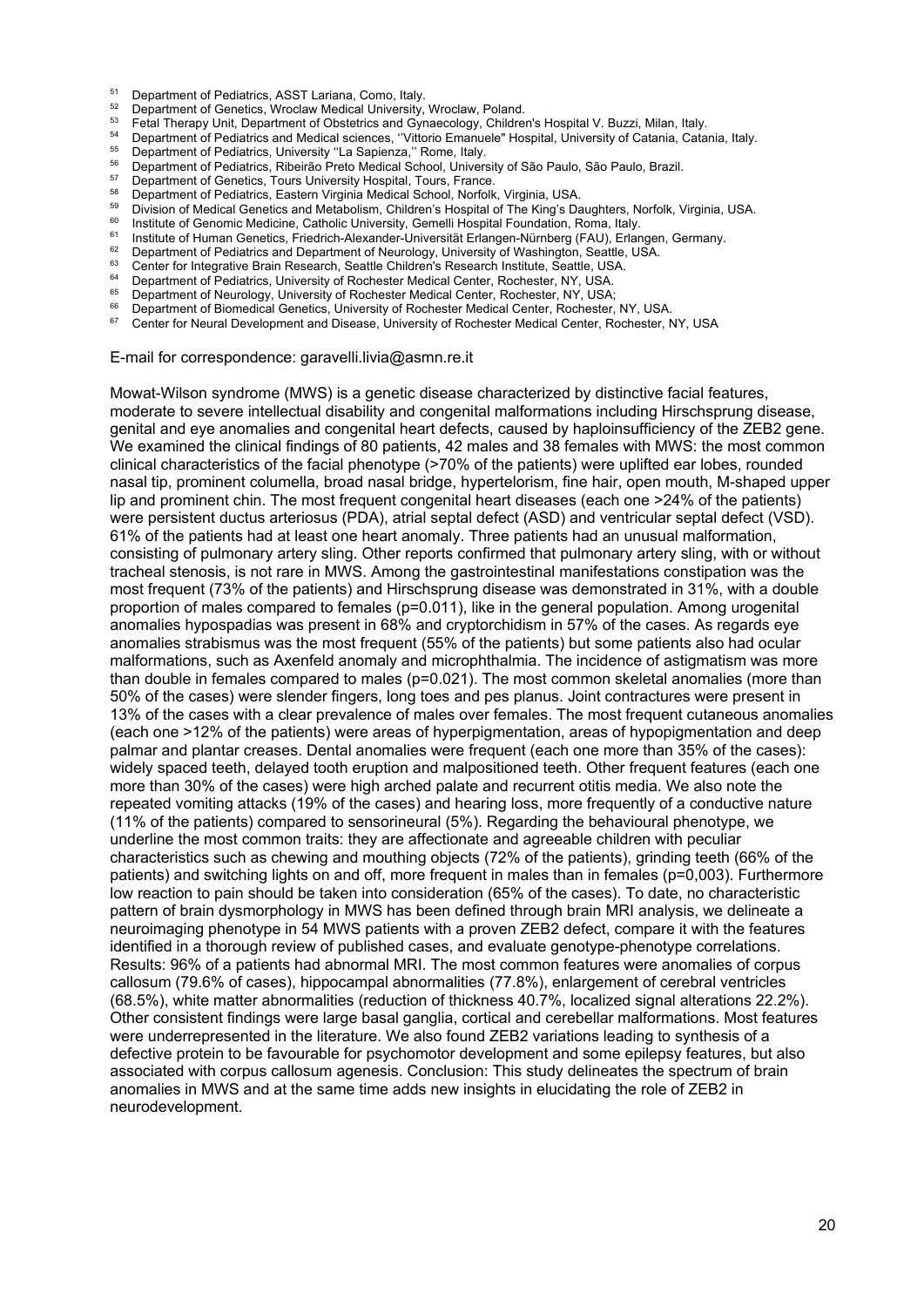#### **AN ADULT FEMALE PATIENT WITH OCULAR DERMOID, CALCIFYING MENINGEOMAS, HYPEROSTOSIS OF THE SKULL, FACIAL, ALVEOLAR AND PHALANGEAL EXOSTOSES AND SKIN CHANGES - A LONG WAY TO THE RIGHT DIAGNOSIS**

*A. KUECHLER1, B. ALBRECHT1, E. LEGIUS2, N.C. BRAMSWIG1, H.-J. LÜDECKE1,3, T.M. STROM4,5, D. WIECZOREK1,3, M. ZENKER AND6 I. WIELAND6* 

- 1 Institut für Humangenetik, Universitätsklinikum Essen, Universität Duisburg-Essen, Essen, Germany.<br>2 Center for Human Genetics, UZ Leuven, Leuven, Belgium
- <sup>2</sup> Center for Human Genetics, UZ Leuven, Leuven, Belgium.
- 3 present address: Institut für Humangenetik, Universitätsklinikum Düsseldorf, Heinrich-Heine-Universität Düsseldorf, Düsseldorf, Germany.
- <sup>4</sup> Institute of Human Genetics, Helmholtz Zentrum München, Neuherberg, Germany.<br>
<sup>5</sup> Institute of Human Conotice, Technische Universität München, Munich, Cermany.
- 5 Institute of Human Genetics, Technische Universität München, Munich, Germany.
- 6 Institut für Humangenetik, Universitätsklinikum Magdeburg, O. von Guericke-Universität, Magdeburg, Germany.

E-mail for correspondence: alma.kuechler@uni-due.de

We report on a female patient who first presented at our department at the age of 21 years. She was referred with multiple different tentative diagnoses (i.e. neurofibromatosis, TRPS1, Dyke-Davidoff-Masson syndrome, hyperostosis syndrome, Gardner syndrome) due to her varied clinical signs. After normal infancy and childhood, first signs occurred during puberty: She developed an ocular dermoid, then exostoses at the fingers and in the face (frontal, paranasal), subsequently hyperostoses of the skull and tumours of the gingival or alveolar region. Moreover, operations were necessary for intracranial calcifying meningeomas. Skin changes, mainly lentigines and 2 café-au-lait spots, occurred as well. Molecular analyses in blood revealed a normal result for molecular karyotyping and no relevant variant in whole exome sequencing (trio approach).

Finally, the working diagnosis Proteus syndrome was established, and molecular analyses regarding the recurrent *AKT1* mutation (p.Glu17Lys) were performed in available different tissue specimen (clinically surely affected, possibly affected, and not affected samples). This revealed a high level of mosaic state for the mutation c.49G>A, (p.Glu17Lys) in *AKT1* in affected tissue from bone and in meningeoma. Reevaluation of the NGS data from blood confirmed the absence of that mutation in all reads. In conclusion, a somatic mosaicism leading to a mild Proteus phenotype could be confirmed as the underlying genetic cause of the condition in this female. Proteus syndrome (OMIM 176920) is an asymmetric disproportionate overgrowth syndrome with a highly variable phenotype affecting different tissues in different body parts depending on the time of occurrence during development.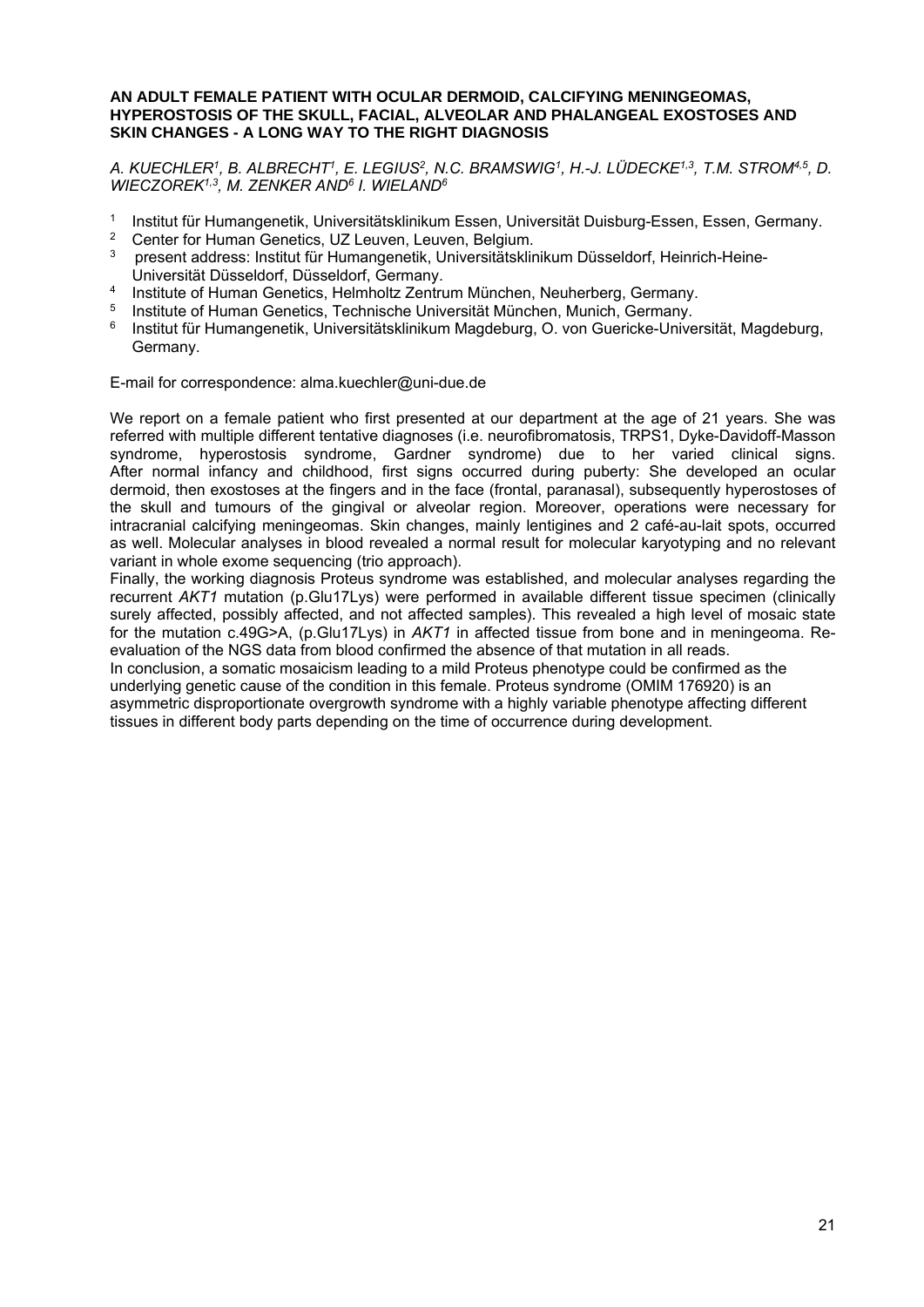#### **OVERGROWTH AND INTELLECTUAL DISABILITY: TWO MORE PATIENTS WITH DNMT3A MUTATIONS**

*K. KEYMOLEN1, L. DE MEIRLEIR1, M. DE RADEMAEKER2, D. DANEELS1, B. CALJON1, S. VAN DOOREN1, D. CROES1 AND E. LEGIUS3* 

- 1 Centre for Medical Genetics, Reproduction and Genetics, Reproduction Genetics and Regenerative Medicine, Vrije Universiteit Brussel (VUB), UZ Brussel, Laarbeeklaan 101, 1090 Brussel, Belgium
- <sup>2</sup> Department of Child Neurology, Vrije Universiteit Brussel (VUB), UZ Brussel, Laarbeeklaan 101, 1090 Brussel, Belgium
- <sup>3</sup> Department of Human Genetics, Catholic University Leuven/University Hospital Leuven, Herestraat 49, 3000 Leuven, Belgium

E-mail for correspondence: Kathelijn.Keymolen@uzbrussel.be

We present two unrelated men with overgrowth, intellectual disability, orthopedic problems and dysmorphism.

Both patients have non-consanguineous parents and unaffected sibs.

Birth weight was high in the two boys and developmental delay became obvious in early infancy. Intellectual disability was diagnosed in both men.

They showed joint laxity with recurrent patella dislocations requiring surgery and one of the two also had elbow dislocations. Myopia was observed in both men. Facial appearance was characterized by heavy eyebrows and narrow palpebral fissures. Tall stature and macrocephaly were striking.

One of the patients had surgery for an atrial septal defect, strabismus and bilateral inguinal hernia, whereas the other one was operated for bilateral cryptorchidism, cholecystectomy and varicose veins in the legs.

At the age of 34 years, one of the men developed generalized edema with effusion in the pleural, pericardial and peritoneal cavities. Frontotemporal epilepsy was diagnosed at the same time. He died at the age of 36 years, probably secondary to heart failure.

The second patient developed an intraocular melanoma at the age of 27 years.

Mutations in DNMT3A were demonstrated in the two men. Their phenotype is comparable to the patients described by Tatton-Brown *et al*. (Nat Genet. 2014 April; 46(4): 385–388). The limited number as well as the younger age of the patients in the Tatton-Brown paper, make it impossible to say whether the severe complications in adulthood in the present two men are coincidental or related to the mutation. Long-term observation is thus mandatory to get better insights in the natural history of this syndrome.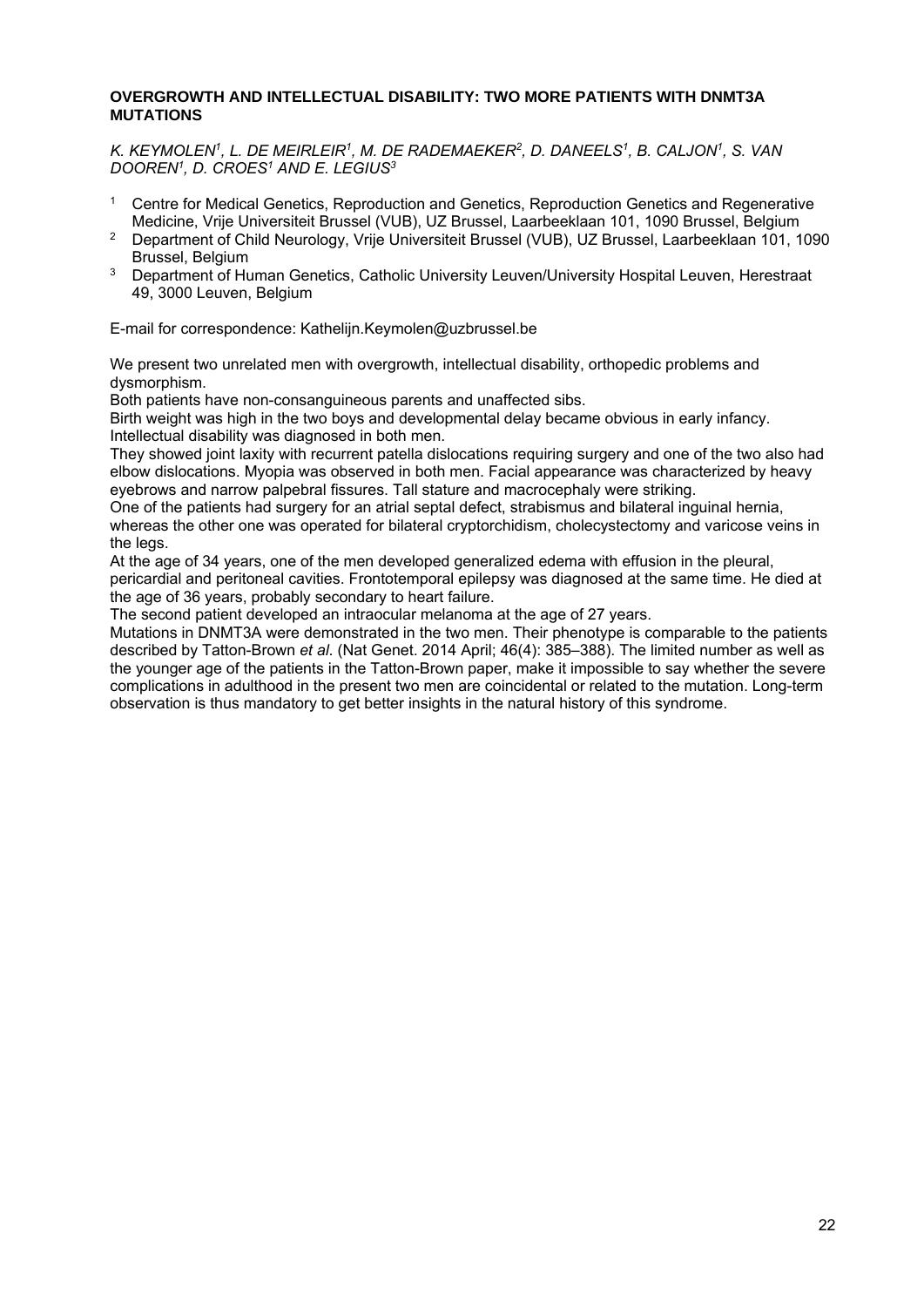#### **PITUITARY STALK INTERRUPTION SYNDROME IN KABUKI SYNDROME: A CASE REPORT AND REVIEW OF THE LITERATURE**

*A. VINCENT1, V. GATINOIS2, A. FAVREAU3 AND A. TOUTAIN1,4* 

- 1 Service de Génétique, Centre Hospitalo-Universitaire, Tours, France.
- 2 Laboratoire de Génétique Moléculaire, Centre Hospitalo-Universitaire, Montpellier, France.
- 3 Service de Néonatologie, Centre Hospitalo-Universitaire, Tours, France.
- 4 Unité INSERM U930, Faculté de Médecine, Université François Rabelais, Tours, France.

Kabuki Syndrome (KS) (OMIM #147920) is a rare syndrome characterized mainly by distinctive facial features, multiple congenital anomalies and intellectual deficiency. Growth failure is reported in about 50% of patients. However, the cause of short stature is not elucidated in most of the patients. A few patients presenting endocrinological involvement of the hypothalamo-pituitary axis and only three with malformations of the pituitary gland or hypothalamus have been reported in the literature, two of them having a pituitary stalk interruption syndrome. We report a patient with KS who initially presented with persistent neonatal hypoglycaemia. A brain MRI performed at the age of 13 days showed a pituitary stalk interruption syndrome (PSIS) with an ectopic lobe of the pituitary gland and absence of the pituitary stalk. This new clinical report combined with an extensive review of the literature highlights the fact that abnormalities of the hypothalamo-pituitary axis should be looked for, and brain imaging of the pituitary gland should be performed, in all KS patients presenting growth retardation and/or abnormal levels of pituitary hormones. Precise and early diagnosis is important for the management of the patients as catchup of the growth can be obtained with growth hormone treatment and the other complications of the hypothalamo-pituitary axis deficiency can be avoided.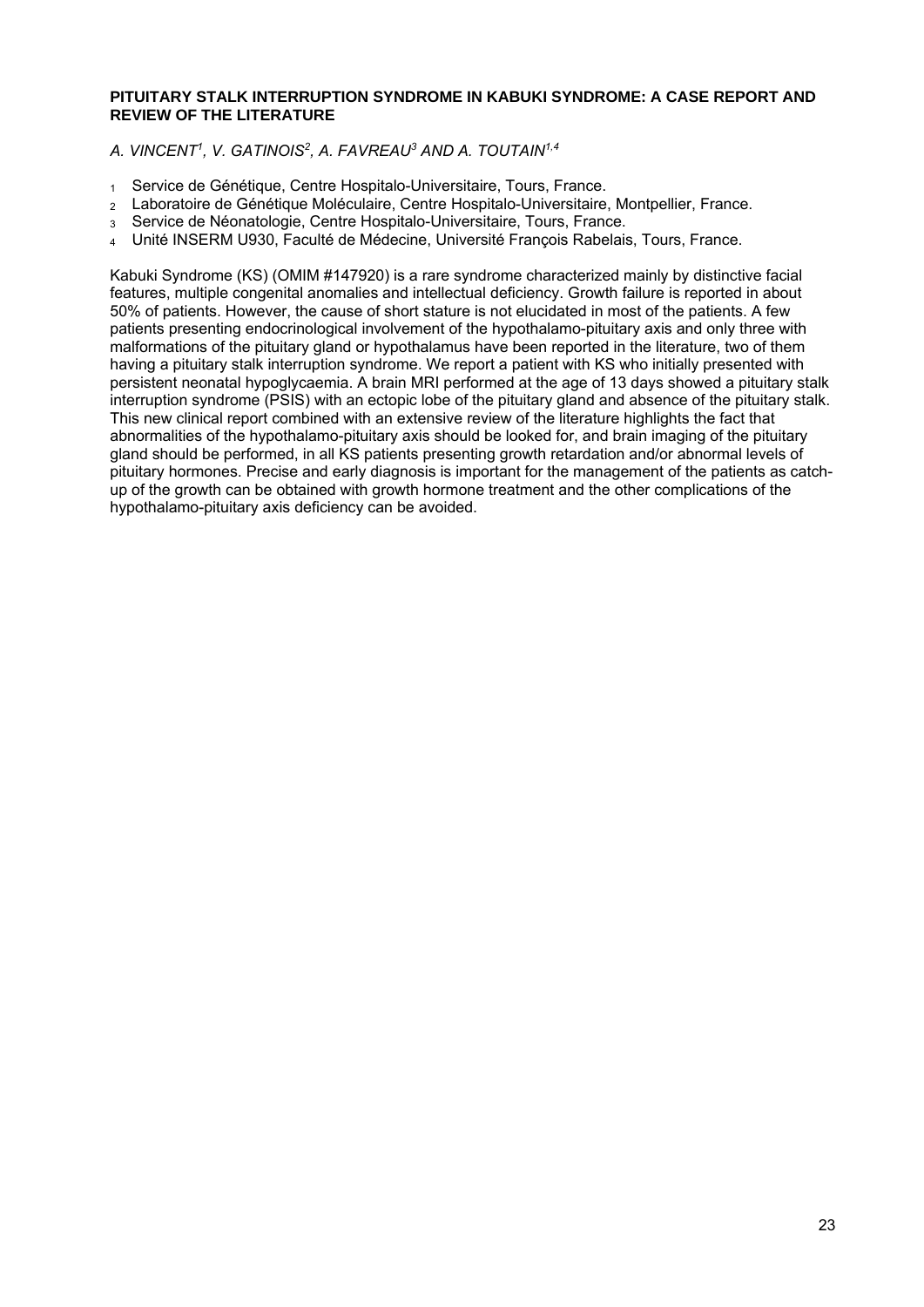#### **A GIRL WITH TWO MUTATIONS IN PIGN: A CHALLENGING DIAGNOSIS**

*C. STUMPEL1, J. NICOLAI2, S. STEGMANN1, K. OBERNDORFF3, C. GEUSGENS1, I. KEULARTS– KÖRVER1 AND E. RUBIO-GOZALBO4* 

- <sup>1</sup> Department of Clinical Genetics and School for Oncology & Developmental Biology (GROW), Maastricht University Medical Center (MUMC), Maastricht, The Netherlands.
- <sup>2</sup> Department of Neurology, MUMC, Maastricht, The Netherlands.
- <sup>3</sup> Department of Pediatrics, Zuyderland Medical Center Sittard, The Netherlands.<br><sup>4</sup> Department of Pediatrics and Clinical Censties, MUMC, Megatricht, The Netherlands.
- 4 Department of Pediatrics and Clinical Genetics, MUMC, Maastricht, The Netherlands.

E-mail for correspondence: c.stumpel@mumc.nl

The second daughter of healthy, non-consanguineous Dutch parents presented with an extra nipple and distal hypoplasia of some digits. Facial dysmorphisms at the beginning was reminiscent of Pallister - Killian syndrome, but that suggestion could be excluded. At the age of 4 months, she suddenly developed partial complex seizures and, on the same day, secondary generalized seizures with tonic contractions and apnea. The seizures were treated with diazepam, midazolam and phenobarbital. After she was discharged, she used levetiracetam and phenobarbital and was seizure free. An electroencephalography showed a normal background pattern, multifocal epileptiform activity and no electroencephalographic seizures Development appeared to be delayed and facial dysmorphism will be shown. In addition, she showed marked hypotonia. An MRI made at the age of 5-month showed a normal anatomy and normal myelination according to her chronological age. At the age of 13-month, the MR was repeated and again showed normal anatomy and normal myelination. This time a MR spectroscopy was performed; this revealed normal results as well. Additional metabolic testing in blood and urine showed no abnormalities. Flow cytometric studies are in progress.

Whole exome sequencing (targeted gene panels for Intellectual Disability and epilepsy) revealed compound heterozygous PIGN (phosphatidylinositol glycan class N, OMIM: 606097) variants; a paternally inherited p.Arg785His substitution and a maternally inherited p.Tyr249Cys substitution. Both variants affect conserved amino acid positions in functional domains of the PIGN protein

*PIGN* is one of the genes involved in the glycosylphosphatidylinositol (GPI)-anchor biosynthesis and remodeling pathway. GPI anchors tether proteins to the extracellular face of eukaryotic plasma membranes. Deficiencies in this pathway are a new subclass of congenital disorders of glycosylation, PIGN mutations have been described as causal for 'multiple congenital anomalies-hypotonia-seizures syndrome 1' (MCAHS1, OMIM: 61408).

This diagnosis was bad news and extra attention was given to psychological coping.

Vitamin B6 (pyridoxine) has been reported to be beneficial in some GPI deficient patients. At the age almost 14 months, after the lumbar punction, treatment was started with pyridoxin 20 mg/kg/day. We discuss the literature available sofar. Differential diagnosis includes Pallister – Killian syndrome and Fryns syndrome, in which PIGN mutations recently were reported to cause the phenotype!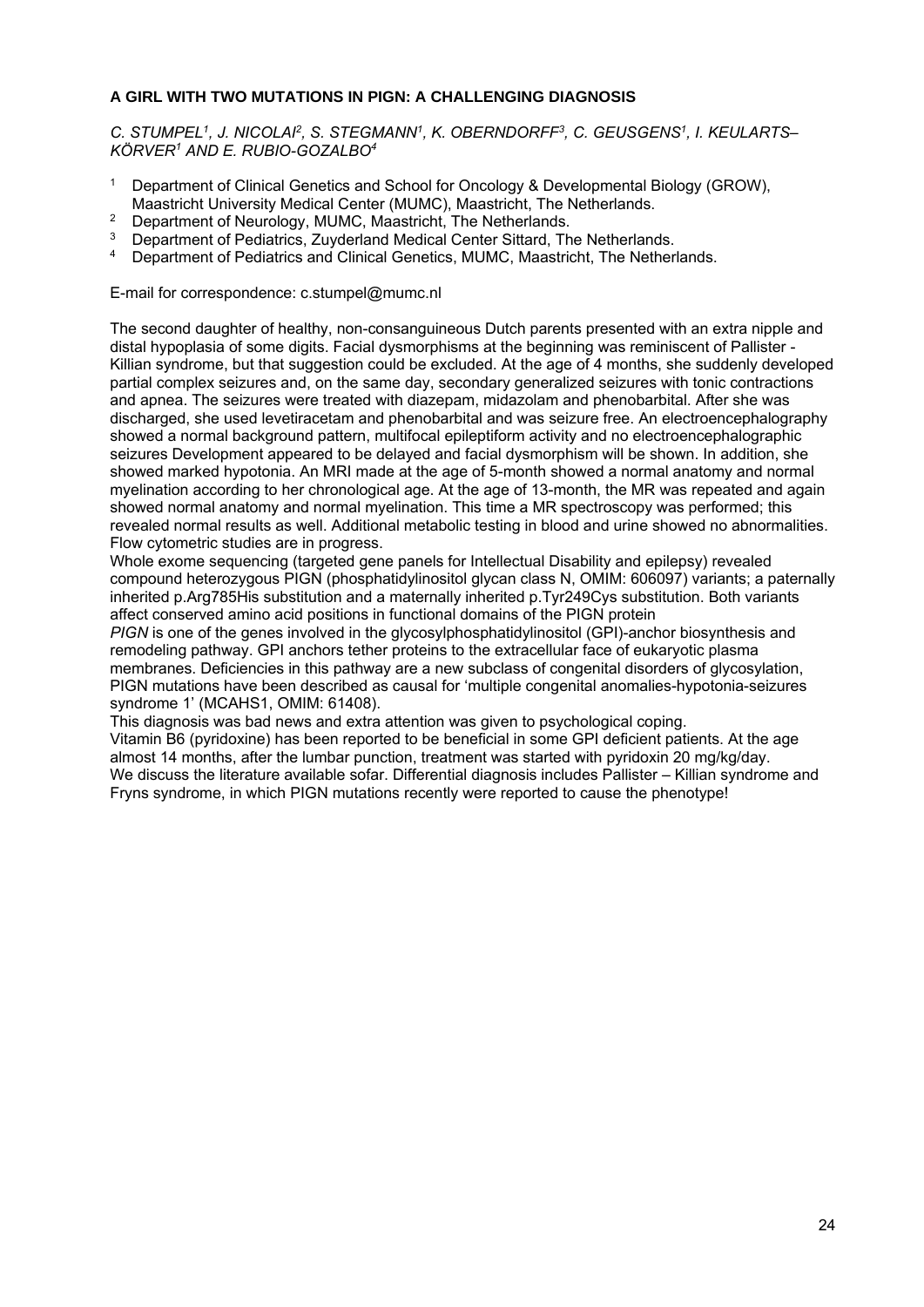#### **FETAL (PRENATAL) FEATURES OF PITT HOPKINS SYNDROME - CASE REPORT**

*I. SLEGERS1, M. LEYDER2, K. VAN BERKEL1, S.A. KLUIJFHOUT1, M. CANNIE3, C. STAESSEN1, G.*  LEEMANS<sup>4</sup>, A. JANSEN<sup>5</sup>, M. DE RADEMAEKER<sup>1</sup>, B. DIMITROV<sup>1</sup>, M. BONDUELLE<sup>1</sup> AND K. *KEYMOLEN1* 

- <sup>1</sup> Centre for Medical Genetics, UZ Brussel, Belgium.<br><sup>2</sup> Department of Obstatrics and Prepatal Medicine, U
- <sup>2</sup> Department of Obstetrics and Prenatal Medicine, UZ Brussel, Belgium.<br><sup>3</sup> Department of Badielagy, UZ Brussel, Belgium.
- <sup>3</sup> Department of Radiology, UZ Brussel, Belgium.<br><sup>4</sup> Department of Bethology, UZ Brussel, Belgium.
- <sup>4</sup> Department of Pathology, UZ Brussel, Belgium.<br><sup>5</sup> Department of Paediatrics, UZ Brussel, Belgium
- 5 Department of Paediatrics, UZ Brussel, Belgium.

E-mail for correspondence: BoyanIvanov.Dimitrov@uzbrussel.be

Pitt-Hopkins syndrome is a rare genetic condition caused by *TCF4* gene mutations/ deletions on chromosome 18q. Affected individuals have severe developmental delay, dysmorphic features, specific breathing pattern abnormalities and seizures. The clinical features of more than 150 molecularly confirmed patients, children and adults, have been published allowing good delineation of the postnatal clinical spectrum. At least on two occasions diagnostic strategies for molecular testing of affected individuals have been proposed but both being recently sceptically reviewed regarding their efficiency. It is little known about the foetal (prenatal) features of Pitt-Hopkins syndrome. But with the availability of powerful prenatal methods for foetal imaging and genetic testing, the foetal dysmorphology will become more and more important in our daily clinical work. Thus the prenatal imaging data, genetic testing results and clinical features of a 22 weeks foetus with Pitt-Hopkins syndrome are presented and discussed in respect to the proper genetic counselling and diagnostic approach in prenatal settings.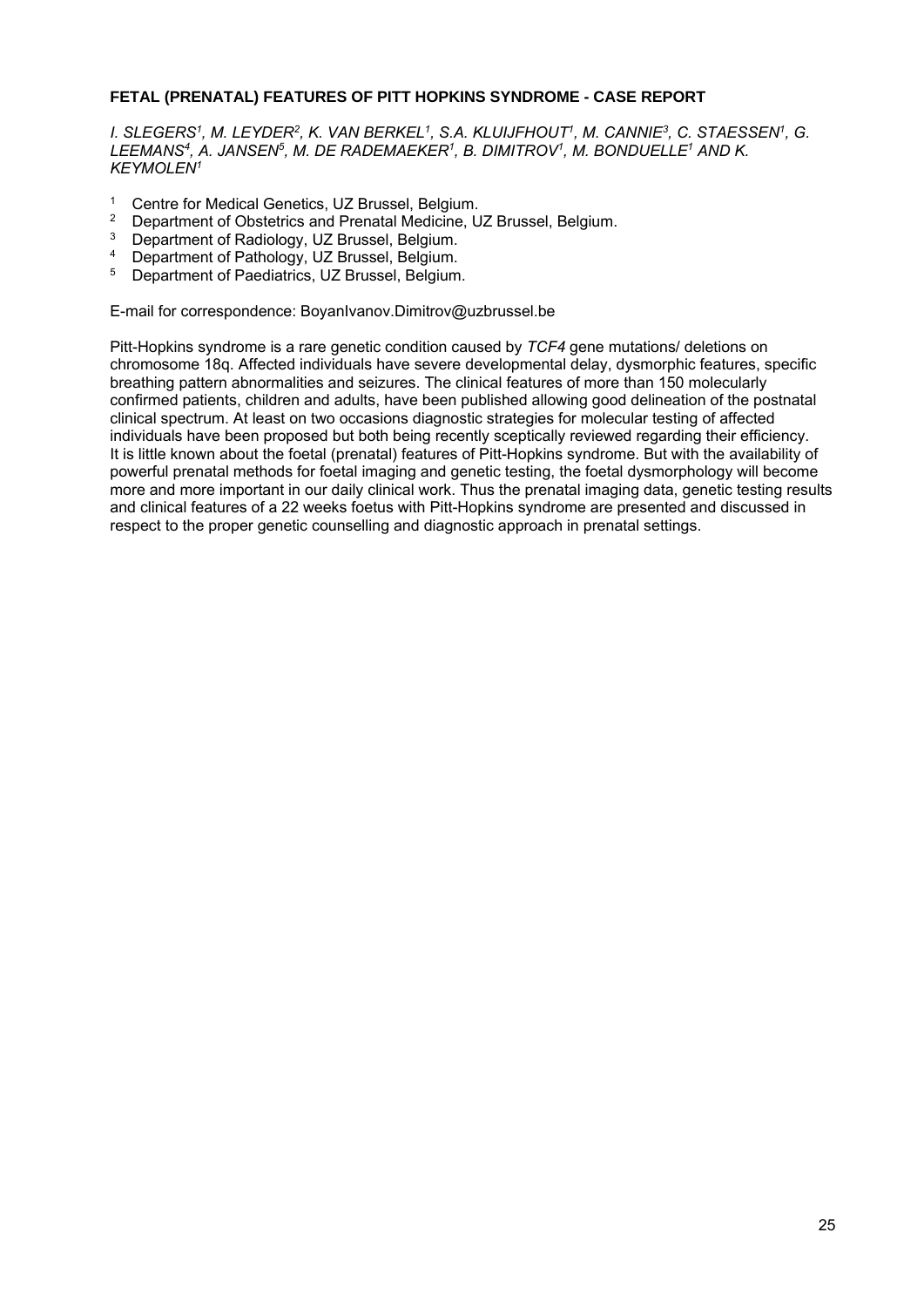#### **IDENTIFICATION OF A HETEROZYGOUS** *DE NOVO* **VARIANT IN THE METABOTROPIC GLUTAMATE RECEPTOR TYPE 5 GENE (***GRM5***) IN A PATIENT WITH NON-SYNDROMIC INTELLECTUAL DISABILITY – A NOVEL RARE CAUSE OF DEVELOPMENTAL DISABILITIES?**

*D. BARTHOLDI1, D. DOECKER2, L. VOGEL3, J. SCHUBERT4, E.M. GOLDMANN5 AND S. BISKUP2* 

E-mail for correspondence: Deborah.Bartholdi@insel.ch

- <sup>1</sup> University Children's Hospital, CH-3010 Bern, Switzerland.<br><sup>2</sup> Provis für Humangenetik Tübingen, D. 72076 Tübingen, Co.
- <sup>2</sup> Praxis für Humangenetik Tübingen, D-72076 Tübingen, Germany.<br><sup>3</sup> Kinderert Praxis Cerebash 1, D. 74589 Settelderf, Germany.
- <sup>3</sup> Kinderarzt-Praxis Gersbach 1, D-74589 Satteldorf, Germany.<br><sup>4</sup> Dent of Neurolagy and Epileptelegy, Hertie Institute for Clinia
- 4 Dept. of Neurology and Epileptology, Hertie Institute for Clinical Brain Research, D-72076 Tübingen, Germany.
- <sup>5</sup> CeGaT, Center for Genomics and Transcriptomics, D-72076 Tübingen, Germany.

Whole exome sequencing (WES) is a powerful tool to identify the genetic basis of patients with developmental delay. Here we describe a female patient with moderate to severe intellectual disability and behavioural abnormalities without major dysmorphic features. We performed trio WES and identified the heterozygous missense *variant* c.707C>T; p.Ala236Val in the *GRM5* gene. Segregation analysis showed that the variant had most likely arisen *de novo* in the patient.

Alterations in glutamatergic signalling have been proposed in the aetiology of different neurodevelopmental disorders, e.g. intellectual disability (ID) and autism spectrum disorders (ASD). Special focus has been paid to the role of the metabotropic glutamate receptor 5 (mGluR5) and its downstream effectors, since mutations in several interactors of mGluR5 are associated with ID or ASD. Examples are *SHANK3* and *FMR1*, the latter being the causative gene in fragile X syndrome. FMRP was shown to negatively regulate mGluR5 activity and clinical studies with different mGluR5 receptor antagonists have been performed in patients with fragile X syndrome.

To the best of our knowledge, the patient described here is the first individual reported so far carrying a variant in *GRM5*. The phenotype is similar to fragile X syndrome, suggesting that heterozygous mutations in the *GRM5* gene might be a rare cause of fragile X syndrome like ID/ASD. To determine the effect of the variant on the function of the mGluR5 receptor we will perform *in vitro* electrophysiological analyses of the c.707C>T *GRM5* variant using a voltage-clamp oocyte testing system. The results of these analyses were still pending at the time of the submission of this abstract.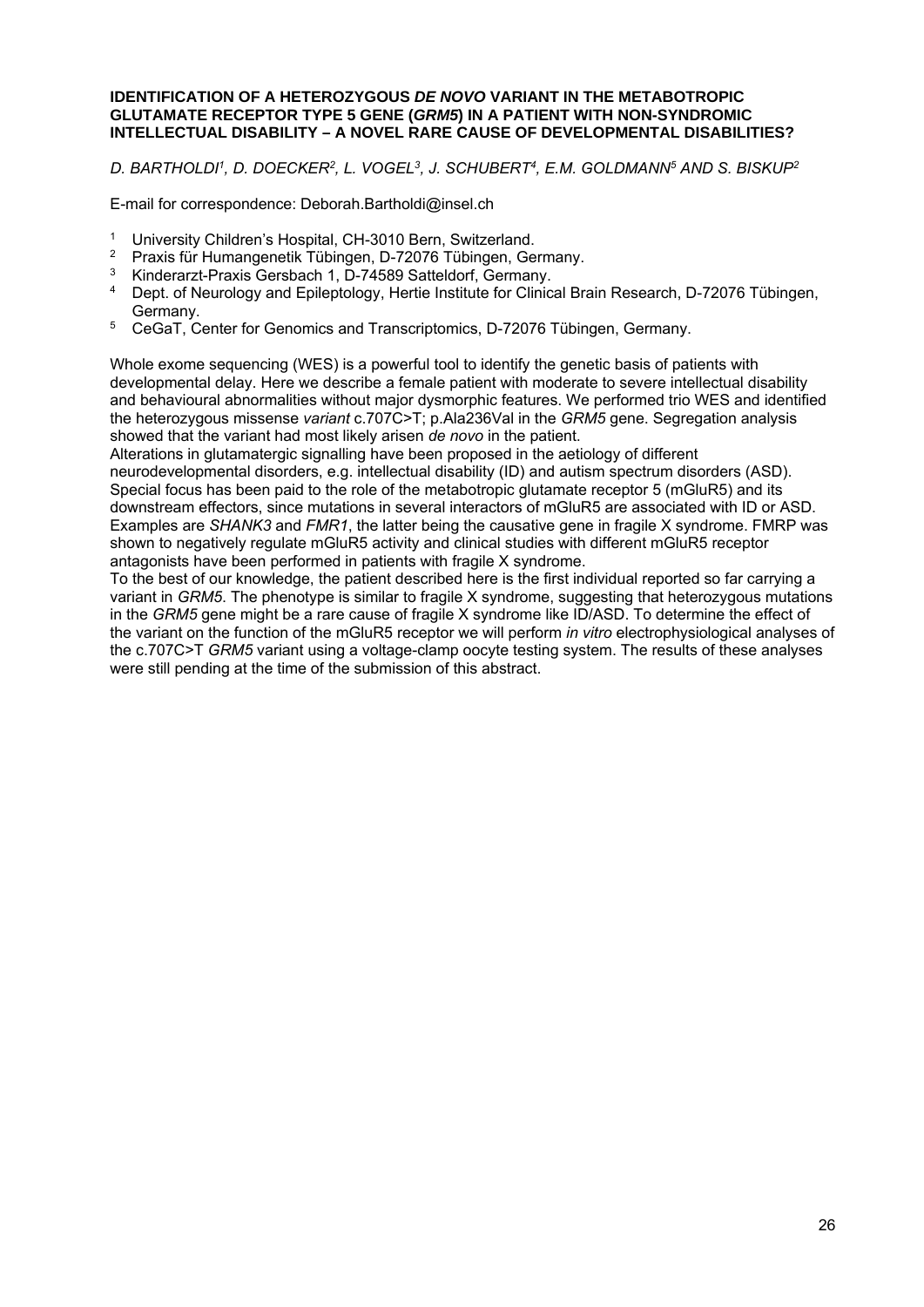#### **RECURRENCE OF** *MEF2C* **MUTATION IN SIBLINGS WITH UNUSUAL COMMUNICATIVE SKILLS**

*I.K. NIELSEN1, I.S. PEDERSEN2, V.Q. LE2, A. ERNST2 AND J.R. OSTERGAARD3* 

- <sup>1</sup> Department of Clinical Genetics, Aalborg University Hospital, Aalborg, Denmark.<br><sup>2</sup> Section of Melocular Digenesties, Clinical Biochemistry, Aalborg University Hosp
- 2 Section of Molecular Diagnostics, Clinical Biochemistry, Aalborg University Hospital, Aalborg, Denmark.
- <sup>3</sup> Department of Pediatrics, Aarhus University Hospital, Aarhus, Denmark.

E-mail for correspondence: irene.kibaek.nielsen@rn.dk

*MEF2C* haploinsufficiency syndrome (MIM #613443) is characterised by severe intellectual disability with absent speech, limited walking abilities, hand stereotypies, epilepsy, and lack of major malformations. *MEF2C* is essential for early neurogenesis, neuronal migration, and differentiation of the brain. To date, all individuals reported have been simplex cases, resulting from de novo deletions or point mutations. We present a case with putative gonadal mosaicism in a parent leading to siblings with *MEF2C* haploinsufficiency syndrome.

The family consists of healthy unrelated parents and female siblings (2 and 10 yrs) with a similar phenotype characterised by severe intellectual disability, absent spoken language, few seizures, stereotypic hand movements, unstable wide-based gait, and minor facial dysmorphism. The children have undergone intensive physical training and communicative training in a family setting. The eldest is able to communicate to a certain extent with letters/spelling and the youngest with pictograms.

Whole exome sequencing detected a pathogenic heterozygous frame-shift mutation in *MEFC2*:c.582delT in lymphocytes from both girls but not in lymphocytes from any of the parents. The parents did not wish to have any other samples taken in order to confirm a somatic or germline parental mosaicism. Mutations were validated by Sanger sequencing.

Finding the same mutation in siblings, and not in the parents, indicates parental gonadal mosaicism. To the authors' knowledge, this has not been described before for *MEF2C* haploinsufficiency syndrome, suggesting that the recurrence risk, for parents with a child with this syndrome, might be higher than by chance alone. Consideration of mosaicism should be part of the genetic counseling of these families. Furthermore, the level of nonverbal communicative skills achieved by these siblings widens the phenotype. Further investigations of this are needed.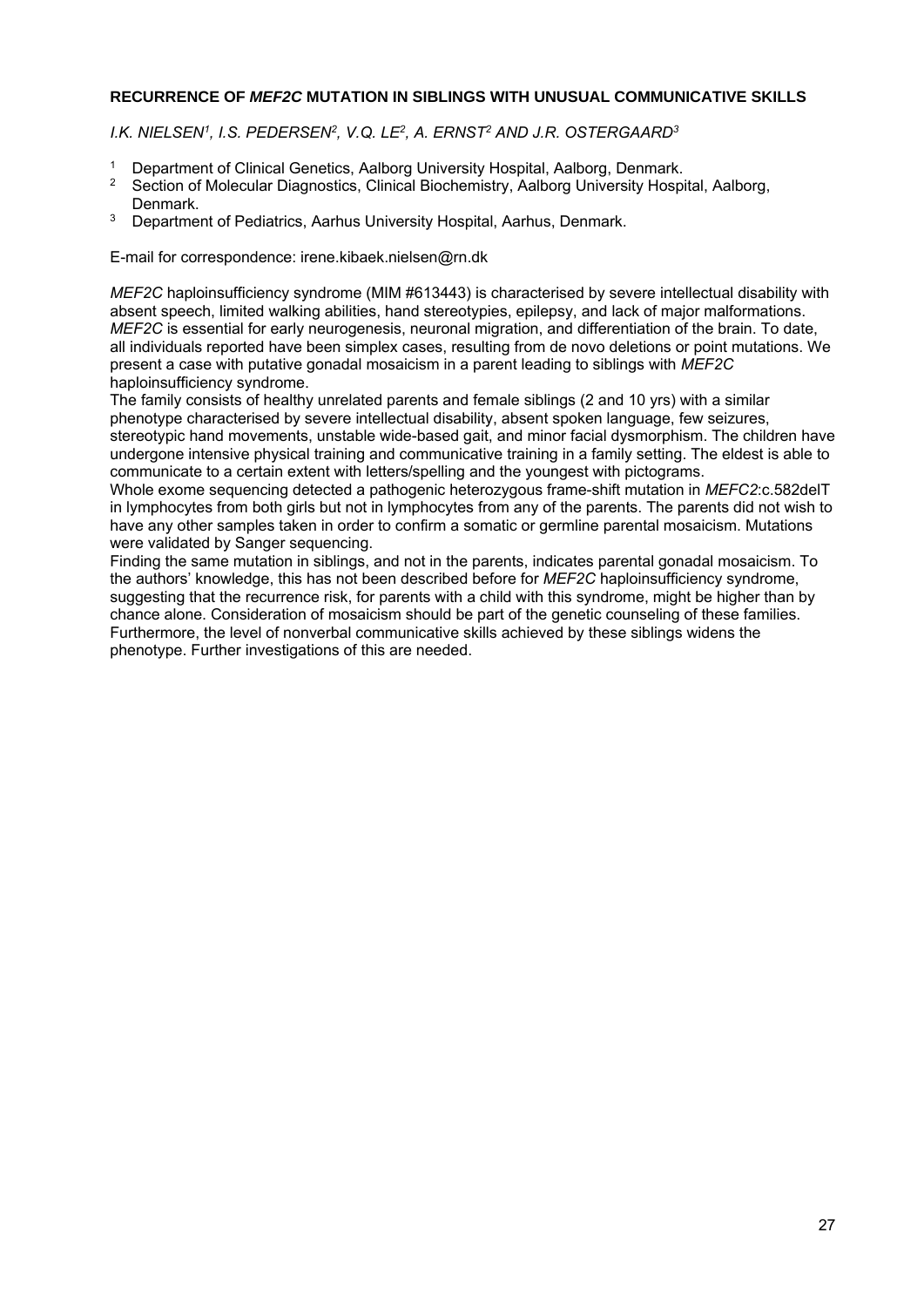#### **FOXG1 SYNDROME: GENOTYPE-PHENOTYPE CORRELATION IN 84 PATIENTS WITH A** *FOXG1* **POINT MUTATION**

*D. MITTER1, M. PRINGSHEIM2, M. KAULISCH3, K. PLÜMACHER4, S. SCHRÖDER4, D. MALZAHN5, B. ZIRN6, K. BROCKMANN7 AND FOXG1-STUDY GROUP* 

- 1 Institute of Human Genetics, University Hospital Leipzig, Leipzig, Germany.<br>2 Klinik für Neuropädiatrie und Neurologische Pehabilitation. Enilensiezentrun
- 2 Klinik für Neuropädiatrie und Neurologische Rehabilitation, Epilepsiezentrum für Kinder und Jugendliche, Schön Klinik Vogtareuth, Germany.
- $3$  Leipzig, Germany.
- 4 Klinik für Kinder- und Jugendmedizin, Universitätsmedizin Göttingen, Germany.
- 5 Department of Genetic Epidemiology, University Medical Center, Georg-August University Göttingen, Göttingen, Germany.
- <sup>6</sup> Genetikum Stuttgart, Germany.
- 7 SPZ, Klinik für Kinder- und Jugendmedizin Universitätsmedizin Göttingen, Germany.

E-mail for correspondence: Diana.Mitter@medizin.uni-leipzig.de

Our study on patients with FOXG1 syndrome aimed at widening the clinical and genetic spectrum and at assessing genotype-phenotype correlations in patients with a FOXG1 point mutation. We compiled a series of 31 new and 53 previously reported patients with a heterozygous point mutation in the forkhead box G1 (*FOXG1*) gene. Statistical analysis of molecular, clinical and neuroradiological data was performed using Fisher´s exact test and a nonparametric multivariate test. Taken all 84 patients together, there were 55 different mutations including 20 frameshift (36%), 18 missense (33%), 15 nonsense (27%), and two in-frame mutations (4%). Mutations were distributed over all FOXG1 protein domains, the 5' terminal proline- and glutamine-rich domain, the highly conserved forkhead DNA-binding domain including conserved site 1, and the 3' terminal domain. For genotype-phenotype correlation we established mutation groups according to the type and localisation of the mutations. We found a higher phenotypic variability in the patients with FOXG1 syndrome in our study group than expected from previous reports. Genotype-phenotype analysis revealed significant differences in psychomotor development and neurological features between the different genotype groups. More severe phenotypes were associated with truncating *FOXG1* mutations in the 5' domain and the forkhead domain (except conserved site 1) and mildest phenotypes were found in patients with missense mutations in the forkhead conserved site 1. These data serve for improved interpretation of new *FOXG1* sequence variants and well-founded genetic counselling.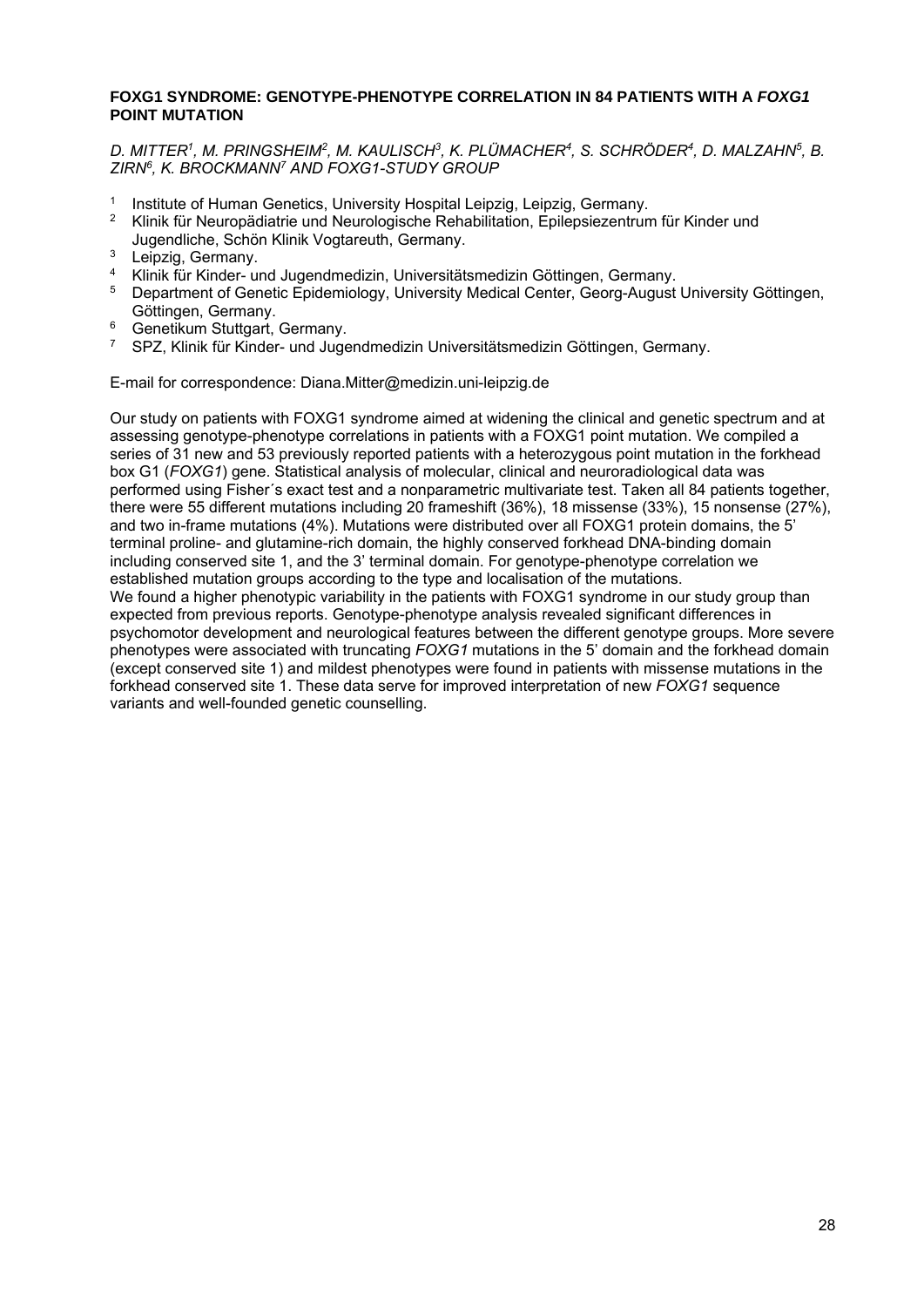#### **AMELOGENESIS IMPERFECTA: LESSONS FROM NGS**

*M.K. PRASAD1, H. DOLLFUS1,2, M. HUCKERT1,3,5, M. SWITALA3,5 AND A. BLOCH-ZUPAN3,4,5,6,7*

- 1 Laboratoire de Génétique Médicale, INSERM U1112, Fédération de Médecine Translationnelle de Strasbourg (FMTS), Université de Strasbourg, France.
- <sup>2</sup> Centre de Référence pour les Affections Rares en Génétique Ophtalmologique, Service de Génétique Médicale, HUS, Strasbourg, France.
- <sup>3</sup> Université de Strasbourg, Faculté de Chirurgie Dentaire, Strasbourg, France.<br><sup>4</sup> Université de Strasbourg, Institut d'Etudes Avenaées, USIAS, Strasbourg, France.
- 4 Université de Strasbourg, Institut d'Etudes Avancées, USIAS, Strasbourg, France.<br>5 Hêpitaux Universitaires de Strasbourg (HUS), Pêle de Médecine et Chirurgie Buego
- 5 Hôpitaux Universitaires de Strasbourg (HUS), Pôle de Médecine et Chirurgie Bucco-dentaires, Centre de Référence des Manifestations Odontologiques des Maladies Rares, Strasbourg, France.
- <sup>6</sup> Institut de Génétique et de Biologie Moléculaire and Cellulaire Centre Européen de Recherche en Biologie et en Médecine, Université de Strasbourg, IGBMC-CERBM CNRS UMR7104, INSERM U964, Illkirch, France.
- 7 Eastman Dental Institute, UCL, London, UK.

E-mail for correspondence: agnes.bloch-zupan@unistra.fr

Amelogenesis imperfecta (AI) is a clinically and genetically heterogeneous group of diseases characterised by enamel defects. To date, mutations in >20 genes have been implicated in either isolated or syndromic Al. We used a next-generation sequencing (NGS) panel "Genodent" targeting 585 known or candidate genes in dental disorders to screen a cohort of patients with isolated and syndromic forms of AI. We were able to identify the molecular defect underlying the patients' phenotypes in 17 different conditions. Many patients were undiagnosed, suggesting that additional genes mutation producing AI have yet to be identified. Interestingly, mutations in *COL17A1* were the most frequent cause of isolated AI in our cohort, accounting for 8o/o of all patients with isolated AI.

Furthermore, NGS-based screening of multiple AI genes allowed us to identify a rare case of digenic inheritance in AI, with unlinked heterozygous mutations in *COL17A1* and *LAMA3* modifying the severity of the phenotype. Phenotypic and genotypic heterogeneity of AI can exist, even within a single consanguineous family, segregating different clinical subtypes of hypoplastic and hypomineralised AI caused by 2 different distinct genes (*COLl7Al* arid *C4orf26*) mutations respectively.

Recognizing syndromic AI is critical for overall patient management. The orodental clinical and radiographic features of Enamel Renal syndrome (ERS) caused by *FAM20A* mutations are pathognomonic of this condition.

Sequencing DNA from a seven-year-old patient presenting with isolated AI revealed a homozygous missense mutation in *CNNM4*, a mutation producing Jalili syndrome, Ophthalmological investigation subsequently confirmed this diagnosis. We also identified that mutations in *LTBP3* were responsible for Verloes Bourguignon syndrome or the association between short stature, brachyolmia and AI. Therefore, we demonstrate substantial genetic heterogeneity in AI being of unknown origins and that non-

Mendelian inheritance patterns do exist. Genotype/phenotype correlations might be used to reclassify the current clinical classification of amelogenesis imperfecta. The dental clinic hence serves as a gateway for the diagnosis and management of rare genetic disorders.

This work was funded through: the University Hospital of Strasbourg (HUS, API, 2009-2012, 'Development of the oral cavity: from gene to clinical phenotype in Human', PHRC 2008 No4266 Amelogenesis imperfecta), the EU-funded projects: (ERDF) A27 'Oro-dental manifestations of rare diseases, supported by the RMT-TMO Offensive Sciences initiative, INTERREG IV Upper Rhine program (www.genosmile.eu) and by the INTERREG V N° 1.7 "RARENET" project.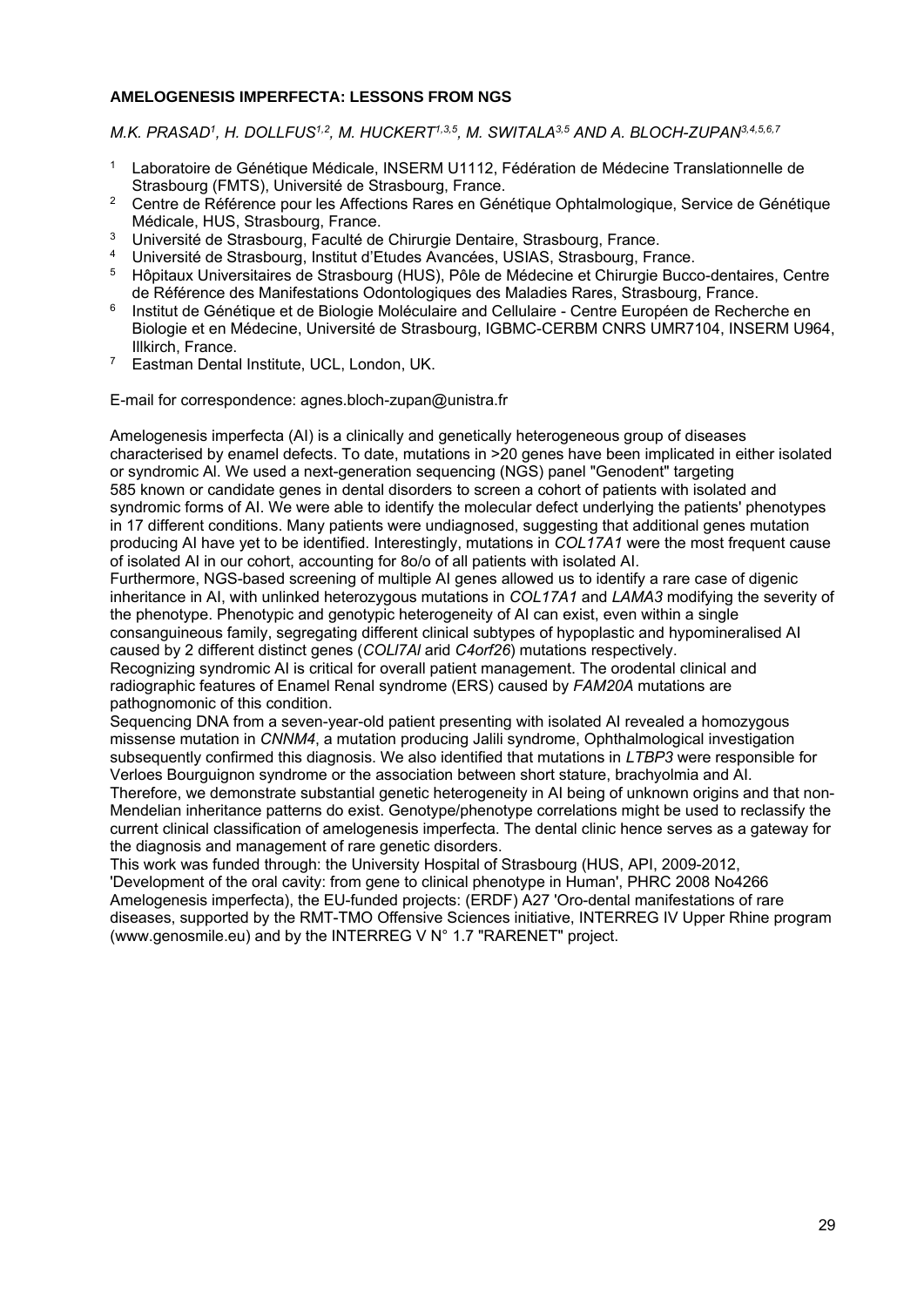#### **EXPANDING THE PHENOTYPE OF** *OPHN1* **MUTATIONS: THREE UNRELATED FAMILIES WITH INTELLECTUAL DISABILITY AND ABSENCE OF CEREBELLAR HYPOPLASIA**

S. MOORTGAT<sup>1</sup>, D. LEDERER<sup>1</sup>, M. DEPREZ<sup>1,2</sup>, M. BUZATU<sup>3</sup>, S. BOULANGER<sup>1</sup>, V. BENOIT<sup>1</sup>, S. *MARY1 AND I. MAYSTADT1* 

- <sup>1</sup> Centre de Génétique Humaine, Institut de Pathologie et de Génétique, Charleroi (Gosselies), Belgique.
- <sup>2</sup> Département de Neuro-pédiatrie, Clinique Sainte-Elisabeth, Namur, Belgique.<br>3 Département de Neure pédiatrie, Ufinital Civil Marie Curie, Charlettei, Belgique.
- Département de Neuro-pédiatrie, Hôpital Civil Marie Curie, Charleroi, Belgique.

E-mail for correspondence: Damien.lederer@ipg.be

The oligophrenin I gene (*OPHN1*, MIM #300127) is located on Xq12 and encodes a Rho-GTPaseactivating protein involved in the regulation of the G-protein cycle. Rho protein members play an important role in dendritic growth and in plasticity of excitatory synapses. Mutations in *OPHN1* have been identified in patients with X-linked intellectual disability (XLID) associated with cerebellar hypoplasia and ventriculomegaly, suggesting a recognizable syndromic intellectual disability. Patients often share other clinical findings such as seizures, strabismus, ataxic gait, behavioral difficulties and slight facial dysmorphism with a long face, deep set eyes with pronounced infraorbital creases, short philtrum and prominent chin.

We report on three unrelated families affected by mild to severe intellectual disability due to *OPHN1* mutations where brain MRI did not reveal any cerebellar anomaly. We describe clinical, genetic and neuroimaging data of affected patients. We discuss the intrafamilial clinical variability and compare our patients with those previously reported. We emphasize the power of next generation techniques (Xexome sequencing and/or target multi gene panel) to expand the phenotypic and mutational spectrum of XLID caused by OPHN1.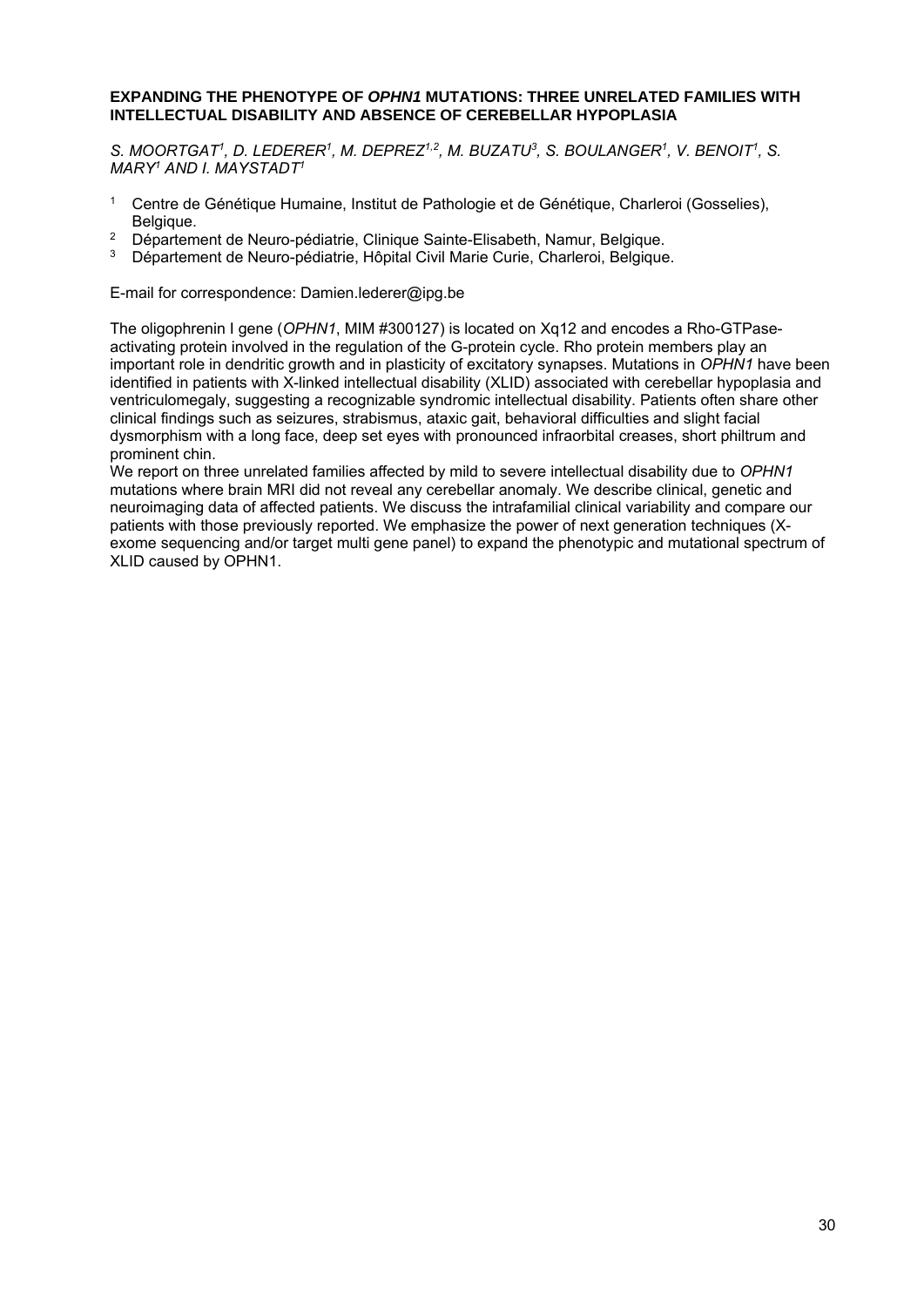#### **TWO NOVEL EIF2S3 MUTATIONS ASSOCIATED WITH X-LINKED SYNDROMIC INTELLECTUAL DISABILITY WITH SEVERE MICROCEPHALY, GROWTH RETARDATION, AND EPILEPSY**

*S. MOORTGAT1, J. DESIR2, V. BENOIT1, S. BOULANGER1, H. PENDEVILLE3, M.-C. NASSOGNE4, D. LEDERER1 AND I. MAYSTADT1* 

- 1 Centre de Génétique Humaine, Institut de Pathologie et de Génétique, Charleroi (Gosselies), Belgium.<br>2 Centre de Génétique Humaine, Hênital Erasme, Université Libre de Bruxelles (ULB), Brussels.
- 2 Centre de Génétique Humaine, Hôpital Erasme, Université Libre de Bruxelles (ULB), Brussels, Belgium.
- <sup>3</sup> GIGA-Research, Zebrafish Platform, Tour B34, Université de Liège, Liège (Sart-Tilman), Belgium.<br>4 Département de Nourenédigtrie, Cliniques Universitaires Saint Lue Brussele, Belgium.
- 4 Département de Neuropédiatrie, Cliniques Universitaires Saint-Luc, Brussels, Belgium.

E-mail for correspondence: stephanie.moortgat@ipg.be

We describe two unrelated families with suspected X-linked inheritance in which affected boys presented with similar clinical features consisting of severe intellectual disability, microcephaly and epilepsy. They also had growth retardation, micropenis and episodes of hypoglycemia. By X-exome sequencing, we identified a missense variant c.777T>G, p.(Ile259Met) in *EIF2S3* in the first family and a frameshift variant c.1394\_1397del, p.(Ile465Serfs\*4) in the same gene in the second family.

Only one mutation c.665T>C, p.(Ile222Thr) in *EIF2S3* has been reported previously in a family with three males affected by moderate to severe intellectual disability, microcephaly, and short stature [Borck *et al.* 2012]. One of them had also generalized seizures whereas his brother had postpubertal microgenitalism. Since this first description in 2012, no additional families with *EIF2S3* mutations have been published. *EIF2S3* encodes eIF2γ. eIF2γ forms with two distinct subunits (α and β) the eukaryotic translation initiation factor 2, eIF2, essential for protein synthesis. A ternary complex comprised of eIF2, GTP, and an initiator methionyl-tRNA (Met-tRNAi), binds to the 40S ribosomal subunit and forms a preinitiation complex. This complex binds to a mRNA and starts protein translation.

To assess the biological impact of mutations in *EIF2S3,* we used the zebrafish vertebrate model, which is a well-established approach for the study of genetic microcephaly. By using MO oligonucleotides targeting translation of *eif2s3* gene, we showed that knockdown of the zebrafish *EIF2S3* ortholog reproduces some features of the human phenotype such as a small head size with small eyes and decreased body length. The observed features seem to be specific as the rescue experiments with human or zebrafish mRNA partially restored the phenotype.

We conclude that eukaryotic initiation factor eIF2 plays an essential role in brain development and that the variants found in *EIF2S3* are pathogenic. It is now important to identify additional individuals with *EIF2S3* mutations to delineate this rare but recognizable form of X-linked syndromic intellectual disability.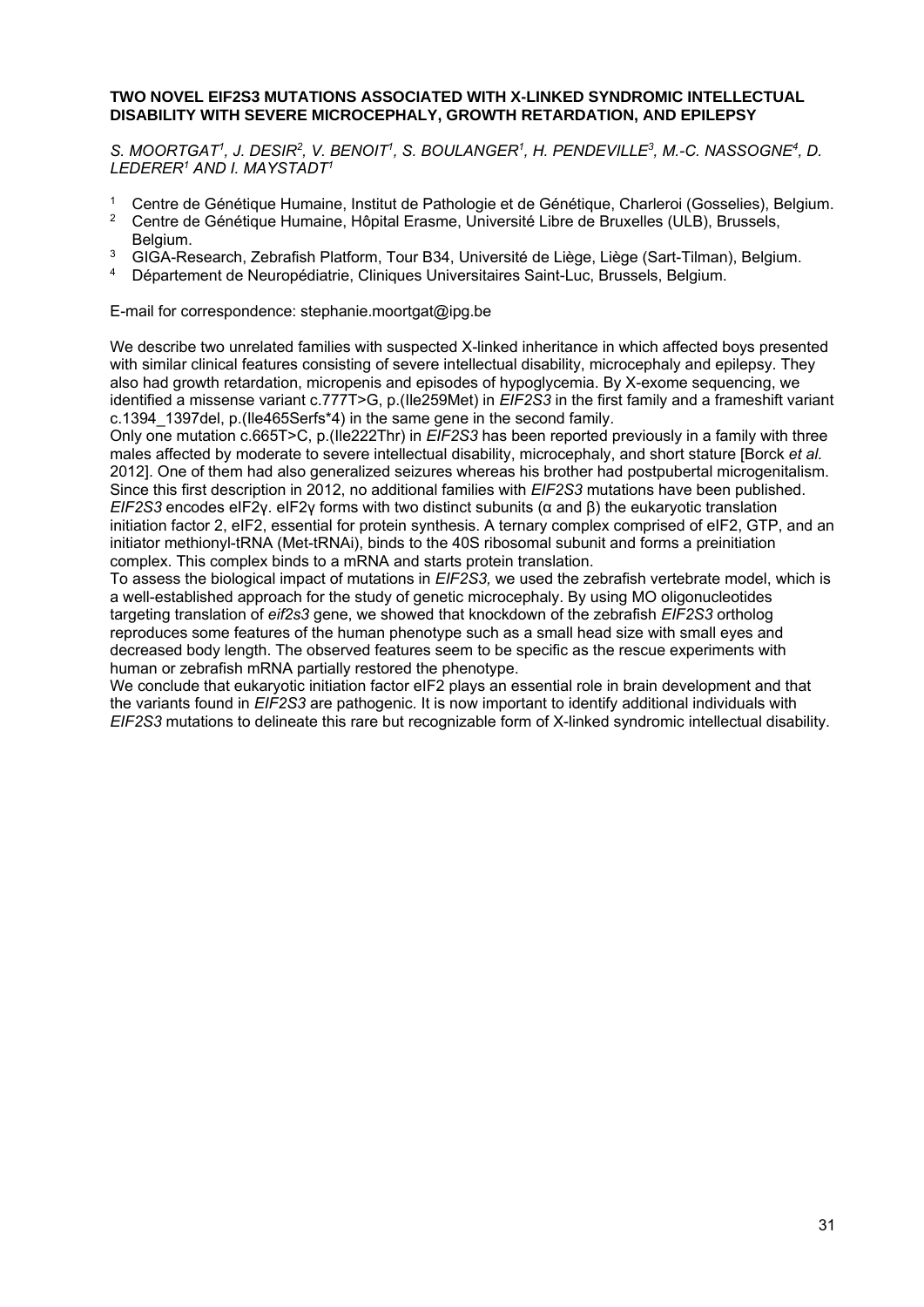#### **OFD1 IN MALES: CONGENITAL HEART DEFECT CAN BE INCLUDED IN ITS PHENOTYPIC SPECTRUM**

*A. BOUMAN1, M. ALDERS1, L. VAN LEEUWEN2, N. THUIJS3 AND M. VAN MAARLE1* 

- <sup>1</sup> Clinical Genetics, AMC, The Netherlands.<br><sup>2</sup> Department of Obstatrics and Gunaecology
- <sup>2</sup> Department of Obstetrics and Gynaecology, AMC, The Netherlands.<br><sup>3</sup> Department of Pathology, AMC, The Netherlands.
- Department of Pathology, AMC, The Netherlands.

E-mail for correspondence: a.bouman@amc.nl

Oral-facial-digital syndrome type 1 (OFD1; OMIM#311200) is an X-linked dominant disorder caused by mutations in the *OFD1* gene. This condition is characterized by facial anomalies and abnormalities of oral tissues, digits, brain and kidneys. Almost all affected patients are female, as OFD1 is presumed to be lethal in males mostly in the first or second trimester of pregnancy. OFD1 in liveborn males is rare, only four male OFD1 cases were published to date. In all cases the presence of a congenital heart defect (CHD) was observed. Here, we present a case of an affected male fetus with a pathogenic hemizygous de novo mutation in OFD1 (c.2101C>T; p.(Gln701\*)). Ultrasound examination demonstrated severe hydrocephalus, hypoplastic cerebellum and hypoplastic left ventricle of the heart. The pregnancy was terminated at 16 weeks of gestation because of poor prognosis. Post-mortem examination of the fetus confirmed severe hypoplasia of the left ventricle of the heart. We would like to create awareness that CHDs can be included in the phenotypic spectrum of male OFD1 syndrome, which should be considered a ciliopathy.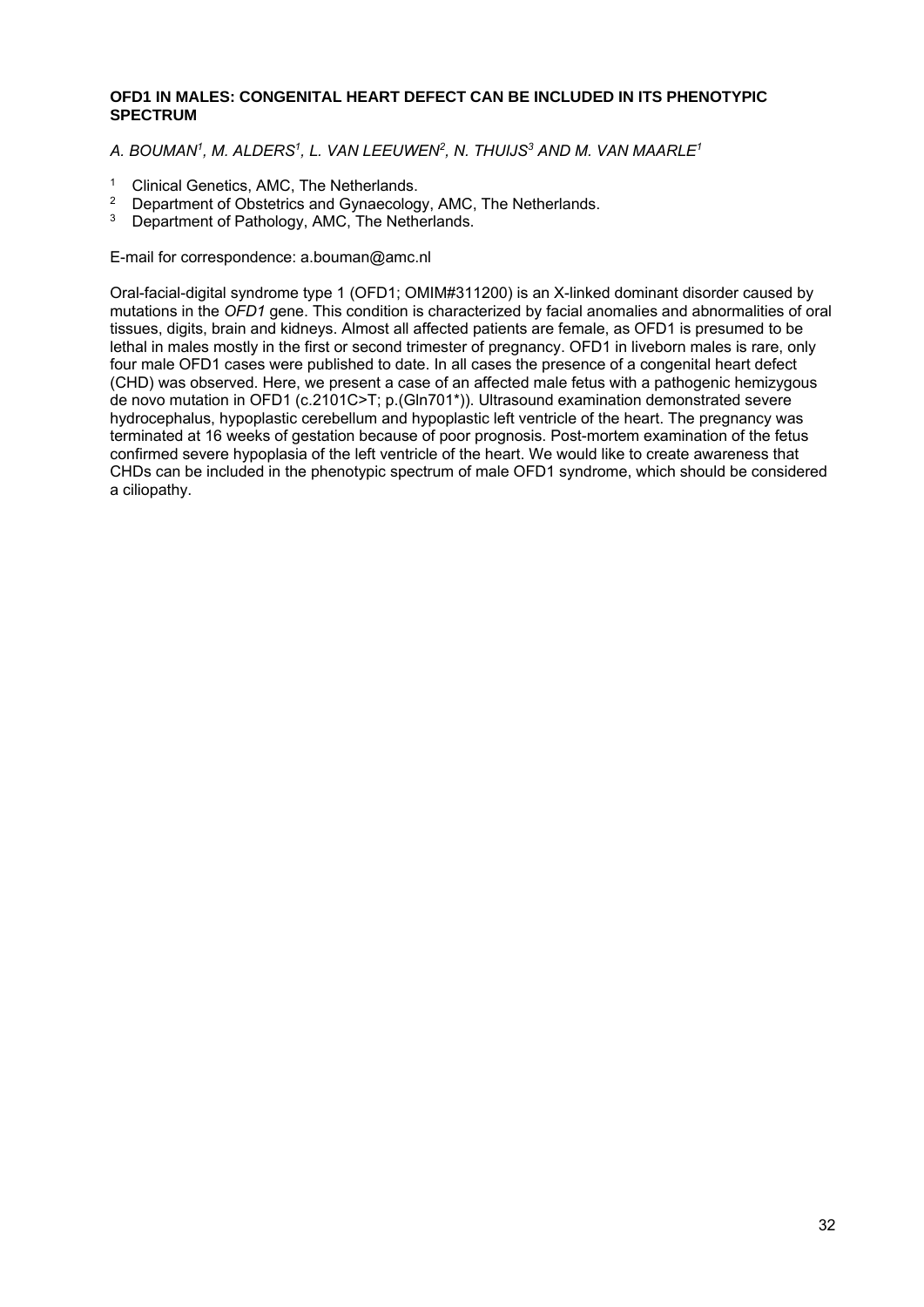#### **A BCOR VARIANT IN A MALE**

*M. DE RADEMAEKER1, L. DEMEIRLEIR2, A.C. HOUTMAN3, K. STOUFFS1, B. CALJON1, S. VAN DOOREN1, D. CROES1 AND K. KEYMOLEN1* 

- 1 Centre for Medical Genetics, Reproduction and Genetics, Reproduction Genetics and Regenerative Medicine, Vrije Universiteit Brussel (VUB), UZ Brussel, Laarbeeklaan 101, 1090 Brussel, Belgium.
- 2 Department of Child Neurology, Vrije Universiteit Brussel (VUB), UZ Brussel, Laarbeeklaan 101, 1090 Brussel, Belgium.
- 3 Department of pediatric ophtalmology, Vrije Universiteit Brussel ( VUB), UZ Brussel, Laarbeeklaan 101, 1090 Brussel, Belgium.

E-mail for correspondence: marjan.derademaeker@uzbrussel.be

We report on a boy born at 32 weeks after a pregnancy complicated with preeclampsia and intrauterine growth retardation. He presented dysmorphism and urogenital anomalies (cryptorchidism and hypospadias). Neonatal period was complicated by a persistent ductus arteriosus with severe pulmonary hypertension, pyloric stenosis MCOPS1 and severe feeding problems.

At the age of 5 years the boy presents dysmorphism (small eyes, bilateral epicanthus, synophris, long philtrum, thin upper lip, teeth abnormalities, clubbing finger nails and clinodactyly of the toes, radioulnar synostosis). He has intellectual disability. Cerebral MRI shows a thin corpus callosum, colpocephaly and some white matter disturbances. Feeding difficulties are still present and he is partially fed by a duodenal tube. He has a growth retardation.

A new variant in BCL6 corepressor gene (BCOR gene) was demonstrated. It is inherited from the mother. The BCOR gene on chromosome Xp11.4 is causative for the X linked dominant oculo-facio-cardio-dental syndrome (OFCD, Microphthalmia syndromic 2, MOCPS2).The phenotype is characterised by an ocular phenotype(such as microphthalmia), facial anomalies cardiac defects, dental irregularities and skeletal anomalies such as radioulnar synostosis seldom intellectual disability is associated. Pathogenic variants are deletions, truncating mutations and frame shift mutations with lethality in males.

Lenz microphtalmia syndrome is a X linked recessive condition. It comprises ocular anomalies (microphthalmia), facial dysmorphism, genitourinary and skeletal defects as well as developmental delay. The NAA10 gene on X q28 (MCOPS1) and BCOR are the two genes associated with the syndrome. Three male patients with a Lenz microphthalmia phenotype were previously reported having a missense mutation in BCOR.

Here we might present a fourth male patient with Lenz microphthalmia and a new missense variant in the BCOR gene. This is compatible with the earlier suggested hypothesis that females carrying mutations that result in a premature termination codon have OFCD and males carrying a missense mutation have Lenz microphthalmia syndrome.

Our patient presented a radioulnar synostosis, a feature associated in females with OFCD and seen in one boy with a mutation BCOR. When a male patient with ocular and urogenital anomalies and intellectual disability has radioulnar synostosis one should think of BCOR mutation analysis.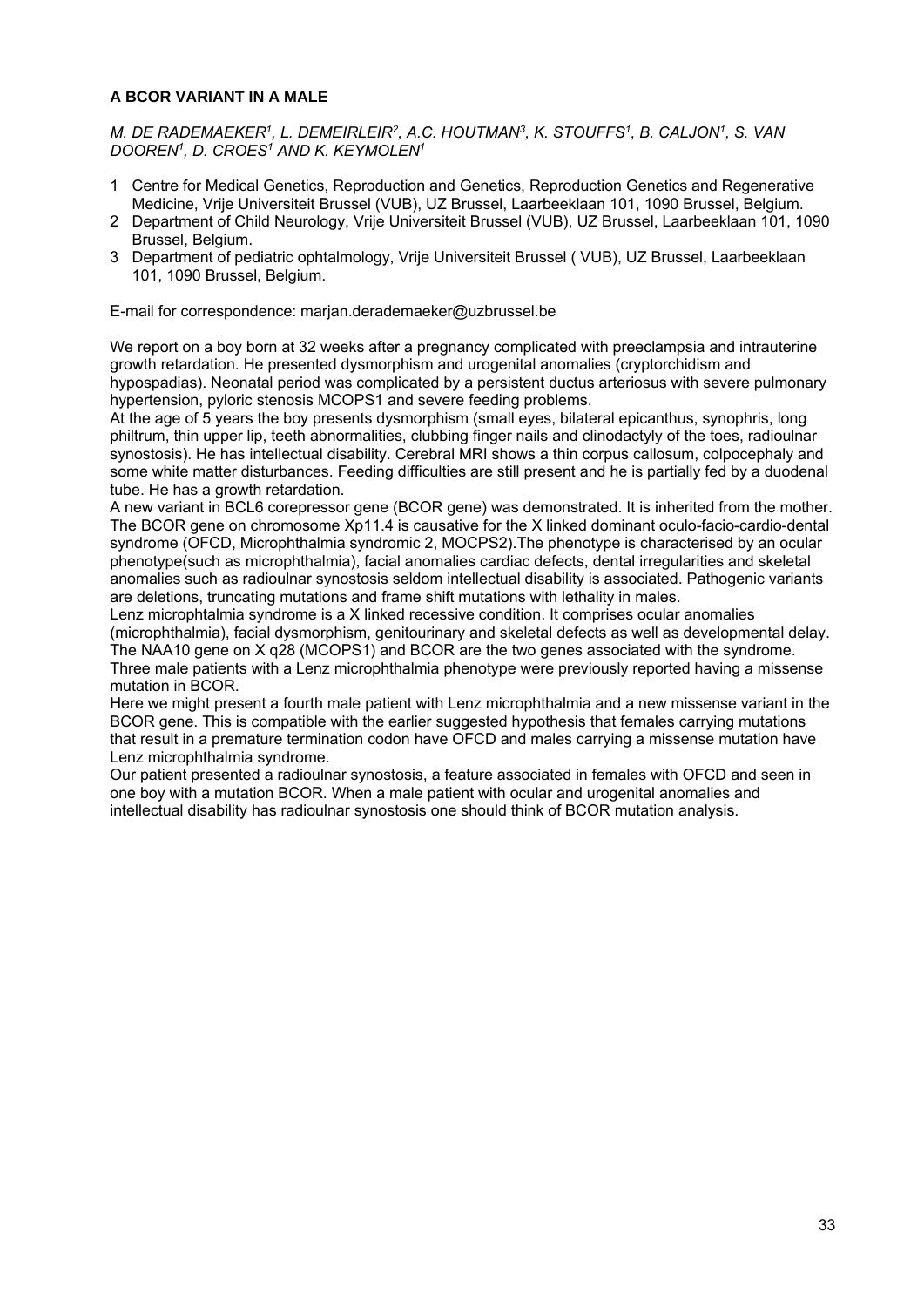#### **PHENOTYPIC OVERLAP IN GIRLS WITH** *DDX3X* **MUTATIONS AND TORIELLO-CAREY SYNDROME**

*N. DIKOW1, M. GRANZOW1, L.M. GRAUL-NEUMANN2, S. KARCH3, K. HINDERHOFER1, N.*  PARAMASIVAM<sup>4,5</sup>, L.-J. BEHL<sup>6</sup>, L. KAUFMANN<sup>1</sup>, C. FISCHER<sup>1</sup>, C. EVERS<sup>1</sup>, M. SCHLESNER<sup>5</sup>, R. *EILS5,7, G. BORCK8, C. ZWEIER, C.R. BARTRAM1, J.C. CAREY10 AND U. MOOG1* 

- 1 Institute of Human Genetics, Heidelberg University, 69120 Heidelberg, Germany.<br>2 Ambulantes Gesundheitszentrum Humangenetik, Charité Universitätsmedizin Ber
- 2 Ambulantes Gesundheitszentrum Humangenetik, Charité Universitätsmedizin Berlin, Augustenburger Platz 1, 13353 Berlin, Germany.
- <sup>3</sup> Center for Child and Adolescent Medicine Pediatric Neurology, Heidelberg University Hospital, 69120 Heidelberg, Germany.
- <sup>4</sup> Medical Faculty Heidelberg, Heidelberg University, 69120 Heidelberg, Germany.<br><sup>5</sup> Division of Theoretical Bioinformation, Corpor Cancer Bessexsh Center (DKEZ).
- 5 Division of Theoretical Bioinformatics, German Cancer Research Center (DKFZ), Im Neuenheimer Feld 280, 69120 Heidelberg, Germany.
- <sup>6</sup> Genomics and Proteomics Core Facility, High Throughput Sequencing, German Cancer Research Center, 69120 Heidelberg, Germany.
- <sup>7</sup> Department for Bioinformatics and Functional Genomics, Institute for Pharmacy and Molecular Biotechnology (IPMB) and BioQuant, Heidelberg University, 69120 Heidelberg, Germany.
- <sup>8</sup> Institute of Human Genetics, University of Ulm, 89081 Ulm, Germany.
- 9 Institute of Human Genetics, Friedrich-Alexander-Universität Erlangen-Nürnberg, Erlangen, Germany.
- <sup>10</sup> Division of Medical Genetics, Department of Pediatrics, University of Utah School of Medicine, UT 84132, United States of America.

E-mail for correspondence: nicola.dikow@med.uni-heidelberg.de

Recently, *de novo* heterozygous variants in *DDX3X* have been reported in 39 out of 2659 females with previously unexplained intellectual disability (ID). We report on the identification of *DDX3X* variants in two unrelated girls with clinical features of Toriello-Carey Syndrome. In patient 1, the recurrent variant c.1703C>T; p.(P568L) was identified when reconsidering X-linked de novo heterozygous variants in the whole exome sequencing data. In patient 2, the DDX3X variant c.1600C>G; p.(R534G) was detected with WES. Based on these data, de novo heterozygous *DDX3X* variants should be considered not only in undiagnosed females with ID, but also in individuals with a clinical diagnosis of Toriello-Carey syndrome. The most important features to clinically discern both syndromes might be the absence of telecanthus, laryngeal defects and corpus callosum agenesis, all core features of TCS, in the so far published *DDX3X* associated phenotype.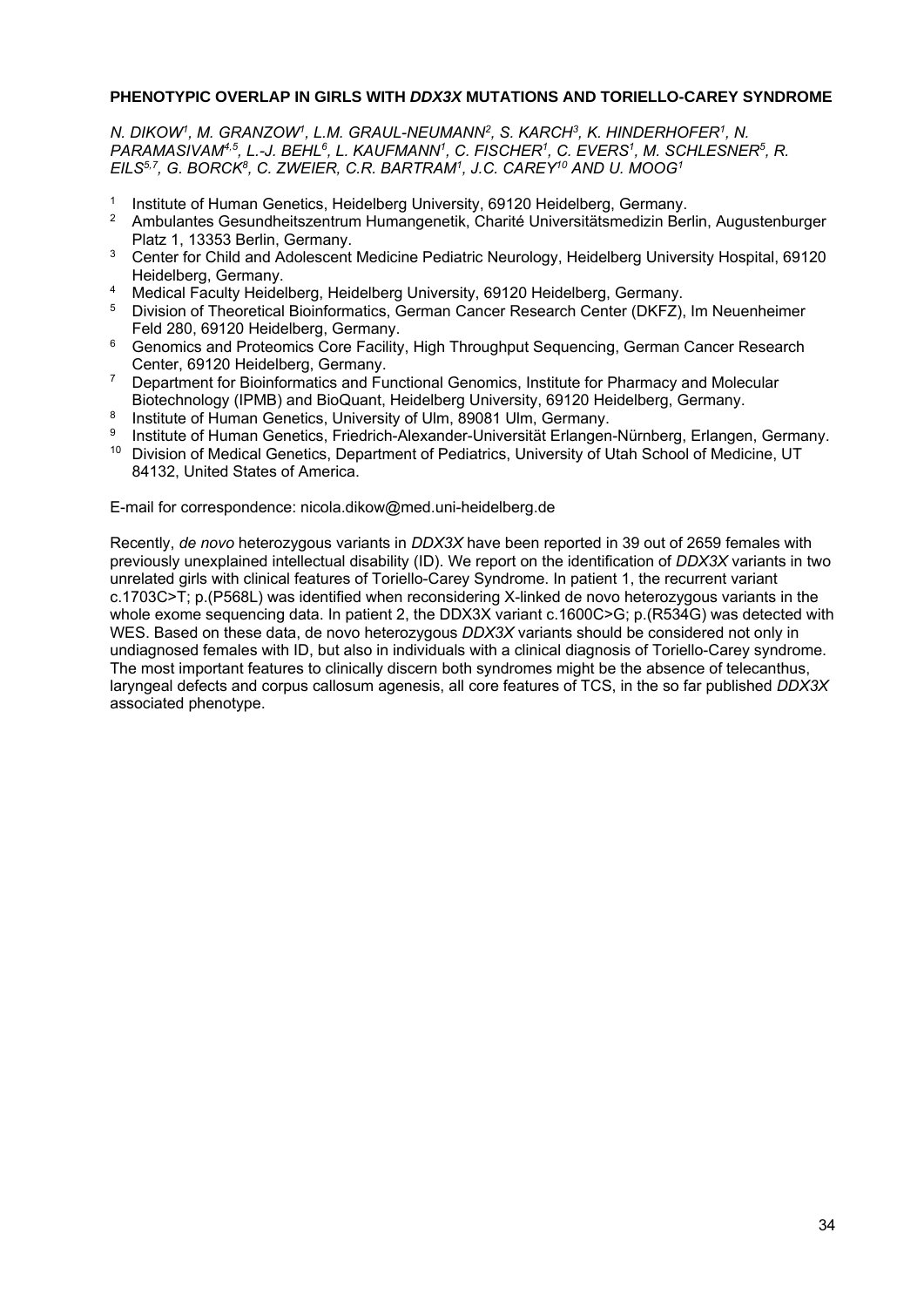#### **TWO NOVEL PATIENTS WITH AN XQ28 DUPLICATION EXCLUDING** *FMR1* **AND** *MECP2*

*O.M. VANAKKER1, B. LAPAUW2 AND A. GEERTS3* 

- <sup>1</sup> Center for Medical Genetics, Ghent University Hospital, Ghent, Belgium.<br><sup>2</sup> Department of Endocripology, Ghent University Hospital, Ghent, Belgium.
- <sup>2</sup> Department of Endocrinology, Ghent University Hospital, Ghent, Belgium.
- Department of Gastro-enterology, Ghent University Hospital, Ghent, Belgium.

E-mail for correspondence: olivier.vanakker@ugent.be

Duplications of the Xq28 region of the X chromosome are a known cause of intellectual disability. The most common ones encompass the *MECP2* gene and cause a severe form of syndromic X-linked intellectual disability. Besides this well-characterized duplication syndrome, duplications involving other regions of Xq28 but not involving the *MECP2* gene have been described in phenotypes associated with intellectual disability. One of these is a duplication of the Xq27.3-q28 region, encompassing the *FMR1* gene and associated with hypogonadism, gynaecomastia, intellectual disability, short stature and obesity. We describe two brothers presenting with intellectual disability, short stature, obesity, hypogonadism and facial dysmorphism. They were found to harbor a 5.6 MB duplication of chromosome Xq28, overlapping with previously reported duplications but including neither the *MECP2* nor the *FMR1* gene. An overview will be given of the clinical characteristics of relevant Xq28 duplications reported in literature and the DECIPHER database to evaluate whether it is possible to establish genotype-phenotype correlations.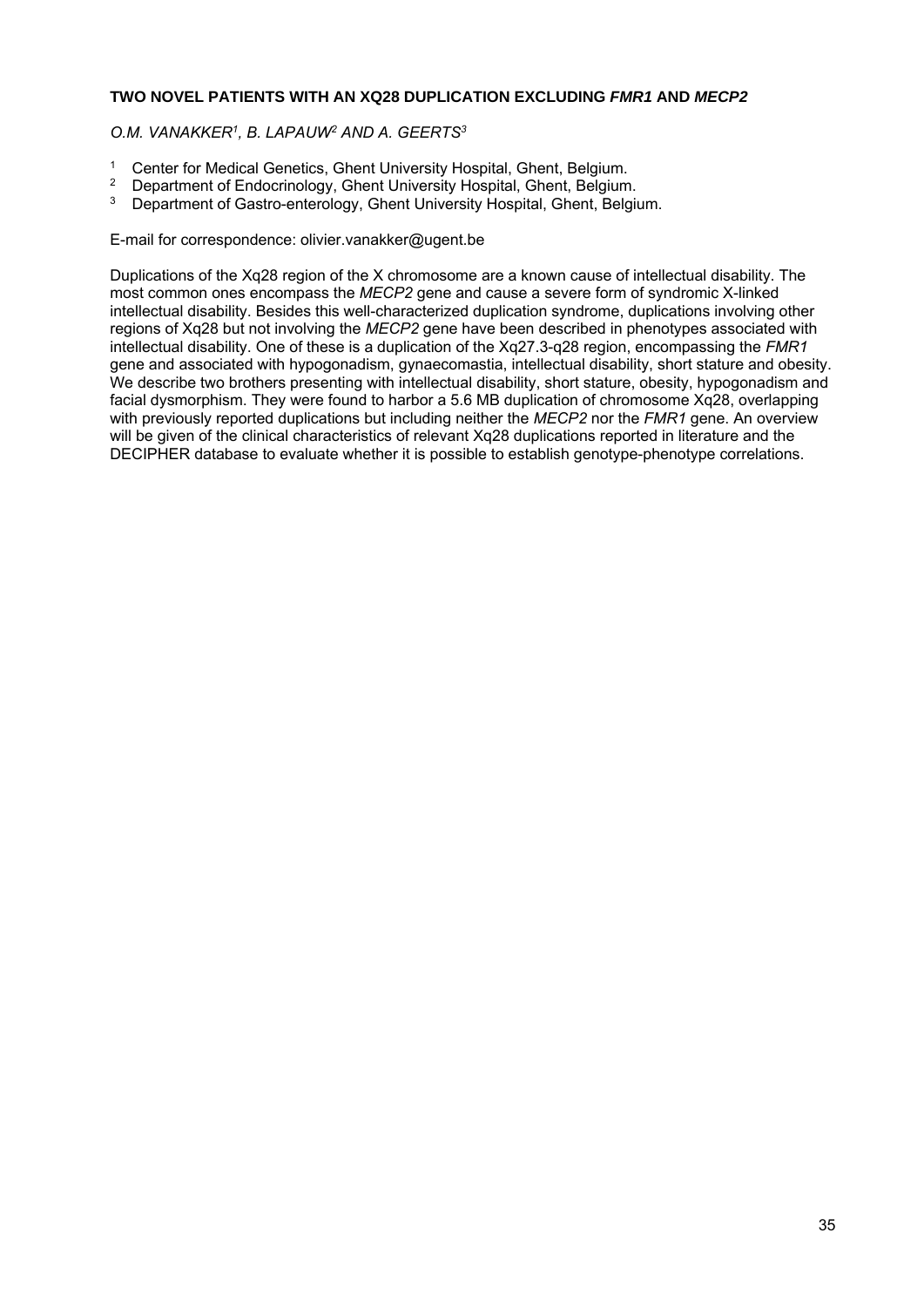#### **5-YEAR OLD BOY WITH INTELLECTUAL DISABILITY, DYSMORPHIC FACIAL FEATURES AND EEG ABNORMALITIES SHOWING AN INCREASED COPY NUMBER WITHIN THE REGION XQ28 CONTAINING A PARTIAL TRIPLICATION**

*J. KÖTTING1, J. BEYGO1, H.-J. LÜDECKE1,2, K. BUITING1 AND A. KÜCHLER1* 

- 1 Institut für Humangenetik, Universitätsklinikum Essen, Universität Duisburg–Essen, Essen, Germany.
- 2 present address: Institut für Humangenetik, Universitätsklinikum Düsseldorf, Heinrich-Heine-Universität Düsseldorf, Düsseldorf, Germany.

E-mail for correspondence: Judith.Koetting@uk-essen.de

We report on a 4:9 year old boy, born to non-consanguineous parents from Kazakhstan, with ancestors from Germany. In the family history of both parents no one is known to show intellectual disability or any other relevant disease.

The pregnancy was complicated with difficult to control maternal hypertonia. He was born by planned Csection in gestational week 36, with normal measurements [weight: 2970 (P75-P90), length: 48cm (~P50), OFC: 34cm (~P75)]. Postnatally he was hospitalized for two weeks because of pre-term delivery with mild adaption difficulties. First gross motor milestones were reached in time, he was able to walk independently at age 16 months. He shows clumsiness and delay in fine motor skills. A mild hip dysplasia was successfully treated; a pes adductus was treated with insoles. Speech development is delayed. He is bilingual and can speak in sentences with 2 or 3 words but uses few vocabularies. He shows a short attention span and motor restlessness, ADHS was suspected. A Non-verbal IQ test was performed and showed an IQ of 67.

Further tests showed EEG-abnormalities (recurrent singular spike-wave-complexes in the left occipital region without generalization), but until now no event suspicious for seizures took place. He shows a progressive microcephaly. At age 4;9 years, his OFC was 47.8 cm (1.5 cm<P3), height: 108 cm (~P25) and weight 18kg (~P50). His facial features were characterized by hypertelorism, bilateral epicanthal folds, buffered upper eyelids, a broad nose and a full and everted lower lip.

Molecular investigations showed a normal result for the FMR1-repeat. In the array-analysis (Affymetrix Cytoscan HD Array), a dosage enhancement in Xq28 of ~270kb was detected containing several loci including the genes FLNA, TAZ and IKBKG. Detailed analysis of this region showed a complex gain with a duplicated segment of  $~57.8$  kb containing the FLNA-gene, followed by a triplication of a  $~154.2$  kb region containing the TAZ gene, again followed by a duplication of ~53.9 kb containing parts of the IKBKG gene. Quantitative real time PCR confirmed the duplication of the FLNA gene and the triplication of the TAZ gene in the boy and showed that the mother carried a dosage enhancement of the FLNA gene to three fold and a slight dosage enhancement of the TAZ gene.

Similar findings were published in the literature by Vandewalle *et al.* (2009) who showed families with triplication of the region Xq28 flanked by duplications comparable to our case. The borders of the dosage enhancement were marked by low copy repeat (LCR) regions that are abundant in the region Xq28. The borders of the centromeric duplication contain K-LCR elements and the borders of the telomeric duplication L-LCR elements. Non-allelic homologous recombination was assumed in a complex way leading to a partial triplication.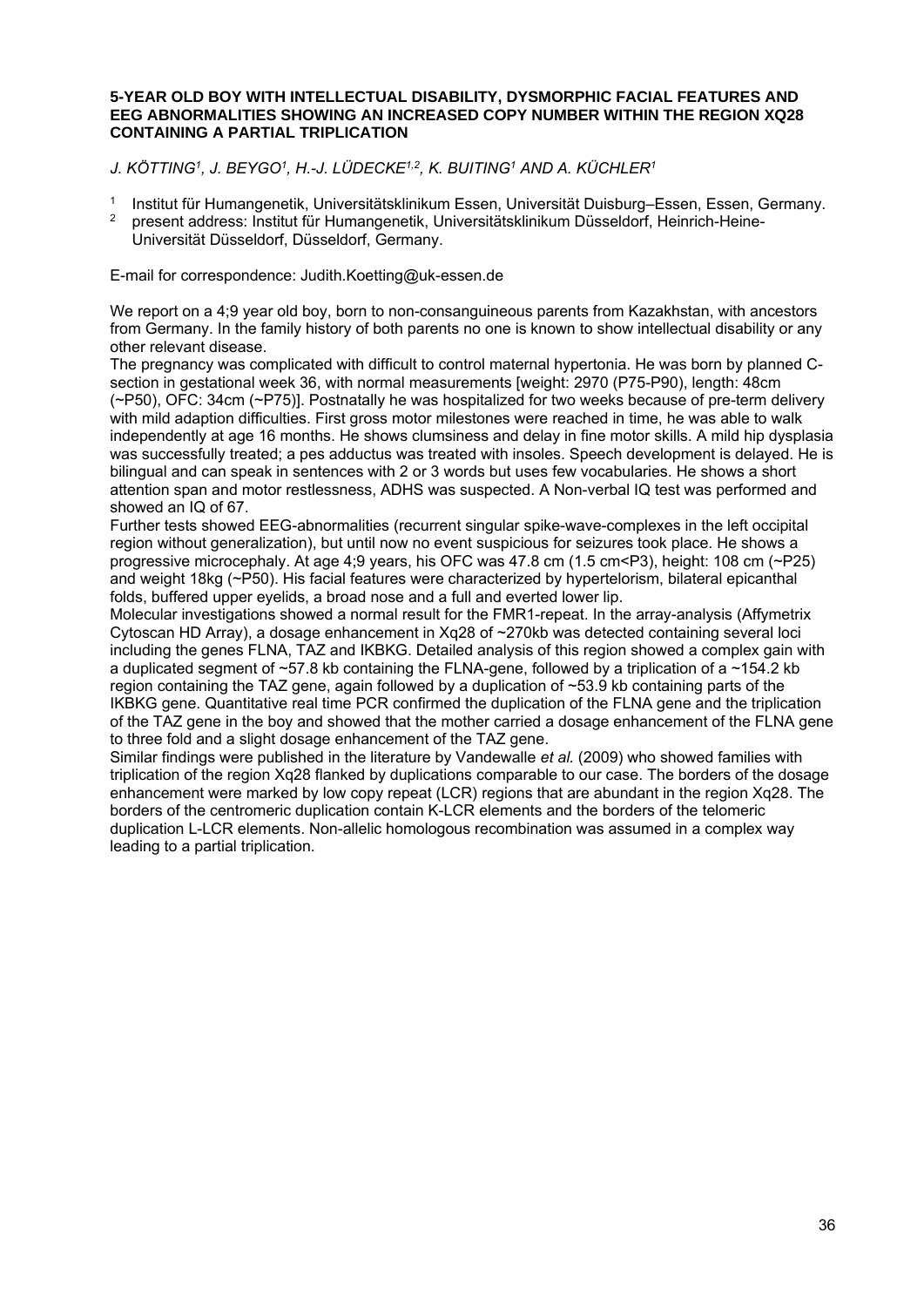#### **OCCIPITAL HORN SYNDROME IN A 57 YEAR-OLD MAN CARRYING A NOVEL NONSENSE MUTATION IN** *ATP7A***: FAMILY REPORT AND LITERATURE REVIEW**

*M.T. BONATI<sup>1</sup>, F. VERDE<sup>2,3</sup>, U. HLADNIK<sup>4</sup>, L. CAMPANA<sup>2</sup>, N. TICOZZI<sup>2,3</sup>, L. MADERNA<sup>2</sup>, C. COLOMBRITA2, S. PAPA5, P. BANFI6 AND V. SILANI2,3* 

- <sup>1</sup> Clinic of Medical Genetics, IRCCS Istituto Auxologico Italiano, Milan, Italy.<br><sup>2</sup> Neurology Unit and Laboratory of Neuroscience, IPCCS Istituto Auxologica
- <sup>2</sup> Neurology Unit and Laboratory of Neuroscience, IRCCS Istituto Auxologico Italiano, Milan, Italy.<br><sup>3</sup> Department of Pathophysiology and Transplantation. Dino Ferrari Center, University of Milan Me
- 3 Department of Pathophysiology and Transplantation, Dino Ferrari Center, University of Milan Medical School, Milan, Italy.
- 4 Laboratory of Medical Genetics, Mauro Baschirotto Institute for Rare Diseases, Costozza di Longare, Vicenza, Italy.
- 5 Unit of Diagnostic Imaging and Stereotactic Radiosurgery, Centro Diagnostico Italiano, Milan, Italy.
- 6 Don Carlo Gnocchi Foundation, Milan, Italy.

E-mail for correspondence: mt.bonati@auxologico.it

Occipital horn syndrome (OHS) takes its name from the pathognomonic occipital horn exostoses. It presents in early to middle childhood and is characterized predominantly by connective tissue and skeleton manifestations. Neurological features are instead predominant in the allelic classic Menkes Disease (MD). Both disorders, that represent the ends of a continuum, display X-linked recessive inheritance and are caused by mutations in the *ATP7A* gene (Xq21.1), coding for a copper-transporting ATPase localized in the trans-Golgi membranes. The phenotypes are related to deficient activity of copper-dependent enzymes. OHS and mild MD are usually the results of mutations that would result in a protein with residual activity, such as splice-site mutations producing also small amounts of normal protein.

We describe a cognitively normal OHS male in his late fifties, being much older than most OHS or mild MD patients reported in literature. The most disabling features were provoked by multiple vertebrae collapses that had occurred in his forties as a result of severe osteoporosis.

The patient's maternal uncle, who looked like him and died at 76 years, had difficulties in raising his upper limbs, a flexed knees posture, and underwent bladder surgery. The brother of his maternal grandmother was also reported to show movement difficulties with his upper limbs, including shirt-buttoning. The maternal uncle and the grandmother exhibited coarse hair. The maternal grandmother and his eldest sister (59 years old), who experienced premature teeth loss, also had the same cranio-facial features described in the proband.

The patient was found to carry a novel nonsense mutation (c.4222A>T, p.Lys1408\*) in the second-last exon (22) of the ATP7A, causing the absence of the C-terminal 93 amino acids of the gene. Extension of the genetic analysis showed that his mother, the eldest of his two sisters, and her daughter carried the same genetic mutation.

Inheritance of the mutation from the patient's mother suggests that his maternal uncle, as well as the brother of his maternal grandmother, could also be affected by OHS. Indeed, they both experienced the typical limited movements of shoulders. Moreover, the presence of coarse hair in the proband's maternal uncle and grandmother, a possible obligate carrier of the c.4222A>T, further supports the hypothesis that two other males were also affected.

Dagenais *et al.* (2001) described a family affected by OHS in which a frameshift mutation at codon 1451 (exon 23) gave rise to a premature stop codon. Apart from the IQ, that fell into the low-average range, the proband's phenotype seems to overlap that of our patient.

With the exception of the described patient and the family report of Dagenais *et al.* (2001), all the identified ATP7A truncating mutations, either early or late, cause classic MD. Therefore, to our knowledge, the present report is the first to display a nonsense mutation and only the second to describe an ATP7A late truncation that results in OHS rather than in MD. Assuming that the two not genotyped males have the c.4222A>T mutation, the intra-familial variability in the severity of phenotype seems even wider in our family than that reported by Dagenais *et al.* (2001).

Although both transcripts lack the dileucine motif at positions 1487-1488, which is essential for the protein retrieval from the cell membrane to the trans-Golgi network, protein function is predicted to be not completely abolished, so that a mild phenotype ensues instead of the classic form of MD. In addition, the patient here reported moves the limit of truncating mutations with residual enzymatic activity from exon 23 to exon 22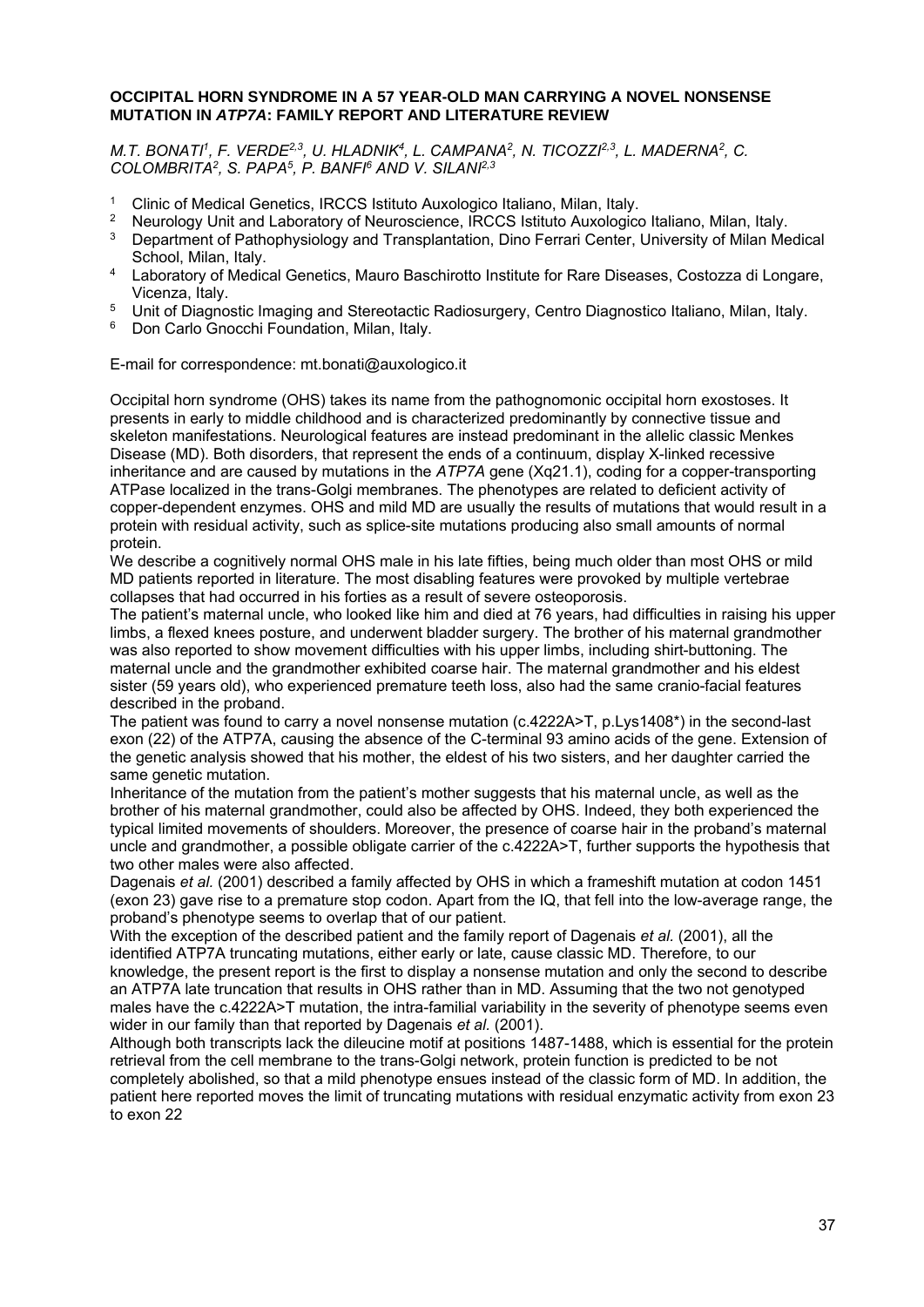#### **MENTAL RETARDATION, (INNER) EAR MALFORMATIONS AND DYSMORPHISM; THE EXPANDING PHENOTYPE OF MED12 RELATED DISORDERS**

- *A. VAN HAGEN1, M. ELTING1 AND S. JANSEN2*
- 1 Department of Clinical Genetics, VU University Medical Center, Amsterdam, the Netherlands.
- 2 Department of Human Genetics, Donders Centre for Neuroscience, Radboud University Medical Center, Nijmegen, the Netherlands.

E-mail for correspondence: a.vanhagen@vumc.nl

MED12 encodes the mediator of RNA polymerase II transcription subunit 12 homolog protein (MED12), a subunit of the transcription regulating multiprotein Mediator complex. MED12 is involved in the Wnt/βcatenin signaling, Gli3-dependent sonic hedgehog signaling and epigenetic silencing of neuronal gene expression imposed by the RE1-silencing transcription factor REST.

Mutations in MED12 cause three partially overlapping dysmorphic X-linked intellectual disabilities syndromes: Lujan-Fryns syndrome (also known as Lujan syndrome), FG syndrome (also known as Opitz-Kaveggia syndrome) and X-linked Ohdo syndrome (Maat-Kievit-Brunner Ohdo syndrome).

The existence of a fourth MED-12 related disorder characterized by severe intellectual disability and absent or deficient language is suggested and recently a boy with intellectual disability, Pierre Robin sequence, anomalous semicircular canals, a block vertebra and horizontal gaze paresis has been described.

We present several cases with a *MED12* mutation illustrating an expanding phenotype.

#### **References**

Pontera P, Ottaviani V, Rogaia D *et al.* A Novel MED12 Mutation: Evidence for a fourth Phenotype. Am J Med Genet 2016;9999A:1-6.

Prescott TE, Kulseth MA, Heimdal KR *et al.* Two male sibs with severe micrognathia and a missense variant in MED12. Eur J Med Genet 2016;59:367-372.

Langley KG, Brouw J, Gerber RJ *et al.* Beyond Ohdo Syndrome: A Familial Missense Mutation Broadens the MED12 Spectrum. Am J Med Genet 2015;167:3180-3185.

Graham JM and Schwartz CE. MED12 Related Disorders. Am J Med Genet 2013;161:2734-2740.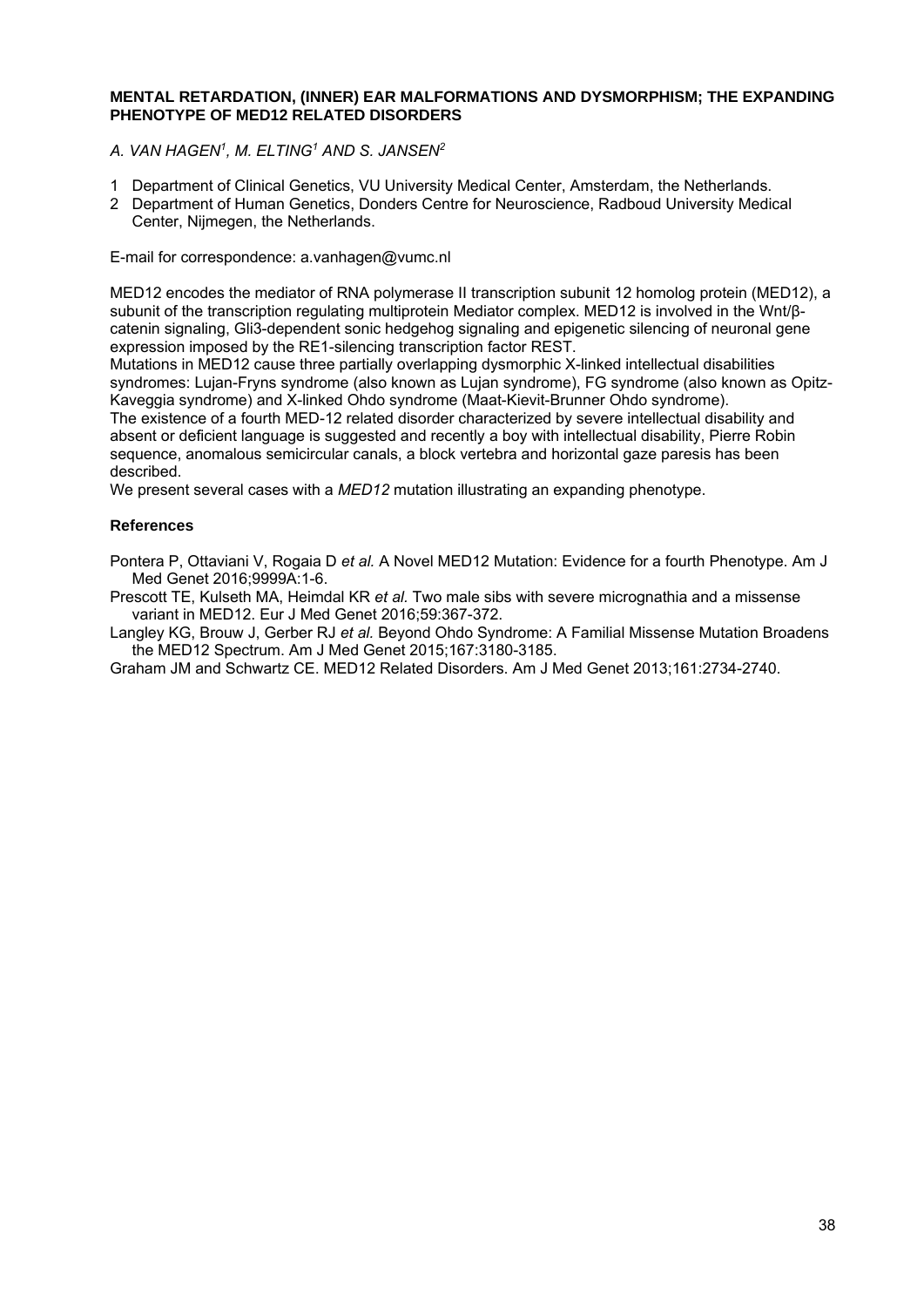#### **USEFULNESS OF SKIN BIOPSY IN THE GENETIC DIAGNOSIS OF MENTAL RETARDATION ASSOCIATED WITH SKIN PIGMENTARY LESIONS**

### *Á. MARTÍN-RODRÍGUEZ1, A. PRIETO-ABERASTURI2, J. SÁNCHEZ1 AND A. GONZÁLEZ-MENESES1,2*

- 1 Hospital Universitario Virgen del Rocío, Sevilla (Spain).
- School of Medicine, University of Seville (Spain).

E-mail for correspondence: alvaromartin.md@gmail.com

*Introduction:* The aim of the present work is to determine the usefulness of conventional karyotyping in skin samples as a diagnostic tool in patients with neurological conditions and skin pigmentary mosaicism. *Methods:* Patients affected with mental retardation, CNS malformations or other neurological abnormalities which also present skin pigmentary lesions were selected in our study. In their diagnostic approach they underwent genetic tests in blood samples and also a skin biopsy looking for chromosomal mosaicisms not found in normal karyotype.

*Results:* The results showed the presence of mosaic chromosomal abnormalities only in skin karyotype in 10 of the 30 patients observed (33%). Also, two more patients had abnormalities in blood and skin samples.

*Conclusions:* We have demonstrated that skin biopsy is an efficient diagnostic test to stablish the etiology of conditions affecting skin and nervous system, especially when genetic studies in blood samples have shown no alterations.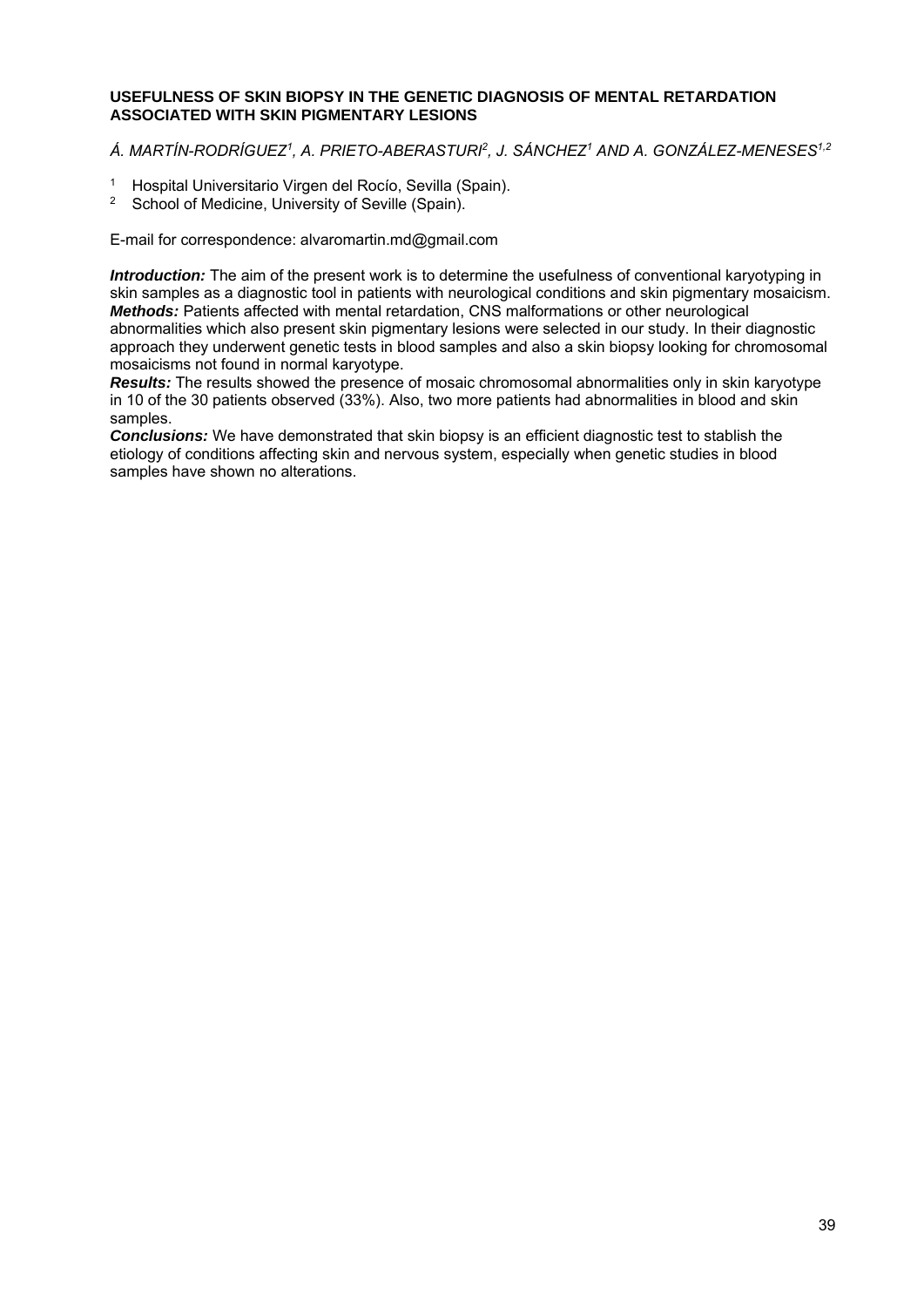#### **UNEXPECTED DIAGNOSES AFTER WHOLE EXOME SEQUENCING**

*E. BIJLSMA, E. ATEN, D. FRANSEN VAN DE PUTTE, A. VAN HAERINGEN, N. DEN HOLLANDER, Y. HILHORST, S. KANT AND M. KOOPMANS, T. POTJER, M. HOFFER, C. RUIVENKAMP AND G. SANTEN* 

Department of Clinical Genetics, Leiden University Medical Center, The Netherlands.

E-mail for correspondence: e.k.bijlsma@lumc.nl

In many diagnostic DNA laboratories, whole exome sequencing (WES) is being incorporated as routine diagnosis for several indications. In our diagnostic DNA laboratory at the Leiden University Medical Centre, we were among the first to adopt this new technique. As expected, we were able to identify new disease genes and syndromes, which could not have been diagnosed without WES.

Unexpectedly however, diagnostic application also taught us some lessons we did not anticipate. Those can roughly be divided in the following categories:

- The patient has a known syndrome, but the doctor did not recognize this
- The patient has a phenotype that was not previously linked to the gene in which a mutation was found
- The patient has a clearly pathogenic mutation in a gene that does not (completely) explain his/her phenotype
- In case of negative WES results it does pay off to rethink the clinical diagnosis

In all of those categories, physical examination and interpreting the significance of the identified variants as well as the dysmorphic features has proven to be extremely important. This will be demonstrated in an interactive session, by showing and discussing some of the cases that have puzzled us the last years.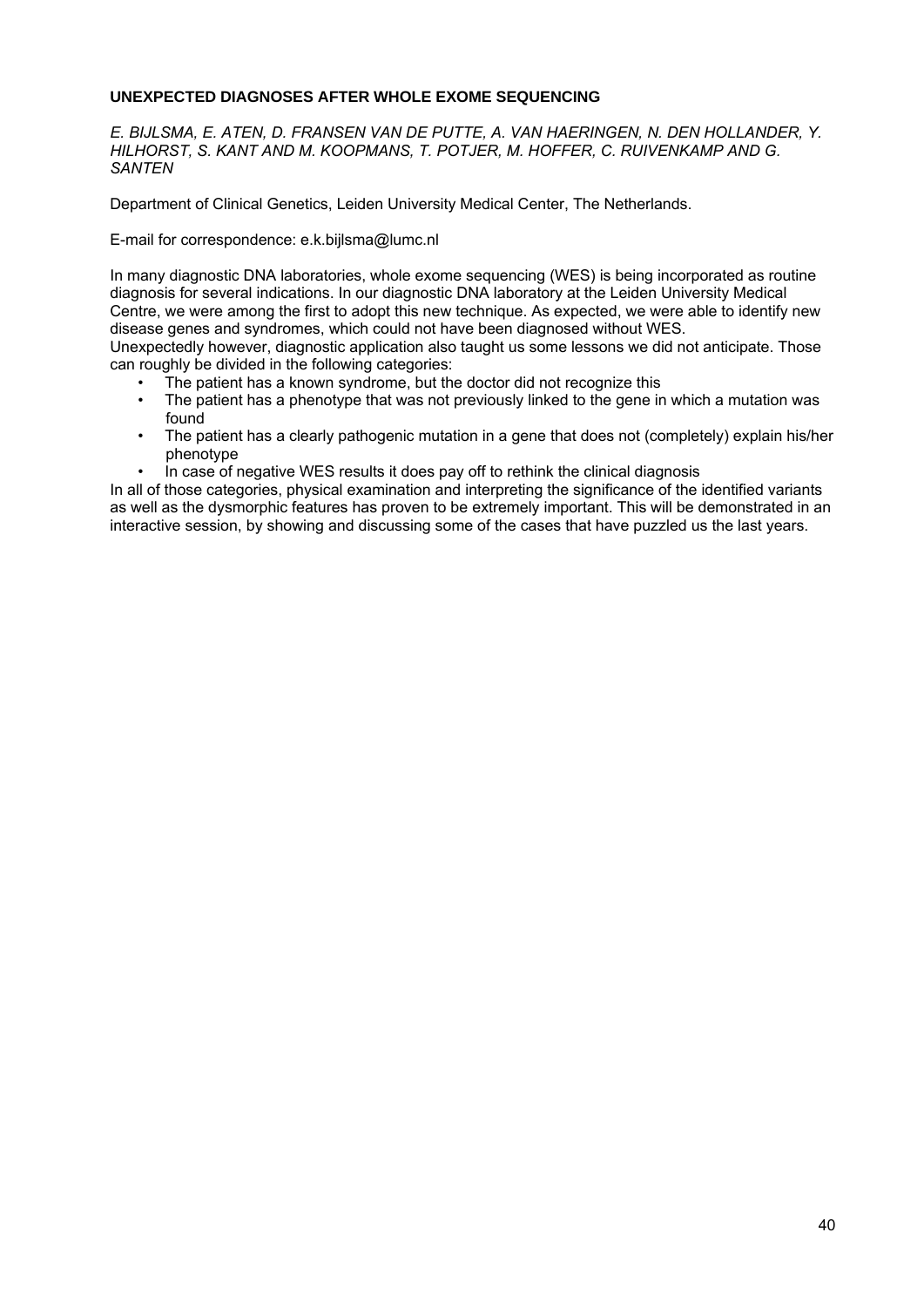#### **CLINICAL AND MOLECULAR SCREENING FOR THE FRAGILE X SYNDROME IN SPECIALIZED INSTITUTIONS IN KINSHASA, DR CONGO**

*A. LUMAKA1,2,3,4, V. RACE1, H. PEETER1S, P. LUKUSA1,2,3,4 AND K. DEVRIENDT1* 

- <sup>1</sup> Centre for Human Genetics, University Hospital, University of Leuven, Belgium.<br><sup>2</sup> Centre for Human Cenetics, Fosulty of Medicine, University of Kingbess, DD Co
- <sup>2</sup> Centre for Human Genetics, Faculty of Medicine, University of Kinshasa, DR Congo.<br><sup>3</sup> Department of Paediatrics, Faculty of Medicine, University of Kinshasa, DR Congo.
- <sup>3</sup> Department of Paediatrics, Faculty of Medicine, University of Kinshasa, DR Congo.<br><sup>4</sup> Institut National de Bechershe Biomédicale, Kinshasa, DB Congo.
- 4 Institut National de Recherche Biomédicale, Kinshasa, DR Congo.

Screening for Fragile X syndrome (FXS) is essential in children with developmental delay or intellectual disability (ID). In addition, using clinical screening checklists remains of high interest in resource limited settings. So far, FXS has not been investigated in the centre of Africa. We aimed to gain insight into the prevalence of FXS, the distribution of CGG alleles, and to evaluate the usefulness of three checklists in specialized institutions in Kinshasa, DR Congo.

We recruited 80 males and 25 females from 6 specialised institutions in Kinshasa. We administered a questionnaire including items from the following FXS checklists: Hagerman, Maes and Guruju. FMR1 CGG repeats were assessed for every patient. Based on molecular results, we calculated the specificity of the 3 checklist.

About 37% of patients were referable for FX testing based on Hagerman's checklist, 35% for Maes' and 43.80% for Guruju's. Behavioural features were more prevalent than morphological ones. The mean CGG allele size was 28.55±2.83 (ranges: 17-48). The 29 CGG was the most frequent allele (24.61%). No full mutation of premutation carrier was molecularly identify. Specificities were 62.86%, 64.76% and 56.5 % respectively for Hagerman, Maes and Guruju, respectively.

Given the presence of intermediate alleles, we anticipate that FXS is very likely to be present in the broader Congolese population. The distribution of CGG repeats and the number of CGG alleles are similar to other African studies. The 3 tested checklists showed poor performances and would need special adaptation for Congolese population.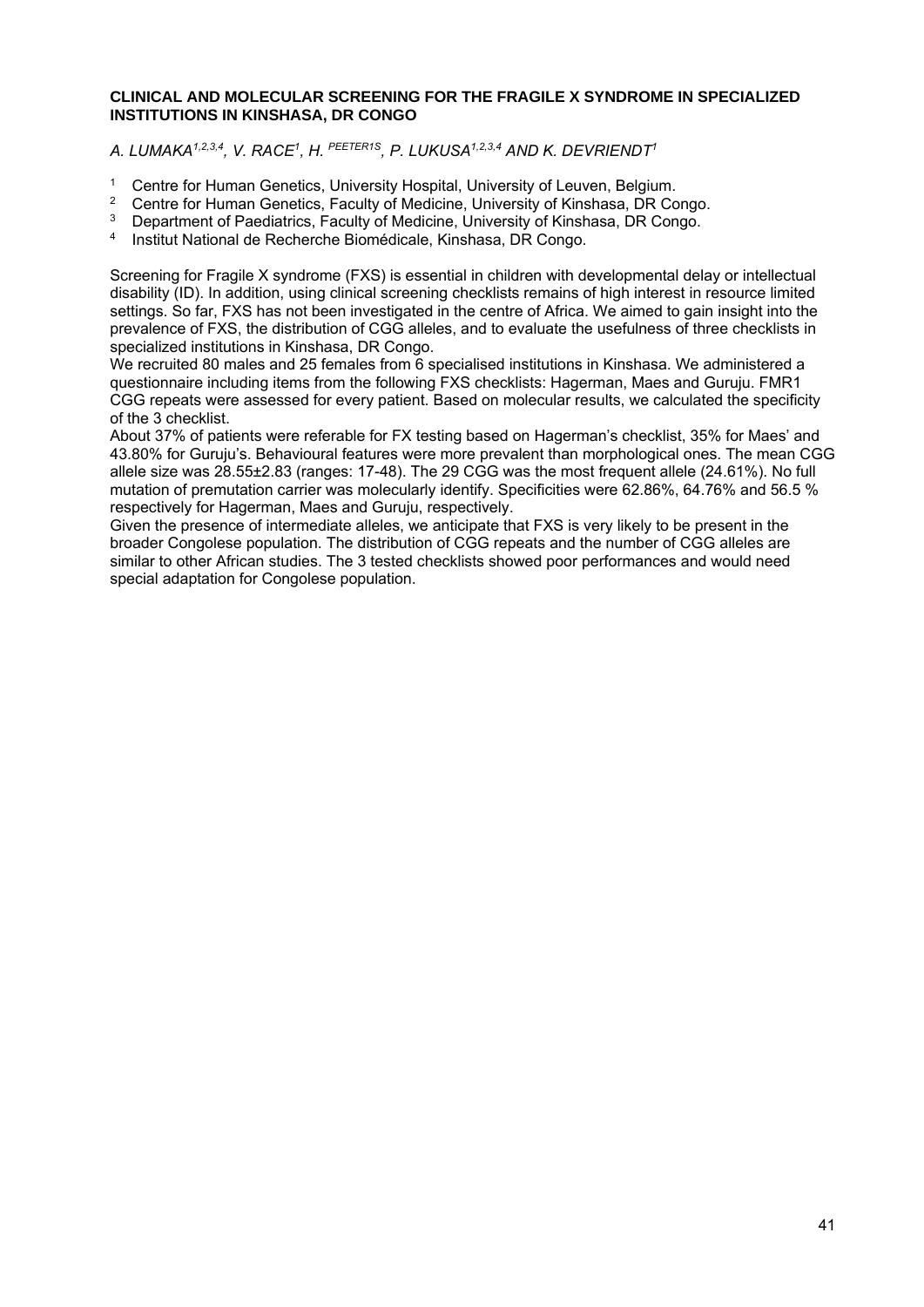#### **THE CLINICAL RELEVANCE OF INTRAGENIC NRXN1 COPY NUMBER VARIANTS**

#### *N. COSEMANS AND H. PEETERS*

Center for Human Genetics, University Hospitals Leuven, KU Leuven, 3000 Leuven, Belgium.

E-mail for correspondence: hilde.peeters@uzleuven.be

Neurexins (NRXNs) are cell-adhesion molecules concentrated at the synapses (**Fout! Verwijzingsbron niet gevonden.**). They are involved in synapse formation, differentiation and function, which makes them important in brain development and function. The extracellular part interacts with trans-synaptic molecules such as neuroligins and secreted molecules. The cytoplasmic tails are involved in intracellular protein-protein interactions and signaling processes through interaction with scaffold and signaling molecules such as synaptotagmin and CASK. The extracellular and intracellular domains are separated by a single-path transmembrane helix. NRNXs appear as two major isoforms, α-NRXNs and β-NRXNs, which contain identical transmembrane regions and cytoplasmic tails but differ in extracellular sequences.



*Figure 1: Structure of NRXNs. α-NRXNs are composed of an extracellular sequence containing a signal peptide (SP), six LNS domains separated by three EGF-like domains and followed by an O-glycosylation (O-Glyc) region, a single-path transmembrane helix (TM) and a short cytoplasmic tail (CT). β-NRXNs contain only one LNS domain, which is preceded by a β-NRXN-specific sequence (βN).* 

Rare intragenic copy number variants (CNVs) affecting *NRXN1* have been associated with neuropsychiatric disorders, such as developmental delay, language disorders, autism spectrum disorder, epilepsy, and schizophrenia and aspecific dysmorphic features. However it has been suggested that the phenotypic expressivity and penetrance may be related to the position of the variant (e.g. exonic versus intronic variants or variants affecting the beta isoform), no systematic data are available to support these hypotheses. The reason is that well described patient cohorts are rare and relatively small (less than 30 patients). Combining genotype-phenotype data from different studies and case reports is hampered by differences in ascertainment, by selective reporting (e.g. single case reports describing mainly exonic deletions) and by the lack of phenotypic data in large scale CNV studies. In addition, the exact CNV breakpoints have rarely been determined so that the delineation of the variant depends on the local resolution of the array platform. Despite these limitations, we performed a systematic literature review of the genotype and phenotype information of over 500 individuals. The distribution of rare and common intragenic *NRXN1* CNVs was studied in cases and controls and as a function of different phenotypic characteristics. In addition we present data on 35 patients with intragenic *NRXN1* deletions that have been identified in Leuven. The purpose of this study is to provide some guidelines to improve the clinical interpretation of intragenic *NRXN1* variants.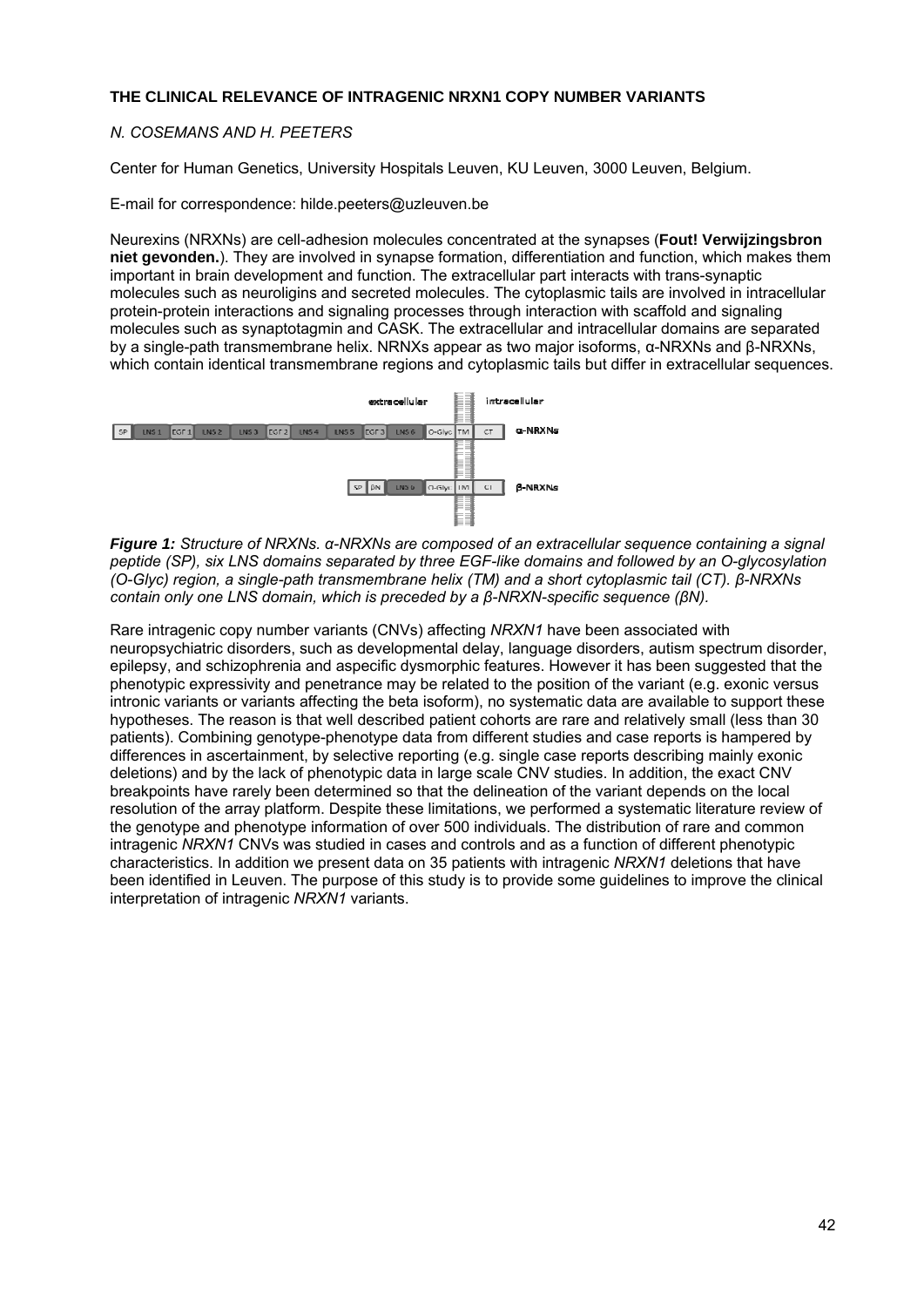#### **NEW CASE CONFIRMS THE ROLE OF CTNNB1 HAPLOINSUFFICIENCY IN INTELLECTUAL DISABILITY**

*J. DE GEYTER, K. STEINDL, B. ONEDA AND A. RAUCH* 

Institute of Medical Genetics, University of Zurich, Schlieren-Zurich, Switzerland.

E-mail for correspondence: degeyter@medgen.uzh.ch

We recently identified a 40Kb deletion on chromosome 3p22.1 encompassing the genes ULK4 and CTNNB1 in a 2 year old girl with distinctive facial features, fine sparse hair, microcephaly, development delay, hyperopia and strabismus.

The girl is the second born child of healthy non consanguineous parents. During gestation, fetal ultrasound showed an intrauterine growth retardation, but no invasive diagnostic was performed. The girl was born at term via sectio caesaria with good Apgar score. Birth parameters were at P3 for the head circumference and at P2 for weight but length was normal.

The clinical course was marked by global development delay, microcephaly (-2.9 SD) and truncal hypotonia. The ophthalmological examination revealed hyperopia and strabismus.

Joep de Ligt *et al.* (2012) described two children with severe intellectual disability, microcephaly and spasticity harboring two different intragenic CTNNB1 mutations (one nonsense and one frameshift), probably leading to a loss of function of the protein. Another publication reported a larger deletion in a single proband only containing ULK4 and CTNNB1 resulting in a very similar phenotype with microcephaly, progressive ataxia, spasticity, fine sparse hair and similar facial features (Dubruc *et al.*, 2014).

Our case confirms the clinical spectrum of CTNNB1 haploinsufficiency syndrome and supports the presence of a recognizable gestalt/phenotype.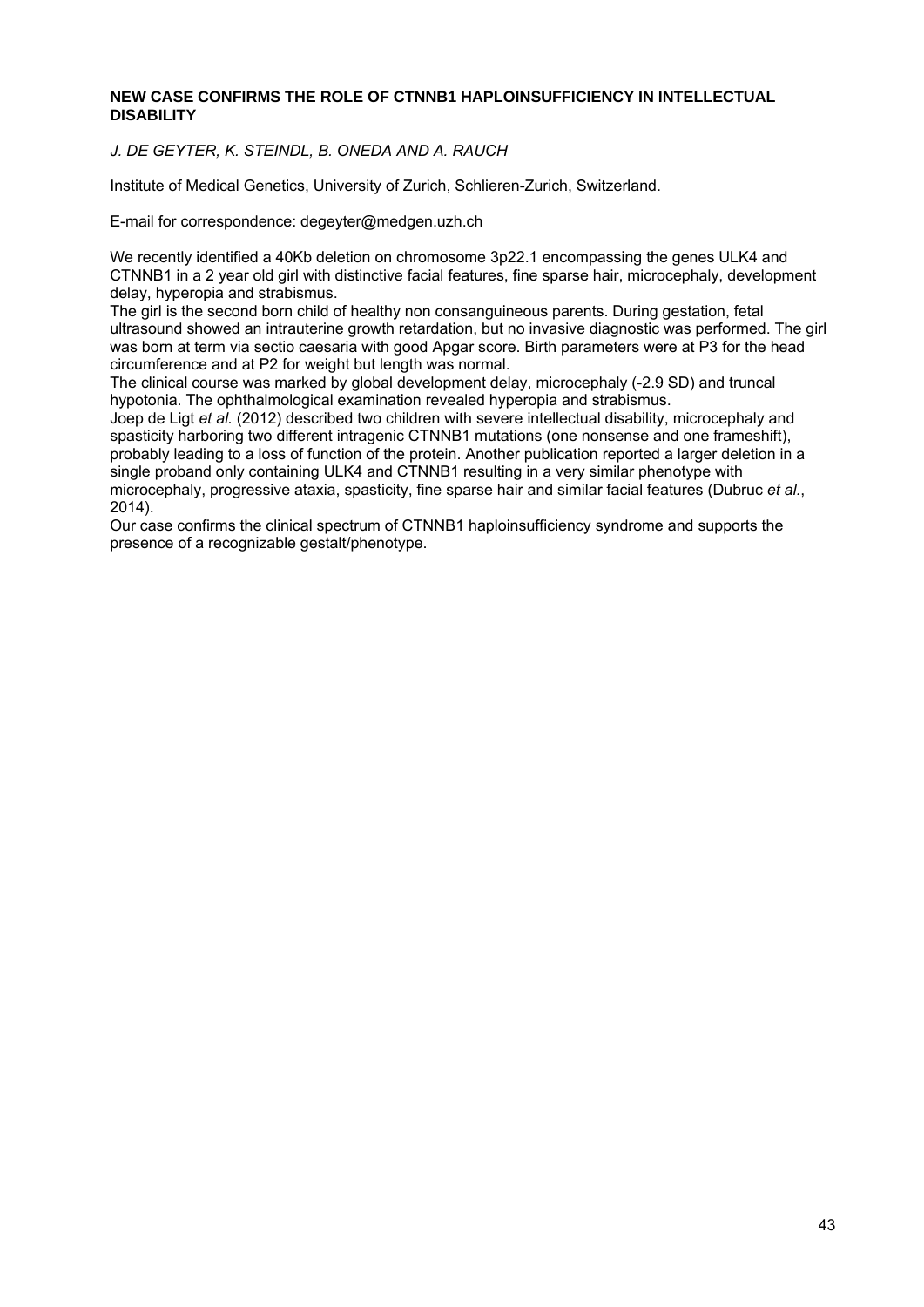#### **HAPLOINSUFFICIENCY OF THE** *NFIB* **GENE IN PATIENTS WITH MILD INTELLECTUAL DISABILITY**

*I. SCHANZE1, S. BOPPUDI1, S. BERLAND2, M. GÉRARD3, M. HOLDER-ESPINASSE4,5, E. LACAZE3, S. MORGAN6, H. PEETERS7, F. PETIT4, D.T. PILZ8, I. WIELAND1, J.-B. RIVIÈRE9, D. SCHANZE1, L. FAIVRE9,10 AND M ZENKER1* 

- 1 Institute of Human Genetics, University Hospital Magdeburg, Otto-von-Guericke University, Magdeburg, Germany.
- 2 Center for Medical Genetics and Molecular Medicine, Haukeland University Hospital, Bergen, Norway.
- 3 Department of Genetics, Hôpital Côte de Nacre, Caen, France.
- 4 Service de Génétique Clinique, Hôpital Jeanne de Flandre, Lille, France.
- 5 Department of Clinical Genetics, Guy´s Hospital, London, United Kingdom.
- 6 Institute of Medical Genetics, University Hospital of Wales, Cardiff, UK.
- 7 Center for Human Genetics, University Hospital Leuven, KU Leuven, Leuven, Belgium.
- 8 West of Scotland Genetics Service, Queen Elizabeth University Hospital, Glasgow, UK.
- 9 EA 4271, Génétique des Anomalies du Développement; Université de Bourgogne, Dijon, France.
- 10 Centre de Génétique et Centre de Référence Anomalies du Développement et Syndromes Malformatifs de l'Interrégion Est et FHU TRANSLAD, Centre Hospitalier Universitaire Dijon, Dijon, France.

E-mail for correspondence: ina.schanze@med.ovgu.de

Recent reports have highlighted significant roles for members of the nuclear factor one (NFI) family of transcription factors in development of a number of organ systems particularly in neuronal development. It was recently shown that deletions or mutations in the family members *NFIA* and *NFIX* lead to human phenotypes including malformations and intellectual disability (ID). There is evidence to suggest also a role in numerous embryonic developmental processes including regulation of cortical development and callosal formation for *NFIB*. However in the current literature there are no reports of a human phenotype caused by anomalies of the *NFIB* gene.

Here we present six unrelated patients with overlapping microdeletions in the chromosomal region 9p23p22.2. *De novo* occurrence of the deletion could be proven in the 5 cases from which parental samples were available. The identified deletions have different breakpoints and range in size from 225 kb to 4.3 Mb. The smallest region of overlap of the six deletions narrows down the critical region to a genomic segment containing only the *NFIB* gene. Furthermore we present one patient with a de novo missense mutation within *NFIB*, predicted to be pathogenic by in silico prediction programs (SIFT/ Mutation Taster).

All patients presented with a similar phenotype of mild ID, muscular hypotonia, speech delay, attention deficit, and variable behavioral anomalies. For all patients growth parameters (body height, head circumference) were above the mean; one individual had absolute macrocephaly. The patients showed mild facial anomalies. Variable mild structural brain anomalies were observed including corpus callosum agenesis.

Based on these findings and the previously published functional data obtained from animal model we propose *NFIB* as a novel causative ID gene. We assume haploinsufficiency as the common diseasecausing mechanism of the presented *NFIB* variations.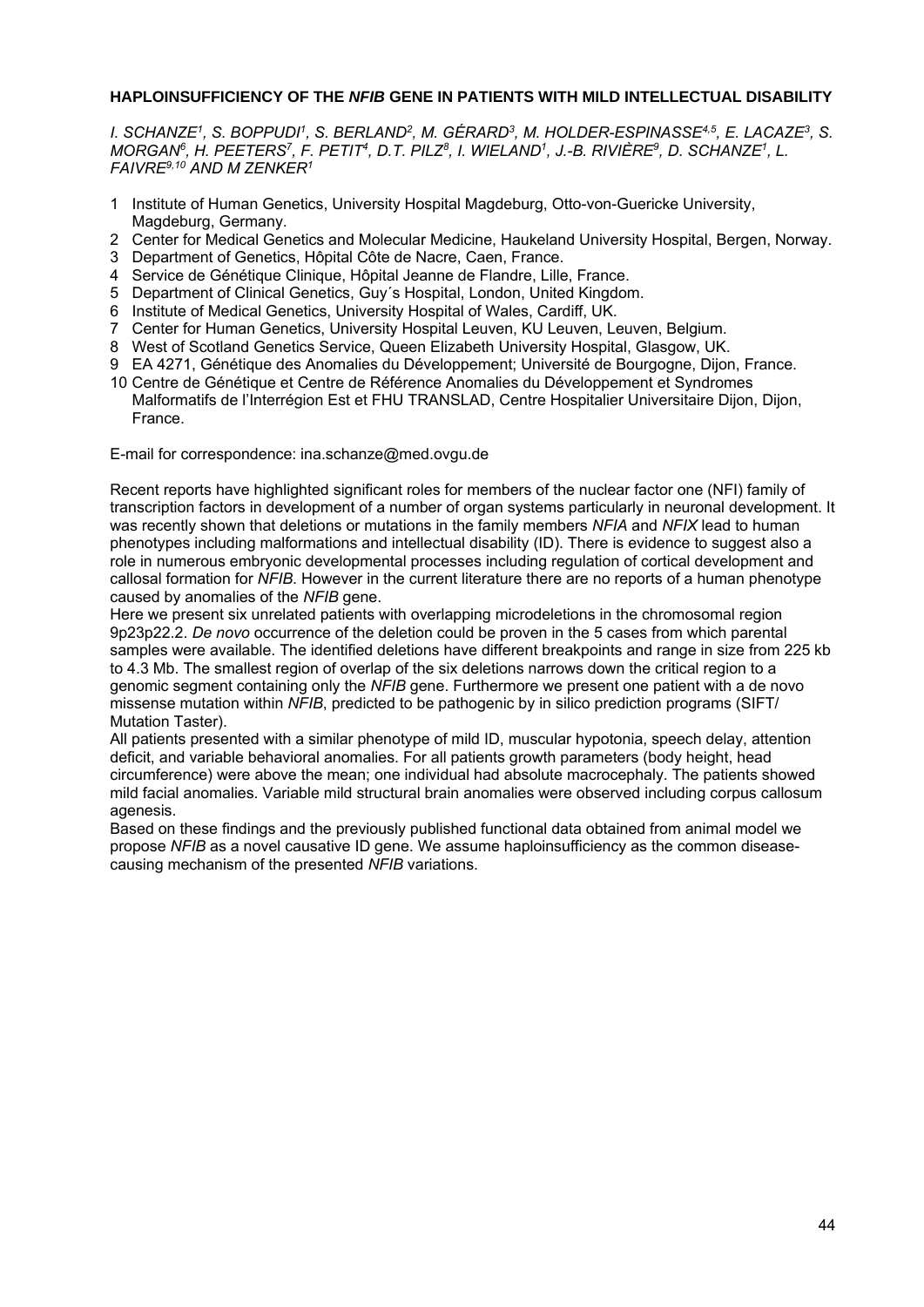#### **FURTHER DELINEATION OF A NOVEL 2Q11.1Q11.2 MICRODUPLICATION SYNDROME**

S.M. AZZARELLO-BURRI<sup>1</sup>, P JOSET<sup>1</sup>, J ANDRIEUX<sup>2</sup>, F LOPES<sup>3</sup>, E.E. PALMER<sup>4</sup>, J.C. CZESCHIK<sup>5</sup>, B. *DEMEER6, F. DUQUE7, A. KÜCHLER5, P. MACIEL3, B. PLECKO8, B. ONEDA1 AND A. RAUCH*1

- 1 Institute of Medical Genetics, University of Zurich, Zurich, Switzerland.<br>2 Institut de Cénétique Médicale, Hêpital Jeanne de Flandre, CHPLL de L
- <sup>2</sup> Institut de Génétique Médicale, Hôpital Jeanne de Flandre, CHRU de Lille, Lille, France.<br><sup>3</sup> Life and Health Sciences Research Institute (ICVS), School of Health Sciences, Universi
- Life and Health Sciences Research Institute (ICVS), School of Health Sciences, University of Minho, Braga, Portugal; ICVS/3B's - PT Government Associate Laboratory, Braga/Guimarães, Portugal.
- 4 Genetics of Learning Disability Service, Waratah, NSW, Australia.
- 5 Institute of Human Genetics, Universitätsklinikum Essen, Essen, Germany.
- <sup>6</sup> Centre d'activité de génétique Clinique, CHU Amiens-Picardie, Amiens, France.<br>7 Centre de Desenvolvimente de Crience, Hespital Podiátrice, Centre Hespitaler e
- 7 Centro de Desenvolvimento da Criança, Hospital Pediátrico, Centro Hospitalar e Universitário de Coimbra, Coimbra, Portugal.
- 8 Child Neurology, University Children's Hospital Zurich, Zurich, Switzerland.

E-mail for correspondence: anita.rauch@medgen.uzh.ch

Riley *et al.* Am J Med Genet 2015 recently reported an approximately 1.5 Mb recurrent duplication in 2q11.2 with variable outcome including a normal carrier mother and 3 patients with mild to moderate developmental delay, short stature and variable other features. We now observed 9 novel carriers from 6 families including two patients with de novo duplication. While 8 duplication carriers had low normal IQ or mild intellectual disability, one patient with de novo duplication suffered from profound developmental delay, microcephaly, and congenital heart defect. Under the suspicion of a second hit in the latter patient we performed trio exome sequencing which indeed revealed an additional disease causing mutation in a known ID gene. Our observation therefore indicates that the recurrent duplication 2q11.2 causes mild intellectual deficits only, while a more severe phenotype may be attributed to second hits.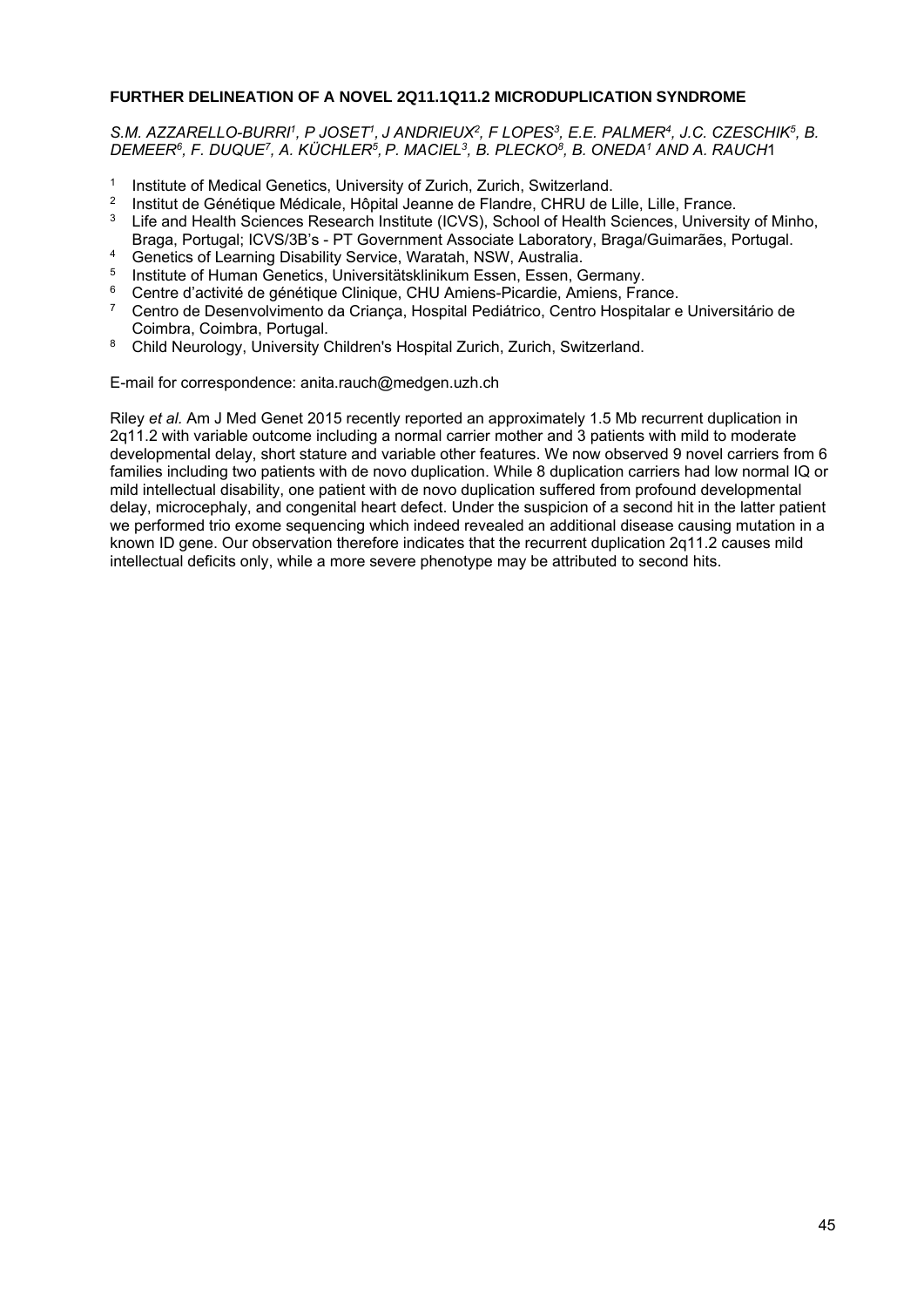#### **A FAMILY OF KAGAMI-OGATA SYNDROME**

*R. NICOLESCU1, J.-H. CABERG2 AND S. BULK2* 

- 1 CHR de la Citadelle, Service de Pédiatrie, Liège, Belgique.
- 2 CHU de Liège, Service de Génétique Humaine, Liège, Belgique.

E-mail for correspondence: saskia.bulk@chu.ulg.ac.be

Kagami-Ogata syndrome is characterized by the presence of a bell-shaped thorax with a so-called coathanger configuration of the ribs, joint contractures, abdominal wall defects and polyhydramnios during pregnancy. In a minority of patients, a maternal deletion of the imprinted gene cluster in chromosome 14q32 is shown to be the cause. We present one family with an affected mother and two affected siblings presenting with classical Kagami-Ogata syndrome due to an inherited microdeletion in 14q32.2. The index patient is a boy born after a pregnancy complicated by polyhydramnios from nonconsanguineous Middle Eastern parents. At birth, he presented with a bell-shaped thorax, laryngomalacia, an umbilical hernia, joint contractures and dysmorphic features. Conventional karyotyping, DMPK1 and SMN1 testing, and metabolic analyses were normal. Cutaneous laxity suggested a cutis laxa syndrome, not confirmed with additional testing. During follow-up, the patient presented with a moderate to severe developmental delay. The mother presented with mild intellectual disability. Her previous medical history was unavailable. The familial history was unremarkable except for three cousins diagnosed with fragile X syndrome (FMR1 analyses normal).

Several years later, a healthy brother and an affected sister were born. The pregnancy of the sister was again complicated by polyhydramnios. A prenatal CGH-array did not show any abnormalities. At birth, she presented with a bell-shaped thorax, feeding difficulties and facial dysmorphisms. Additional testing revealed a primary hypothyroidism.

Postnatal molecular karyotyping revealed a maternal 200 kb deletion in 14q32.2 including DLK1 and MEG3. Additional testing confirmed a paternal UPD14 in both infants and their mother, confirming the diagnosis of Kagami-Ogata syndrome in all three. The healthy brother did not carry the deletion.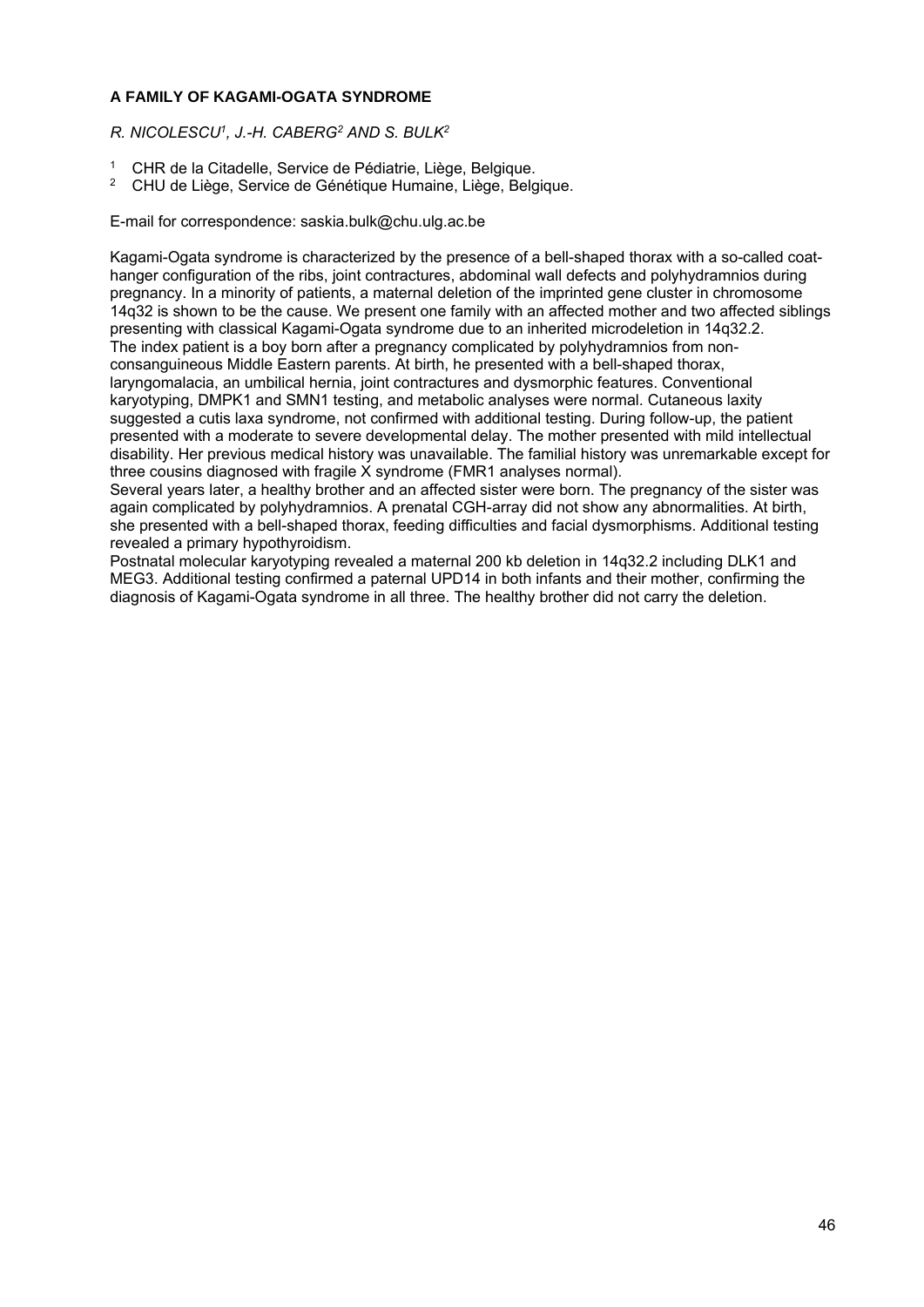#### **FATCO SYNDROME: FIBULAR HYPOPLASIA, TIBIAL CAMPOMELIA AND OLIGOSYNDACTYLY**

L. DARDOUR<sup>1</sup>, J. BRECKPOT<sup>1</sup>, P. MOENS<sup>2</sup>, C. OOSTERLYNCK<sup>3</sup> AND K. DEVRIENDT<sup>1</sup>

- <sup>1</sup> Center for Human Genetics, University Hospitals & KU Leuven, Leuven, Belgium.<br><sup>2</sup> Department of Orthopedics, University Hospitals & KU Leuven, Leuven, Belgium.
- <sup>2</sup> Department of Orthopedics, University Hospitals & KU Leuven, Leuven, Belgium.<br><sup>3</sup> Pediatrician, AZ Greeninge, Kertrijk, Belgium Department of Electrical Engineering
- 3 Pediatrician, AZ Groeninge, Kortrijk, Belgium Department of Electrical Engineering, Research, Belgium.

E-mail for correspondence: koenraad.devriendt@uzleuven.be

Fibular hemimelia is a rare congenital disorder, that can vary from mild fibular hypoplasia to fibular aplasia.

Fibular aplasia, tibial campomelia and oligosyndactyly (also termed FATCO syndrome) is a descriptive term for a syndrome with thusfar unknown aetiology.

We report the variable clinical findings of 4 patients with a probable diagnosis of FATCO syndrome. In addition we present one patient with only fibular hemimelia and mild bowing of the tibia.

As previously reported, all cases we observed were sporadic, suggesting a dominant *de novo* mutation. We will discuss the clinical presentation and differential diagnosis.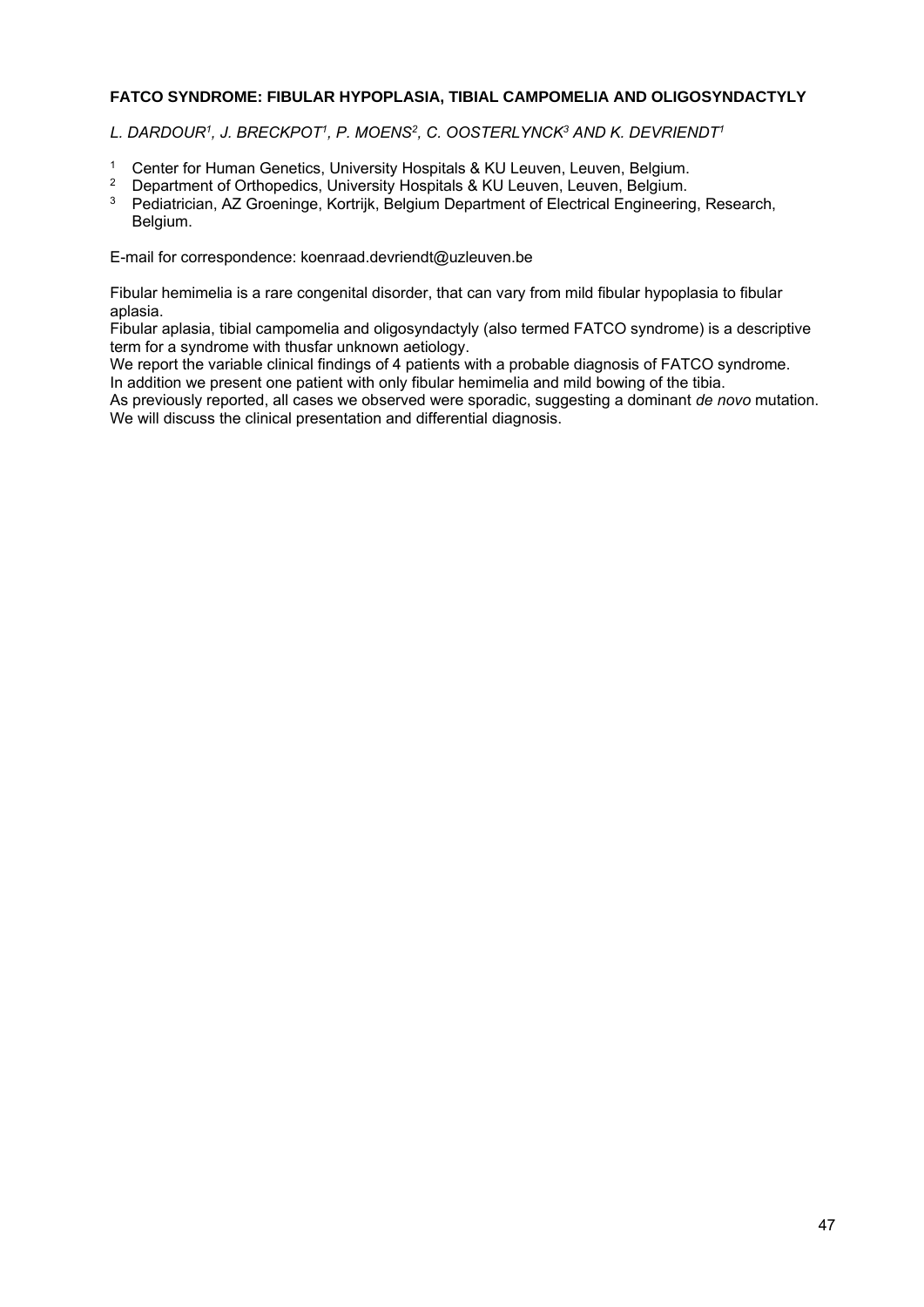#### **CONFIRMATION OF A DISTINCT CONDITION WITH SEVERE LIMB DEFICIENCY, (MIRROR) POLYDACTYLY AND VARIABLE ORGAN MALFORMATIONS**

*P. THILOBO LUKUSA1, L. DARDOUR1, L. LEWI2, P. MOERMAN3 AND K. DEVRIENDT1* 

- <sup>1</sup> Center for Human Genetics,<br><sup>2</sup> Department of Obstatrics
- <sup>2</sup> Department of Obstetrics,<br> $\frac{3}{2}$  Department of Pathology
- Department of Pathology, University Hospitals & KU Leuven, Leuven, Belgium.

E-mail for correspondence: koenraad.devriendt@uzleuven.be

This was the first pregnancy of healthy, unrelated parents.

Ultrasound examination revealed the presence of multiple structural malformations, for which a termination of pregnancy was done at a gestational age of 14 weeks. Ultrasound anomalies included megacystis - megalourethra – with herniation of the bladder into the thorax (and suspected diaphragmatic hernia); shift of the heart to the right side, solitary kidney on the left, absence of the left arm, single umbilical artery, talipes of the left foot with suspicion preaxial polydactyly.

Pathological examination confirmed the complete absence of the left arm. The left foot showed a heptadactyly with syndactyly 2-3. Right hand and right foot were normal. The external genitalia comprised a dilated phallus-like structure, and the sex could not be determined macroscopically. There was anal atresia.

Internal examination revealed an absent right lung, absent spleen, short bowel with absent appendix, persistent urogenital sinus with hydrometrocolpos, crossed ectopia with fusion of the right kidney and single umbilical artery.

Microarray-CGH revealed a normal female molecular karyotype.

This highly unusual combination of malformations is almost identical to those described by Martinez-Frias *et al.* AJMG 1997. Their case 2 also has unilateral lung agenesis, anal atresia, amelia of the left upper limb and left heptadactyly of the left foot. In addition, there were urogenital anomalies. Features lacking in our case were segmentation anomalies of the spine, even though no radiographs were available from the present fetus.

Martinez-Frias report another case with similar malformations, and discuss the similarities with the two siblings reported by Urioste *et al.* 1996.

The present case confirms that these five cases may represent a novel distinct entity. The etiology is unknown. All cases were sporadic so far, but in one of them, the parents were consanguineous.

#### **References**

Martinez-Frias ML, *et al*. Severe limb deficiencies, vertebral hypersegmentation, and mirror polydactyly: two additional cases that expand the phenotype to a more generalised effect on blastogenesis. Am J Med Genet 1997; 73: 205-209.

Urioste M, Lorda-Sanchez I, Blanco M, Buron E, Aparicio P, Martinez-Frias ML. Severe congenital limb deficiencies, vertebral hypersegmentation, absent thymus and mirror polydactyly: a defect expression of a developmental control gene? Hum Genet 1996; 97: 214-217.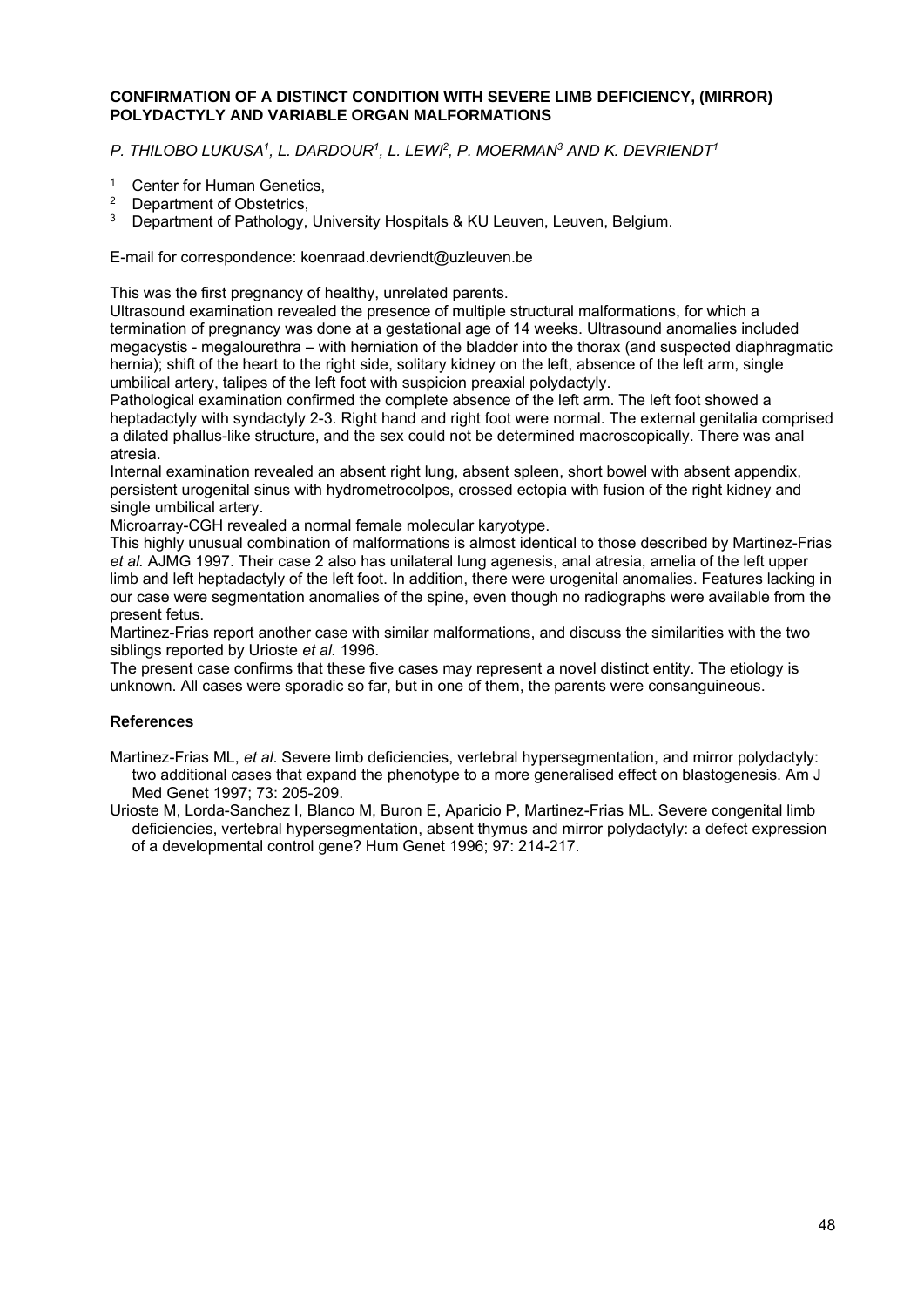#### **TAR SYNDROME WITH OROFACIAL CLEFTING - 30 YEARS FOLLOW–UP**

*A.T. MIDRO1, J. BORYS2, E. HUBERT2, T. DAWIDZIUK1, E. WASILEWSKA3, J. SKOWRONSKI4,E. TARASÓW5, B. PANASIUK1, E.M. OLECH6 AND A. JAMSHEER6* 

- 1 Department of Clinical Genetics, Medical University, Bialystok, Poland.<br>2 Maxillo Eacial Surgery of Clinic, Medical University, Bialystok, Poland.
- <sup>2</sup> Maxillo-Facial Surgery of Clinic, Medical University, Bialystok, Poland.
- <sup>3</sup> Clinic of Haematology, Medical University, Bialystok, Poland.
- <sup>4</sup> Orthopaedic Clinics, Medical University, Bialystok, Poland.<br><sup>5</sup> Bodiology Clinic Medical University Biolystok, Poland.
- <sup>5</sup> Radiology Clinic, Medical University, Bialystok, Poland.<br><sup>6</sup> Penertment of Medical Constice, Reznan University of
- 6 Department of Medical Genetics, Poznan University of Medical Sciences, Poznan, Poland.

E-mail for correspondence: alinamidro@gmail.com; midro@umb.edu.pl

**We present a natural history of 30 year-old man with Thrombocytopenia – absent radius syndrome (TAR) due to a** *de novo* **1q21.1 microdeletion and paternal point mutation of** *RBM8A*  **(c.67+32G>C ). Unusual association with orofacial clefting has been observed. The short stature, focomelia, normal thumbs among five fingers of hands, and some defects of lower limbs with associated thrombocytopenia and distinctive craniofacial features included hypertelorism, epicanthus, low set ears, broad nasal roots were basis of clinical diagnosis at age of 5 months. As a main diagnostic tool for quantitative evaluation of morphological phenotype a protocol of 800 well defined and systematised traits (by Stengel-Rutkowski with own modifications) was used. Analysis of his morphological and clinical phenotype has been performed at the age of 5 months 2, 9, 20 and 30 years. The progression of clinical changes in the form of skeletal dysplasia which affects skull, spine, lower limbs, fingers of hands and foot have been observed and described in details.**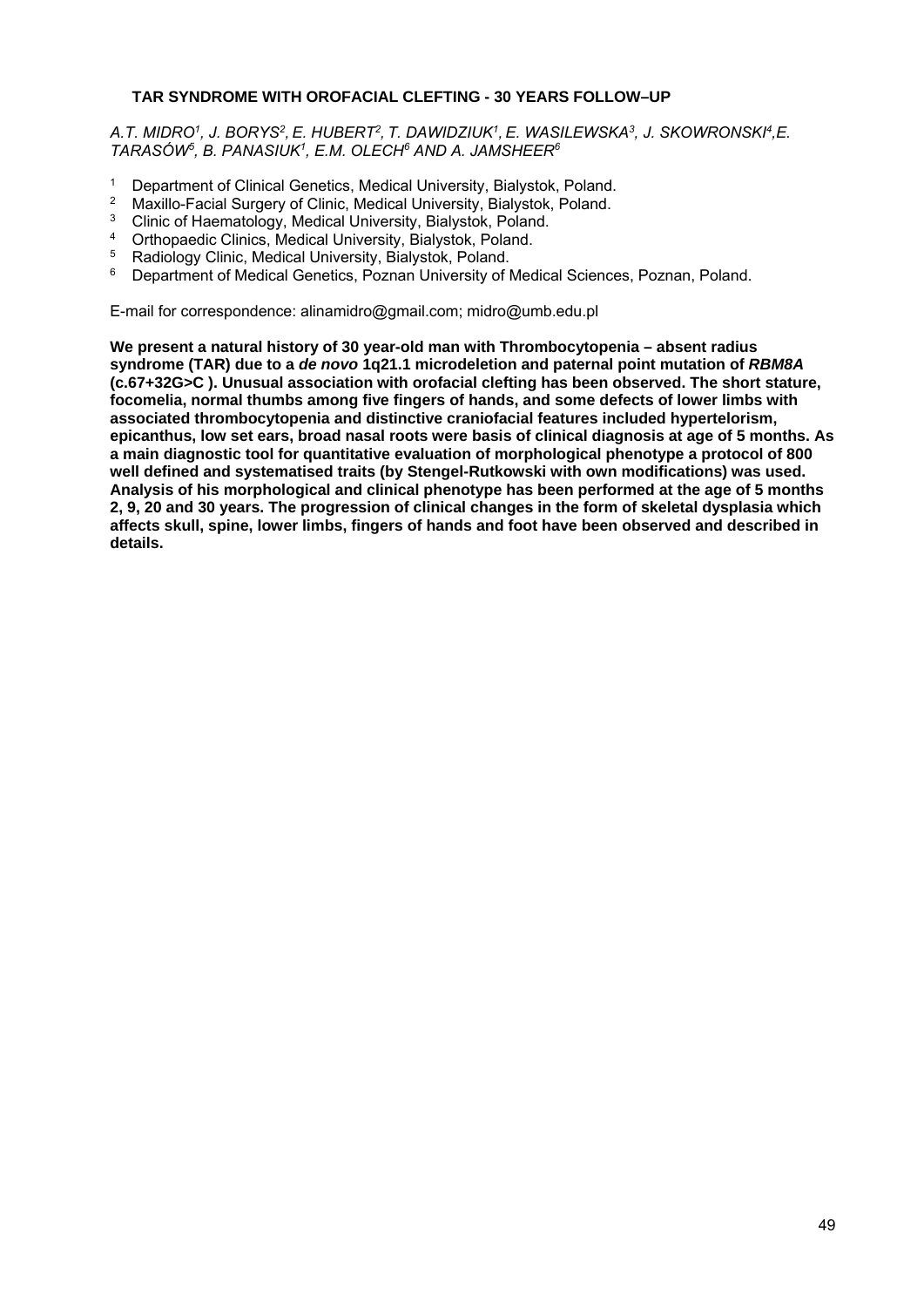#### **BALLER-GEROLD, RAPADILINO AND ROTHMUND-THOMSON SYNDROMES: CASE REPORTS AND MUTATIONS DETECTED IN OUR PATIENT COHORT**

*J KOHLHASE1, G SCHMIDT2 AND W BOROZDIN1*

- <sup>1</sup> Center for Human Genetics, Freiburg, Germany.<br><sup>2</sup> Praxis für Humangenetik, Frankfurt, Germany.
- 2 Praxis für Humangenetik, Frankfurt, Germany.

E-mail for correspondence: jkohlhase@humangenetik-freiburg.de

Baller-Gerold syndrome (BGS) is characterized by coronal craniosynostosis, radial ray defects, growth retardation and poikiloderma. The clinical picture overlaps with Rothmund-Thomson syndrome (RTS) and RAPADILINO syndrome, both caused by mutations in *RECQL4*. RTS is characterized by poikiloderma, sparse hair, eyelashes, and/or eyebrows, small stature, skeletal and dental abnormalities, cataracts and an increased risk for cancer, especially osteosarcoma. RAPADILINO syndrome (acronym for RAdial ray defects, PAtellar anomalies, DIarrhea , LIttle size, NOse slender and NOrmal intelligence) is characterized by irregular pigmentation with café au lait macules (but no poikiloderma), small stature, palate defects, radial ray defects, patellar hypoplasia, and GI abnormalities. Here we present the results of mutation analysis in *RECQL4* in patients with those diagnoses in our laboratory and describe selected cases.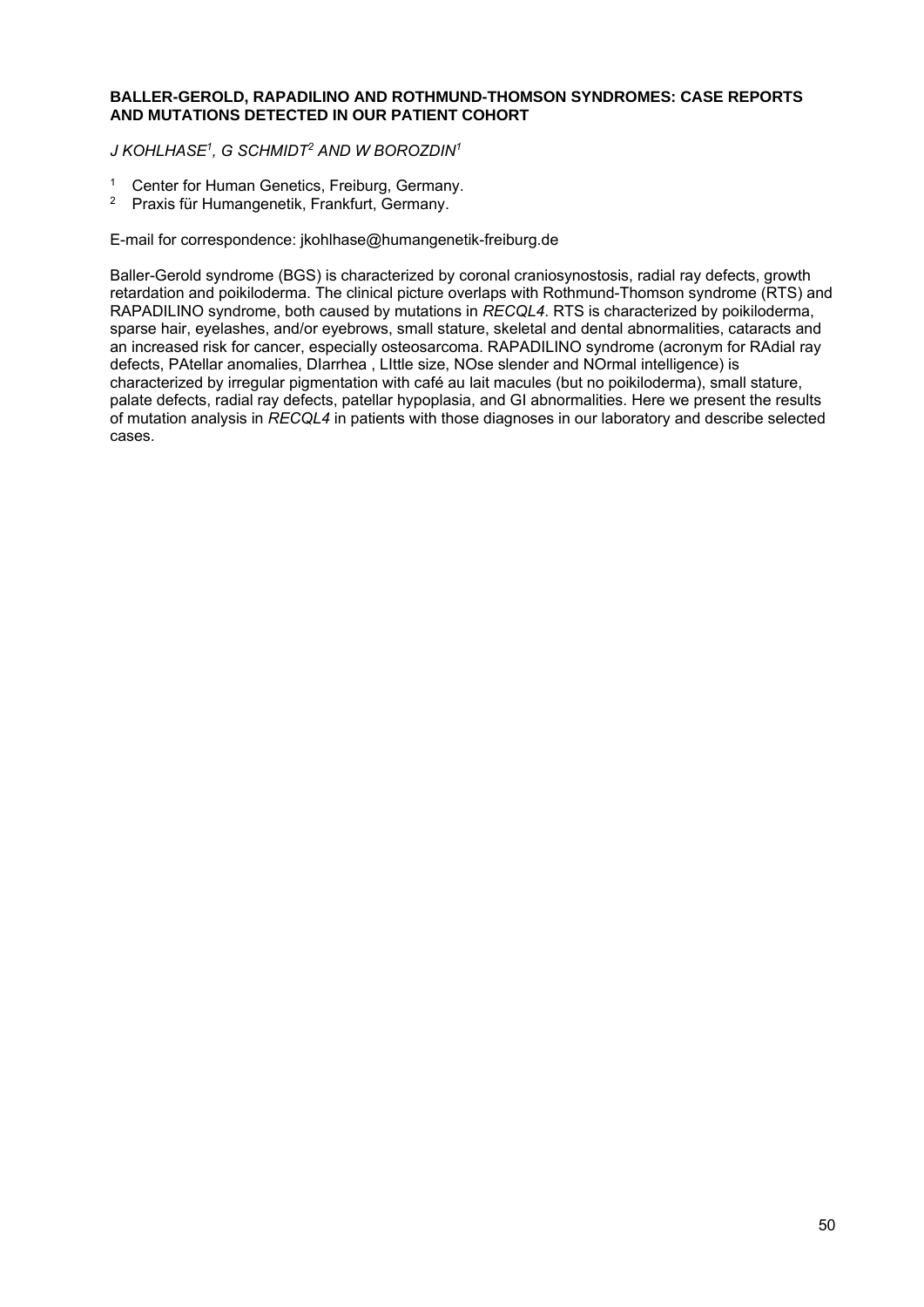#### **HEPATOBLASTOMA IN A FEMALE WITH SIMPSON GOLABI BEHMEL SYNDROME: SHOULD WE MONITOR FEMALES WITH SGBS AS WE DO FOR MALES ?**

*D. HAYE1, E. AMOUYAL1, C. BAUMANN1, Y. CAPRI1, S. ROSSIGNOL2, M.-P. MOIZARD3, A. VERLOES4 AND L. PERRIN1* 

- <sup>1</sup> Department of Genetics, APHP-Robert Debré University Hospital, and Paris VII-Denis Diderot Medical School Paris, France.
- <sup>2</sup> Department of Genetics, APHP-Trousseau University Hospital, France.
- <sup>3</sup> Department of Genetics, Tours University Hospital, France.<br><sup>4</sup> Serbanne Darie Cité University, Darie Didaret Madieel Sebe
- 4 Sorbonne-Paris Cité University, Denis Diderot Medical School, and INSERM UMR 1141, France.

Simpson Golabi Behmel Syndrome (SGBS) (OMIM 312870) is a rare X-linked syndrome characterized by pre-and post-natal overgrowth, macrocephaly, characteristic facies, organomegaly, variable congenital malformations, mild/moderate intellectual deficiency and increased tumoral risk. It is caused by point mutations or genomic rearrangements in the glypican 3-gene (GPC3) that encodes a heparane sulphate proteoglycan, highly expressed in the mesodermal embryonic tissues and involved in the control of cell growth and cell division.

We report on two girl sibs and their mother with SGB. The first girl was born at 36 WG, without macrosomia. She had a macroglossia that spontaneously regressed. She died from unexplained post surgical complications of a hepatoblastoma at age three. Her sister was born at 37 WG after a pregnancy marked polyhydramnios. She had macrosomia, macroglossia, nephromegaly (+2SD) and diffuse hepatomegaly. Wiedemann Beckwith syndrome was excluded. A novel c.213\_214insC heterozygous missense insertion (p.Q23TfsX46) was identified in exon 1 GPC3 by Sanger sequencing in the family. X inactivation was not biased. The patient is currently followed on a yearly basis with abdominal ultrasound scan, and screened for tumoral markers and urinary catecholamins. The mother is asymptomatic. Females with mutation in GPC3 can express SGBS. Dysmorphic features, macrosomia, diaphragmatic hernia, developmental delay and mild intellectual delay have been reported. Lyonisation has been proposed as the underlying mechanism for variable expression of SGBS in female patients (Yano 2011). SGBS predisposes to embryonal tumors, as Wilms tumor, hepatoblatoma and medulloblatoma. In males, the risk of embryonal tumor has been estimated at 8% in males (Cottereau 2013). Cancers were only reported in two unrelated affected females: one low-grade ovarian carcinoma, and one with breast cancer (the imputability of which remaining dubious). Guidelines for neoplasia screening have been proposed for males, although their benefit remains to be evaluated. Observation of hepatoblastoma in females with SGB raises the question of applying the same policies in both sexes.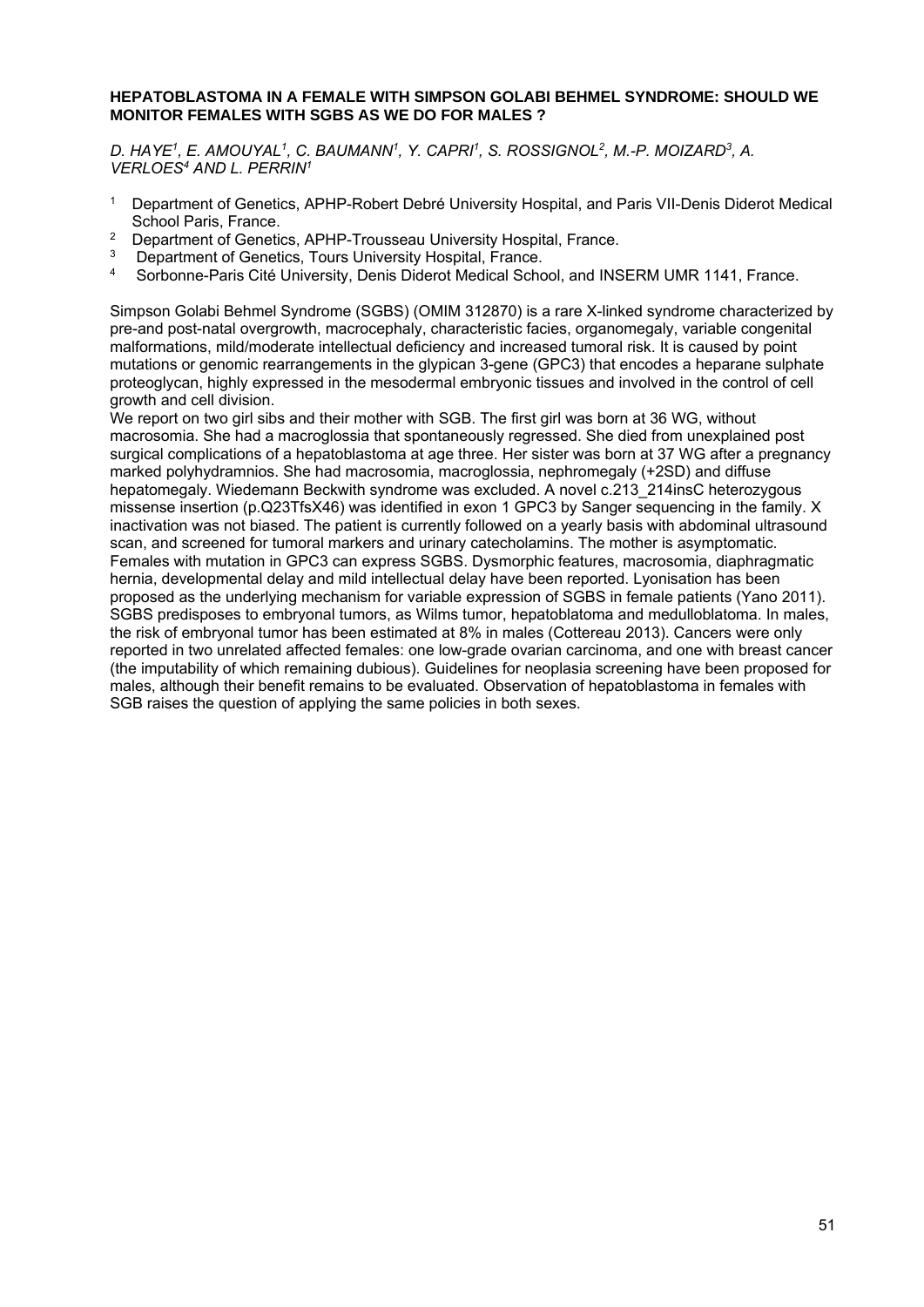| <b>Participants 27th European Dysmorphology Meeting 2016</b> |  |  |  |
|--------------------------------------------------------------|--|--|--|
|--------------------------------------------------------------|--|--|--|

| <b>Name</b>             | <b>First name</b> | <b>E-mail address</b>              |
|-------------------------|-------------------|------------------------------------|
| <b>ADDOR</b>            | Marie-Claude      | Marie-Claude.Addor@chuv.ch         |
| <b>AVELA</b>            | Kristiina         | kristiina.avela@hus.fi             |
| <b>BARTHOLDI</b>        | Deborah           | deborah.bartholdi@insel.ch         |
| <b>BAYAT</b>            | Allan             | allan.bayat@regionh.dk             |
| <b>BIJLSMA</b>          | Emilia            | E.K.Bijlsma@lumc.nl                |
| <b>BLOCH-ZUPAN</b>      | Agnes             | Agnes.Bloch-Zupan@unistra.fr       |
| <b>BONATI</b>           | Maria Teresa      | mt.bonati@auxologico.it            |
| <b>BOTTANI</b>          | Armand            | armand.bottani@unige.ch            |
| <b>BOUMAN</b>           | Arjan             | a.bouman@amc.uva.nl                |
| <b>BRECKPOT</b>         | Jeroen            | jeroen.breckpot@uzleuven.be        |
| <b>BRICHOUX-BOUCHER</b> | Elise             | ebrischouxboucher@chu-besancon.fr  |
| <b>BULK</b>             | Saskia            | saskia.bulk@chu.ulg.ac.be          |
| <b>CALLEWAERT</b>       | <b>Bert</b>       | Bert.Callewaert@Ugent.be           |
| <b>DARDOUR</b>          | Leila             | leila.dardour@uzleuven.be          |
| <b>DE GEYTER</b>        | Julie             | degeyter@medgen.uzh.ch             |
| DE MAN                  | Stella            | SdMan@amphia.nl                    |
| <b>DE RADEMAEKER</b>    | Marjan            | Marjan.DeRademaeker@uzbrussel.be   |
| <b>DEVRIENDT</b>        | Koen              | Koen.Devriendt@med.kuleuven.be     |
| <b>DIKOW</b>            | Nicola            | Nicola.Dikow@med.uni-heidelberg.de |
| <b>DIMITROV</b>         | Boyan             | boyanivanov.dimitrov@uzbrussel.be  |
| <b>FAUTH</b>            | Christine         | Christine.Fauth@i-med.ac.at        |
| <b>FLEISCHER</b>        | Nicole            | nicole@fdna.com                    |
| <b>GARAVELLI</b>        | Livia             | livia.garavelli@asmn.re.it         |
| <b>GOGOLL</b>           | Laura             | gogoll@medgen.uzh.ch               |
| <b>HAYE</b>             | Damien            | damien.haye@aphp.fr                |
| <b>IVANOVSKI</b>        | Ivan              | ivan.ivanovski@asmn.re.it          |
| <b>JEANNE</b>           | Médéric           | mederic.jeanne@gmail.com           |
| <b>KEYMOLEN</b>         | Kathelijn         | Kathelijn.Keymolen@uzbrussel.be    |
| <b>KIBAEK NIELSEN</b>   | Irene             | irene.kibaek.nielsen@rn.dk         |
| <b>KOHLHASE</b>         | Jürgen            | jkohlhase@humangenetik-freiburg.de |
| <b>KÖTTING</b>          | Judith            | Judith.Koetting@uk-essen.de        |
| <b>KUECHLER</b>         | Alma              | alma.kuechler@uni-due.de           |
| <b>LACOMBE</b>          | Didier            | didier.lacombe@chu-bordeaux.fr     |
| <b>LEDERER</b>          | Damien            | damien.lederer@ipg.be              |
| LUKUSA TSHILOBO         | Tshilobo          | p.lukusat@gmail.com                |
| LUMAKA ZOLA             | Aimé              | aime.lumaka@uzleuven.be            |
| MARTIN-RODRIGUEZ        | Álvaro            | alvaromartin.md@gmail.com          |
| <b>MATULEVICIENE</b>    | Ausra             | ausra.matuleviciene@mf.vu.lt       |
| <b>MIDRO</b>            | Alina             | alinamidro@gmail.com               |
| <b>MITTER</b>           | Diana             | diana.mitter@medvz-leipzig.de      |